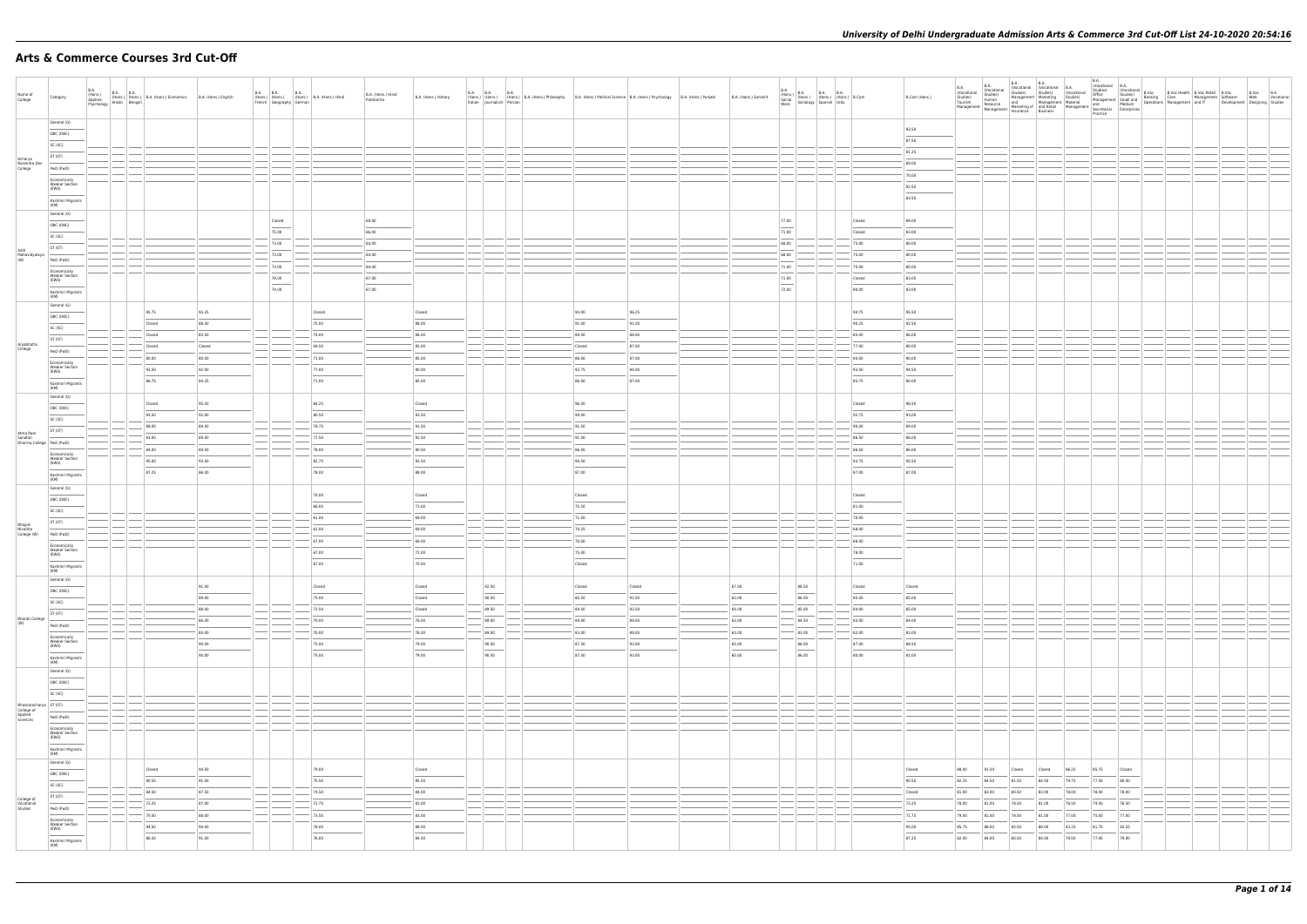| Name of<br>College                    | Category                                                                                                                                                                                                                                                                                                                                                                                                                                                                                        | B.A.<br>(Hons.)<br>Applied<br>Psychology Arabic Bengali | <b>B.A. B.A.</b> | (Hons.) (Hons.) B.A. (Hons.) Economics B.A. (Hons.) English |                | B.A. B.A.<br>French Geography German       | <b>B.A.</b><br>(Hons.) (Hons.) (Hons.) B.A. (Hons.) Hindi | B.A. (Hons.) Hindi<br>Patrikarita | B.A. (Hons.) History | B.A. B.A. B.A.                    | Italian Journalism Persian |                |                 | (Hons.) (Hons.) (Hons.) B.A. (Hons.) Philosophy B.A. (Hons.) Political Science B.A. (Hons.) Psychology B.A. (Hons.) Punjabi |                | B.A. (Hons.) Sanskrit | B.A. (Hons.) B.A. B.A. B.A. (Hons.) B.Com<br>Social (Hons.) (Hons.) (Hons.) B.Com<br>Work Sociology Spanish Urdu |        |                            | B.Com (Hons.)  | B.A.<br>B.A.<br>(Vocational<br>Studies)<br>Human<br>(Vocational<br>Studies)<br>Tourism<br>Management | <b>B.A.</b> | <b>B.A.</b><br>(Vocational (Vocational B.A. | Vocational Costationis (Vocational Diversional Studies) (Vocational Buddies)<br>Studies) Studies (Vocational Diffice Studies)<br>Human Management Material and<br>Human and Management Material and Medium<br>Rangement Material of an | <b>B.A.</b> |  | B.A.<br>I Studies) B.A.<br>I Studies) B.Voc Health B.Voc Retail B.Voc Policy B.Voc B.A.<br>I Minear Studies) B.A.<br>Management Small and Banking Care Management and IT Development Designing Studies<br>and Medium Operations Manageme |  |
|---------------------------------------|-------------------------------------------------------------------------------------------------------------------------------------------------------------------------------------------------------------------------------------------------------------------------------------------------------------------------------------------------------------------------------------------------------------------------------------------------------------------------------------------------|---------------------------------------------------------|------------------|-------------------------------------------------------------|----------------|--------------------------------------------|-----------------------------------------------------------|-----------------------------------|----------------------|-----------------------------------|----------------------------|----------------|-----------------|-----------------------------------------------------------------------------------------------------------------------------|----------------|-----------------------|------------------------------------------------------------------------------------------------------------------|--------|----------------------------|----------------|------------------------------------------------------------------------------------------------------|-------------|---------------------------------------------|----------------------------------------------------------------------------------------------------------------------------------------------------------------------------------------------------------------------------------------|-------------|--|------------------------------------------------------------------------------------------------------------------------------------------------------------------------------------------------------------------------------------------|--|
|                                       | General (G)<br>OBC (OBC)                                                                                                                                                                                                                                                                                                                                                                                                                                                                        |                                                         |                  | Closed                                                      | 96.00          |                                            | 83.25                                                     |                                   | Closed               |                                   |                            | Closed         | Closed          | 98.00                                                                                                                       |                | Closed                |                                                                                                                  |        | Closed                     | 96.75          |                                                                                                      |             |                                             |                                                                                                                                                                                                                                        | Practice    |  |                                                                                                                                                                                                                                          |  |
|                                       | SC (SC)                                                                                                                                                                                                                                                                                                                                                                                                                                                                                         |                                                         |                  | 94.00                                                       | 95.00          |                                            | 79.00                                                     |                                   | 93.50                |                                   |                            | 87.50          | 95.50           | 95.50                                                                                                                       |                | 58.00                 |                                                                                                                  |        | 93.50                      | Closed         |                                                                                                      |             |                                             |                                                                                                                                                                                                                                        |             |  |                                                                                                                                                                                                                                          |  |
|                                       | ST (ST)                                                                                                                                                                                                                                                                                                                                                                                                                                                                                         |                                                         |                  | 88.00                                                       | 92.50          |                                            | 76.00                                                     |                                   | 92.50                |                                   |                            | 85.50          | Closed          | 93.00                                                                                                                       |                | 57.00                 |                                                                                                                  |        | 89.50                      | 90.00          |                                                                                                      |             |                                             |                                                                                                                                                                                                                                        |             |  |                                                                                                                                                                                                                                          |  |
| Daulat Ram<br>College (W)             | PwD (PwD)                                                                                                                                                                                                                                                                                                                                                                                                                                                                                       |                                                         |                  | 88.00                                                       | 92.50          |                                            | 73.00                                                     |                                   | 92.00                |                                   |                            | 85.50          | 92.75           | 92.75                                                                                                                       |                | 57.00                 |                                                                                                                  |        | 86.00                      | 88.00          |                                                                                                      |             |                                             |                                                                                                                                                                                                                                        |             |  |                                                                                                                                                                                                                                          |  |
|                                       | Economically                                                                                                                                                                                                                                                                                                                                                                                                                                                                                    |                                                         |                  | 88.00                                                       | 92.00          |                                            | 79.00                                                     |                                   | 90.00                |                                   |                            | 85.00          | 91.00           | 93.25                                                                                                                       |                | 57.00                 |                                                                                                                  |        | 87.00                      | 89.00          |                                                                                                      |             |                                             |                                                                                                                                                                                                                                        |             |  |                                                                                                                                                                                                                                          |  |
|                                       | <b>Weaker Section</b><br>(EWS)                                                                                                                                                                                                                                                                                                                                                                                                                                                                  |                                                         |                  | 96.00                                                       | 95.50          |                                            | 82.00                                                     |                                   | 94.00                |                                   |                            | 90.00          | 95.75           | 97.75                                                                                                                       |                | 60.00                 |                                                                                                                  |        | 95.00                      | 96.00          |                                                                                                      |             |                                             |                                                                                                                                                                                                                                        |             |  |                                                                                                                                                                                                                                          |  |
|                                       | Kashmiri Migrants<br>(KM)<br>General (G)                                                                                                                                                                                                                                                                                                                                                                                                                                                        |                                                         |                  | 94.00                                                       | 95.00          |                                            | 81.00                                                     |                                   | 94.00                |                                   |                            | 86.00          | 95.00           | 97.00                                                                                                                       |                | 60.00                 |                                                                                                                  |        | 92.00                      | 92.00          |                                                                                                      |             |                                             |                                                                                                                                                                                                                                        |             |  |                                                                                                                                                                                                                                          |  |
|                                       | OBC (OBC)                                                                                                                                                                                                                                                                                                                                                                                                                                                                                       |                                                         |                  |                                                             | Closed         |                                            |                                                           |                                   |                      |                                   |                            |                |                 |                                                                                                                             |                |                       |                                                                                                                  |        |                            | Closed         |                                                                                                      |             |                                             |                                                                                                                                                                                                                                        |             |  |                                                                                                                                                                                                                                          |  |
|                                       | SC (SC)                                                                                                                                                                                                                                                                                                                                                                                                                                                                                         |                                                         |                  |                                                             | 91.00          |                                            |                                                           |                                   |                      |                                   |                            |                |                 |                                                                                                                             |                |                       |                                                                                                                  |        |                            | 91.25          |                                                                                                      |             |                                             |                                                                                                                                                                                                                                        |             |  |                                                                                                                                                                                                                                          |  |
|                                       | ST (ST)                                                                                                                                                                                                                                                                                                                                                                                                                                                                                         |                                                         |                  |                                                             | 86.50          |                                            |                                                           |                                   |                      |                                   |                            |                |                 |                                                                                                                             |                |                       |                                                                                                                  |        |                            | Closed         |                                                                                                      |             |                                             |                                                                                                                                                                                                                                        |             |  |                                                                                                                                                                                                                                          |  |
| Deen Dayal<br>Upadhyaya<br>College    |                                                                                                                                                                                                                                                                                                                                                                                                                                                                                                 |                                                         |                  |                                                             | Closed         |                                            |                                                           |                                   |                      |                                   |                            |                |                 |                                                                                                                             |                |                       |                                                                                                                  |        |                            | Closed         |                                                                                                      |             |                                             |                                                                                                                                                                                                                                        |             |  |                                                                                                                                                                                                                                          |  |
|                                       | PwD (PwD)                                                                                                                                                                                                                                                                                                                                                                                                                                                                                       |                                                         |                  |                                                             | 76.00          |                                            |                                                           |                                   |                      |                                   |                            |                |                 |                                                                                                                             |                |                       |                                                                                                                  |        |                            | 71.50          |                                                                                                      |             |                                             |                                                                                                                                                                                                                                        |             |  |                                                                                                                                                                                                                                          |  |
|                                       | Economically<br><b>Weaker Section</b><br>(EWS)                                                                                                                                                                                                                                                                                                                                                                                                                                                  |                                                         |                  |                                                             | 91.00          |                                            |                                                           |                                   |                      |                                   |                            |                |                 |                                                                                                                             |                |                       |                                                                                                                  |        |                            | 94.75          |                                                                                                      |             |                                             |                                                                                                                                                                                                                                        |             |  |                                                                                                                                                                                                                                          |  |
|                                       | $\frac{1}{2} \left( \frac{1}{2} \right) \left( \frac{1}{2} \right) \left( \frac{1}{2} \right) \left( \frac{1}{2} \right) \left( \frac{1}{2} \right) \left( \frac{1}{2} \right) \left( \frac{1}{2} \right) \left( \frac{1}{2} \right) \left( \frac{1}{2} \right) \left( \frac{1}{2} \right) \left( \frac{1}{2} \right) \left( \frac{1}{2} \right) \left( \frac{1}{2} \right) \left( \frac{1}{2} \right) \left( \frac{1}{2} \right) \left( \frac{1}{2} \right) \left( \frac$<br>Kashmiri Migrants |                                                         |                  |                                                             | 84.50          |                                            |                                                           |                                   |                      |                                   |                            |                |                 |                                                                                                                             |                |                       |                                                                                                                  |        |                            | 86.00          |                                                                                                      |             |                                             |                                                                                                                                                                                                                                        |             |  |                                                                                                                                                                                                                                          |  |
|                                       | (KM)                                                                                                                                                                                                                                                                                                                                                                                                                                                                                            |                                                         |                  |                                                             |                |                                            |                                                           |                                   |                      |                                   |                            |                |                 |                                                                                                                             |                |                       |                                                                                                                  |        |                            |                |                                                                                                      |             |                                             |                                                                                                                                                                                                                                        |             |  |                                                                                                                                                                                                                                          |  |
|                                       | General (G)                                                                                                                                                                                                                                                                                                                                                                                                                                                                                     |                                                         |                  | Closed                                                      | 95.25          |                                            | Closed                                                    |                                   | Closed               | 96.75                             |                            |                | Closed          |                                                                                                                             |                |                       |                                                                                                                  |        | Closed                     | Closed         |                                                                                                      |             |                                             |                                                                                                                                                                                                                                        |             |  |                                                                                                                                                                                                                                          |  |
|                                       | OBC (OBC)                                                                                                                                                                                                                                                                                                                                                                                                                                                                                       |                                                         |                  | 95.00                                                       | 92.50          |                                            | 83.50                                                     |                                   | Closed               | 94.25                             |                            |                | Closed          |                                                                                                                             |                |                       |                                                                                                                  |        | Closed                     | Closed         |                                                                                                      |             |                                             |                                                                                                                                                                                                                                        |             |  |                                                                                                                                                                                                                                          |  |
|                                       | SC (SC)                                                                                                                                                                                                                                                                                                                                                                                                                                                                                         |                                                         |                  | 91.25                                                       | 90.50          |                                            | 81.50                                                     |                                   | Closed               | 93.00                             |                            |                | 90.50           |                                                                                                                             |                |                       |                                                                                                                  |        | 90.50                      | 91.50          |                                                                                                      |             |                                             |                                                                                                                                                                                                                                        |             |  |                                                                                                                                                                                                                                          |  |
| Delhi College of ST (ST)<br>Arts and  |                                                                                                                                                                                                                                                                                                                                                                                                                                                                                                 |                                                         |                  | 91.25                                                       | 90.50          |                                            | 81.50                                                     |                                   | Closed               | 92.50                             |                            |                | Closed          |                                                                                                                             |                |                       |                                                                                                                  |        | 90.00                      | 91.00          |                                                                                                      |             |                                             |                                                                                                                                                                                                                                        |             |  |                                                                                                                                                                                                                                          |  |
| Commerce                              | PwD (PwD)                                                                                                                                                                                                                                                                                                                                                                                                                                                                                       |                                                         |                  | 91.25                                                       | 90.50          |                                            | 83.00                                                     |                                   |                      | Closed                            |                            |                | 84.00           |                                                                                                                             |                |                       |                                                                                                                  |        | 84.50                      | 85.00          |                                                                                                      |             |                                             |                                                                                                                                                                                                                                        |             |  |                                                                                                                                                                                                                                          |  |
|                                       | Economically<br><b>Weaker Section</b>                                                                                                                                                                                                                                                                                                                                                                                                                                                           |                                                         |                  |                                                             |                |                                            |                                                           |                                   | Closed               |                                   |                            |                |                 |                                                                                                                             |                |                       |                                                                                                                  |        |                            |                |                                                                                                      |             |                                             |                                                                                                                                                                                                                                        |             |  |                                                                                                                                                                                                                                          |  |
|                                       | (EWS)                                                                                                                                                                                                                                                                                                                                                                                                                                                                                           |                                                         |                  | 95.00                                                       | 93.00          |                                            | 83.00                                                     |                                   | Closed               | 95.00                             |                            |                | Closed          |                                                                                                                             |                |                       |                                                                                                                  |        | 94.75                      | 95.75          |                                                                                                      |             |                                             |                                                                                                                                                                                                                                        |             |  |                                                                                                                                                                                                                                          |  |
|                                       | Kashmiri Migrants<br>(KM)                                                                                                                                                                                                                                                                                                                                                                                                                                                                       |                                                         |                  | 91.25                                                       | 91.00          |                                            | 83.00                                                     |                                   | Closed               | 89.00                             |                            |                | 84.00           |                                                                                                                             |                |                       |                                                                                                                  |        | 85.50                      | 86.00          |                                                                                                      |             |                                             |                                                                                                                                                                                                                                        |             |  |                                                                                                                                                                                                                                          |  |
|                                       | General (G)                                                                                                                                                                                                                                                                                                                                                                                                                                                                                     |                                                         |                  |                                                             |                | Closed                                     | Closed                                                    |                                   |                      | Closed                            |                            |                |                 |                                                                                                                             |                |                       |                                                                                                                  | Closed |                            |                |                                                                                                      |             |                                             |                                                                                                                                                                                                                                        |             |  |                                                                                                                                                                                                                                          |  |
|                                       | OBC (OBC)                                                                                                                                                                                                                                                                                                                                                                                                                                                                                       |                                                         |                  |                                                             |                | $\overline{\phantom{a}}$<br>80.00          | $\frac{1}{2}$<br>79.50                                    |                                   |                      | 78.00                             |                            |                |                 |                                                                                                                             |                |                       |                                                                                                                  | 78.50  |                            |                |                                                                                                      |             |                                             |                                                                                                                                                                                                                                        |             |  |                                                                                                                                                                                                                                          |  |
|                                       | SC (SC)                                                                                                                                                                                                                                                                                                                                                                                                                                                                                         |                                                         |                  |                                                             |                | Closed                                     | 75.00                                                     |                                   |                      | 74.00                             |                            |                |                 |                                                                                                                             |                |                       |                                                                                                                  | 74.00  |                            |                |                                                                                                      |             |                                             |                                                                                                                                                                                                                                        |             |  |                                                                                                                                                                                                                                          |  |
| Department of ST (ST)<br>Germanic and |                                                                                                                                                                                                                                                                                                                                                                                                                                                                                                 |                                                         |                  |                                                             |                | 71.00                                      | 71.00                                                     |                                   |                      | 70.00                             |                            |                |                 |                                                                                                                             |                |                       |                                                                                                                  | 70.00  |                            |                |                                                                                                      |             |                                             |                                                                                                                                                                                                                                        |             |  |                                                                                                                                                                                                                                          |  |
| Romance<br>Studies                    | PwD (PwD)                                                                                                                                                                                                                                                                                                                                                                                                                                                                                       |                                                         |                  |                                                             |                | 75.00                                      | 75.00                                                     |                                   |                      | 72.00                             |                            |                |                 |                                                                                                                             |                |                       |                                                                                                                  | 72.00  |                            |                |                                                                                                      |             |                                             |                                                                                                                                                                                                                                        |             |  |                                                                                                                                                                                                                                          |  |
|                                       | Economically<br><b>Weaker Section</b>                                                                                                                                                                                                                                                                                                                                                                                                                                                           |                                                         |                  |                                                             |                | 80.00                                      | 80.00                                                     |                                   |                      | 78.00                             |                            |                |                 |                                                                                                                             |                |                       |                                                                                                                  | 79.00  |                            |                |                                                                                                      |             |                                             |                                                                                                                                                                                                                                        |             |  |                                                                                                                                                                                                                                          |  |
|                                       | (EWS)                                                                                                                                                                                                                                                                                                                                                                                                                                                                                           |                                                         |                  |                                                             |                | $\sim$<br>80.00                            | 79.50                                                     |                                   |                      | $\overline{\phantom{a}}$<br>78.00 |                            |                |                 |                                                                                                                             |                |                       |                                                                                                                  | 78.50  |                            |                |                                                                                                      |             |                                             |                                                                                                                                                                                                                                        |             |  |                                                                                                                                                                                                                                          |  |
|                                       | Kashmiri Migrants<br>(KM)                                                                                                                                                                                                                                                                                                                                                                                                                                                                       |                                                         |                  |                                                             |                |                                            |                                                           |                                   |                      |                                   |                            |                |                 |                                                                                                                             |                |                       |                                                                                                                  |        |                            |                |                                                                                                      |             |                                             |                                                                                                                                                                                                                                        |             |  |                                                                                                                                                                                                                                          |  |
|                                       | General (G)                                                                                                                                                                                                                                                                                                                                                                                                                                                                                     |                                                         |                  | 94.75                                                       | 92.00          |                                            | 79.00                                                     |                                   | 89.00                |                                   |                            |                | 92.00           |                                                                                                                             |                | Closed                |                                                                                                                  |        |                            | 94.75          |                                                                                                      |             |                                             |                                                                                                                                                                                                                                        |             |  |                                                                                                                                                                                                                                          |  |
|                                       | OBC (OBC)                                                                                                                                                                                                                                                                                                                                                                                                                                                                                       |                                                         |                  | 88.00                                                       | 85.00          |                                            | 74.50                                                     |                                   | 84.00                |                                   |                            |                | 87.25           |                                                                                                                             |                | 56.00                 |                                                                                                                  |        |                            | 88.00          |                                                                                                      |             |                                             |                                                                                                                                                                                                                                        |             |  |                                                                                                                                                                                                                                          |  |
|                                       | SC (SC)                                                                                                                                                                                                                                                                                                                                                                                                                                                                                         |                                                         |                  | Closed                                                      | 83.00          |                                            | 73.50                                                     |                                   | 81.25                |                                   |                            |                | Closed          |                                                                                                                             |                | 50.00                 |                                                                                                                  |        |                            | Closed         |                                                                                                      |             |                                             |                                                                                                                                                                                                                                        |             |  |                                                                                                                                                                                                                                          |  |
| Deshbandhu                            | ST (ST)                                                                                                                                                                                                                                                                                                                                                                                                                                                                                         |                                                         |                  |                                                             |                |                                            |                                                           |                                   |                      |                                   |                            |                |                 |                                                                                                                             |                |                       |                                                                                                                  |        |                            |                |                                                                                                      |             |                                             |                                                                                                                                                                                                                                        |             |  |                                                                                                                                                                                                                                          |  |
| College                               | PwD (PwD)                                                                                                                                                                                                                                                                                                                                                                                                                                                                                       |                                                         |                  | 75.00                                                       | 77.00          |                                            | 67.00                                                     |                                   | 76.00                |                                   |                            |                | Closed          |                                                                                                                             |                | 45.00                 |                                                                                                                  |        |                            | Closed         |                                                                                                      |             |                                             |                                                                                                                                                                                                                                        |             |  |                                                                                                                                                                                                                                          |  |
|                                       | Economically<br><b>Weaker Section</b>                                                                                                                                                                                                                                                                                                                                                                                                                                                           |                                                         |                  | 75.00                                                       | 75.00          |                                            | 70.00                                                     |                                   | 75.00                |                                   |                            |                | 75.00           |                                                                                                                             |                | 45.00                 |                                                                                                                  |        |                            | 82.00          |                                                                                                      |             |                                             |                                                                                                                                                                                                                                        |             |  |                                                                                                                                                                                                                                          |  |
|                                       | (EWS)<br>Kashmiri Migrants                                                                                                                                                                                                                                                                                                                                                                                                                                                                      |                                                         |                  | 94.00<br>75.00                                              | 91.50<br>75.00 |                                            | 78.00<br>67.00                                            |                                   | 88.75<br>75.00       |                                   |                            |                | 91.00<br>75.00  |                                                                                                                             |                | 57.00                 |                                                                                                                  |        |                            | 94.00<br>82.00 |                                                                                                      |             |                                             |                                                                                                                                                                                                                                        |             |  |                                                                                                                                                                                                                                          |  |
|                                       | (KM)<br>General (G)                                                                                                                                                                                                                                                                                                                                                                                                                                                                             |                                                         |                  | 94.75                                                       |                | Closed                                     | 83.00                                                     | 85.00                             | Closed               |                                   |                            |                |                 |                                                                                                                             |                |                       | 85.50                                                                                                            |        | 92.50                      | 93.25          |                                                                                                      |             |                                             |                                                                                                                                                                                                                                        |             |  |                                                                                                                                                                                                                                          |  |
|                                       | OBC (OBC)                                                                                                                                                                                                                                                                                                                                                                                                                                                                                       | Closed<br><b>Contract Contract Contract Contract</b>    |                  | $\sim$<br>Closed                                            |                | Closed                                     | 76.00                                                     | 77.00                             | Closed               |                                   |                            |                |                 |                                                                                                                             |                |                       | <b>Contract Contract Contract Contract</b>                                                                       |        | 85.75                      |                |                                                                                                      |             |                                             |                                                                                                                                                                                                                                        |             |  |                                                                                                                                                                                                                                          |  |
|                                       | SC (SC)                                                                                                                                                                                                                                                                                                                                                                                                                                                                                         | Closed                                                  |                  |                                                             |                |                                            |                                                           |                                   |                      |                                   |                            |                |                 |                                                                                                                             |                |                       | 78.50                                                                                                            |        |                            | 86.50          |                                                                                                      |             |                                             |                                                                                                                                                                                                                                        |             |  |                                                                                                                                                                                                                                          |  |
|                                       | ST (ST)                                                                                                                                                                                                                                                                                                                                                                                                                                                                                         | 80.50<br>$\overline{\phantom{a}}$                       |                  | 81.50                                                       |                | <b>Closed</b>                              | Closed                                                    | 72.00                             | Closed               |                                   |                            |                |                 |                                                                                                                             |                |                       | 75.00                                                                                                            |        | 80.00                      | 80.50          |                                                                                                      |             |                                             |                                                                                                                                                                                                                                        |             |  |                                                                                                                                                                                                                                          |  |
| Dr. Bhim Rao<br>Ambedkar<br>College   | PwD (PwD)                                                                                                                                                                                                                                                                                                                                                                                                                                                                                       | Closed                                                  |                  | 74.00                                                       |                | Closed                                     | 62.00                                                     | 56.50                             | Closed               |                                   |                            |                |                 |                                                                                                                             |                |                       | 68.00                                                                                                            |        | 66.50                      | 69.00          |                                                                                                      |             |                                             |                                                                                                                                                                                                                                        |             |  |                                                                                                                                                                                                                                          |  |
|                                       | Economically                                                                                                                                                                                                                                                                                                                                                                                                                                                                                    | 65.75                                                   |                  | 63.00                                                       |                | Closed                                     | Closed                                                    | 48.50                             | 69.25                |                                   |                            |                |                 |                                                                                                                             |                |                       | $-57.00$                                                                                                         |        | 61.00                      | 63.00          |                                                                                                      |             |                                             |                                                                                                                                                                                                                                        |             |  |                                                                                                                                                                                                                                          |  |
|                                       | Weaker Section<br>(EWS)<br>Kashmiri Migrants                                                                                                                                                                                                                                                                                                                                                                                                                                                    | 91.00<br>83.50                                          |                  | 93.75<br>84.75                                              |                | 88.50<br>$\overline{\phantom{a}}$<br>80.00 | 82.50<br>73.00                                            | 84.25<br>75.00                    | 87.25<br>78.50       |                                   |                            |                |                 |                                                                                                                             |                |                       | 84.00<br>$\overline{\phantom{a}}$<br>75.50                                                                       |        | 90.00<br>82.50             | 92.00<br>83.25 |                                                                                                      |             |                                             |                                                                                                                                                                                                                                        |             |  |                                                                                                                                                                                                                                          |  |
|                                       | (KM)                                                                                                                                                                                                                                                                                                                                                                                                                                                                                            |                                                         |                  |                                                             |                |                                            |                                                           |                                   |                      |                                   |                            |                |                 |                                                                                                                             |                |                       |                                                                                                                  |        |                            |                |                                                                                                      |             |                                             |                                                                                                                                                                                                                                        |             |  |                                                                                                                                                                                                                                          |  |
|                                       | General (G)                                                                                                                                                                                                                                                                                                                                                                                                                                                                                     |                                                         |                  | Closed                                                      | Closed         | Closed                                     | Closed                                                    |                                   | Closed               |                                   |                            | Closed         | Closed          |                                                                                                                             | 53.00          | 67.50                 |                                                                                                                  |        | 67.00 95.25                | 96.00          |                                                                                                      |             |                                             |                                                                                                                                                                                                                                        |             |  |                                                                                                                                                                                                                                          |  |
|                                       | OBC (OBC)                                                                                                                                                                                                                                                                                                                                                                                                                                                                                       |                                                         |                  | $\overline{\phantom{a}}$<br>94.00                           | Closed         | $\sim$<br>90.75                            | 76.75                                                     |                                   | 88.50                |                                   |                            | 88.00          | 91.25           |                                                                                                                             | 52.00          | 66.00                 |                                                                                                                  |        | 65.00 92.00                | 93.50          |                                                                                                      |             |                                             |                                                                                                                                                                                                                                        |             |  |                                                                                                                                                                                                                                          |  |
|                                       | SC (SC)                                                                                                                                                                                                                                                                                                                                                                                                                                                                                         |                                                         |                  | 87.00                                                       | Closed         | $\overline{\phantom{a}}$ Closed            | 74.75                                                     |                                   | 84.50                |                                   |                            | 86.00          | Closed          |                                                                                                                             | 50.00          | 62.00                 |                                                                                                                  |        | $60.00$ 86.00              | 88.00          |                                                                                                      |             |                                             |                                                                                                                                                                                                                                        |             |  |                                                                                                                                                                                                                                          |  |
| Dyal Singh                            | ST (ST)                                                                                                                                                                                                                                                                                                                                                                                                                                                                                         |                                                         |                  | 83.50                                                       | Closed         | Closed                                     | Closed                                                    |                                   | Closed               |                                   |                            | 85.00          | Closed          |                                                                                                                             | 48.00          | Closed                |                                                                                                                  |        | 58.00 78.00                | 81.00          |                                                                                                      |             |                                             |                                                                                                                                                                                                                                        |             |  |                                                                                                                                                                                                                                          |  |
| College                               | PwD (PwD)                                                                                                                                                                                                                                                                                                                                                                                                                                                                                       |                                                         |                  | 65.00                                                       | 72.00          | Closed                                     | 55.00                                                     |                                   | Closed               |                                   |                            | 75.00          | Closed          |                                                                                                                             | 45.00          | 55.00                 |                                                                                                                  |        | $50.00$ Closed             | 68.00          |                                                                                                      |             |                                             |                                                                                                                                                                                                                                        |             |  |                                                                                                                                                                                                                                          |  |
|                                       | Economically<br><b>Weaker Section</b>                                                                                                                                                                                                                                                                                                                                                                                                                                                           |                                                         |                  |                                                             |                |                                            |                                                           |                                   |                      |                                   |                            |                |                 |                                                                                                                             |                |                       |                                                                                                                  |        |                            |                |                                                                                                      |             |                                             |                                                                                                                                                                                                                                        |             |  |                                                                                                                                                                                                                                          |  |
|                                       | (EWS)<br>$\frac{1}{2} \left( \frac{1}{2} \right) \left( \frac{1}{2} \right) \left( \frac{1}{2} \right) \left( \frac{1}{2} \right) \left( \frac{1}{2} \right) \left( \frac{1}{2} \right) \left( \frac{1}{2} \right) \left( \frac{1}{2} \right) \left( \frac{1}{2} \right) \left( \frac{1}{2} \right) \left( \frac{1}{2} \right) \left( \frac{1}{2} \right) \left( \frac{1}{2} \right) \left( \frac{1}{2} \right) \left( \frac{1}{2} \right) \left( \frac{1}{2} \right) \left( \frac$             |                                                         |                  | 95.00<br>87.00                                              | 91.50<br>83.00 | 92.50<br>$\overline{\phantom{a}}$<br>84.00 | 78.50<br>70.00                                            |                                   | 91.00<br>83.00       |                                   |                            | 89.00<br>81.00 | 93.50<br>84.50  |                                                                                                                             | 52.00<br>50.00 | 66.00<br>57.50        |                                                                                                                  |        | 66.00 94.25<br>57.00 88.00 | 95.50<br>88.00 |                                                                                                      |             |                                             |                                                                                                                                                                                                                                        |             |  |                                                                                                                                                                                                                                          |  |
|                                       | Kashmiri Migrants<br>(KM)<br>General (G)                                                                                                                                                                                                                                                                                                                                                                                                                                                        |                                                         |                  |                                                             |                |                                            |                                                           |                                   |                      |                                   |                            |                |                 |                                                                                                                             |                |                       |                                                                                                                  |        |                            |                |                                                                                                      |             |                                             |                                                                                                                                                                                                                                        |             |  |                                                                                                                                                                                                                                          |  |
|                                       | OBC (OBC)                                                                                                                                                                                                                                                                                                                                                                                                                                                                                       |                                                         |                  |                                                             | 90.00          |                                            |                                                           |                                   | 88.50                |                                   |                            |                | 92.00           |                                                                                                                             |                |                       |                                                                                                                  |        | 93.00                      | 94.00          |                                                                                                      |             |                                             |                                                                                                                                                                                                                                        |             |  |                                                                                                                                                                                                                                          |  |
|                                       |                                                                                                                                                                                                                                                                                                                                                                                                                                                                                                 |                                                         |                  |                                                             | 87.00          |                                            |                                                           |                                   | 85.50                |                                   |                            |                | 88.00           |                                                                                                                             |                |                       |                                                                                                                  |        | 91.00                      | 92.00          |                                                                                                      |             |                                             |                                                                                                                                                                                                                                        |             |  |                                                                                                                                                                                                                                          |  |
|                                       | SC (SC)                                                                                                                                                                                                                                                                                                                                                                                                                                                                                         |                                                         |                  |                                                             | 87.00          |                                            |                                                           |                                   | 85.00                |                                   |                            |                | 85.00           |                                                                                                                             |                |                       |                                                                                                                  |        | 90.00                      | 91.00          |                                                                                                      |             |                                             |                                                                                                                                                                                                                                        |             |  |                                                                                                                                                                                                                                          |  |
| Dyal Singh<br>College<br>(Evening)    | ST (ST)                                                                                                                                                                                                                                                                                                                                                                                                                                                                                         |                                                         |                  |                                                             | 87.00          |                                            |                                                           |                                   | 85.00                |                                   |                            |                | 85.00           |                                                                                                                             |                |                       |                                                                                                                  |        | 90.00                      | 90.00          |                                                                                                      |             |                                             |                                                                                                                                                                                                                                        |             |  |                                                                                                                                                                                                                                          |  |
|                                       | PwD (PwD)                                                                                                                                                                                                                                                                                                                                                                                                                                                                                       |                                                         |                  |                                                             | 78.00          |                                            |                                                           |                                   | 81.00                |                                   |                            |                | 77.00           |                                                                                                                             |                |                       |                                                                                                                  |        | 70.00                      | 70.00          |                                                                                                      |             |                                             |                                                                                                                                                                                                                                        |             |  |                                                                                                                                                                                                                                          |  |
|                                       | Economically<br><b>Weaker Section</b>                                                                                                                                                                                                                                                                                                                                                                                                                                                           |                                                         |                  |                                                             | 89.00          |                                            |                                                           |                                   | 87.50                |                                   |                            |                | 91.00           |                                                                                                                             |                |                       |                                                                                                                  |        | 92.00                      | 93.00          |                                                                                                      |             |                                             |                                                                                                                                                                                                                                        |             |  |                                                                                                                                                                                                                                          |  |
|                                       | (EWS)<br>Kashmiri Migrants                                                                                                                                                                                                                                                                                                                                                                                                                                                                      |                                                         |                  |                                                             | 87.00          |                                            |                                                           |                                   | 82.00                |                                   |                            |                | $\sim$<br>85.00 |                                                                                                                             |                |                       |                                                                                                                  |        | 88.00                      | 89.00          |                                                                                                      |             |                                             |                                                                                                                                                                                                                                        |             |  |                                                                                                                                                                                                                                          |  |
|                                       | (KM)                                                                                                                                                                                                                                                                                                                                                                                                                                                                                            |                                                         |                  |                                                             |                |                                            |                                                           |                                   |                      |                                   |                            |                |                 |                                                                                                                             |                |                       |                                                                                                                  |        |                            |                |                                                                                                      |             |                                             |                                                                                                                                                                                                                                        |             |  |                                                                                                                                                                                                                                          |  |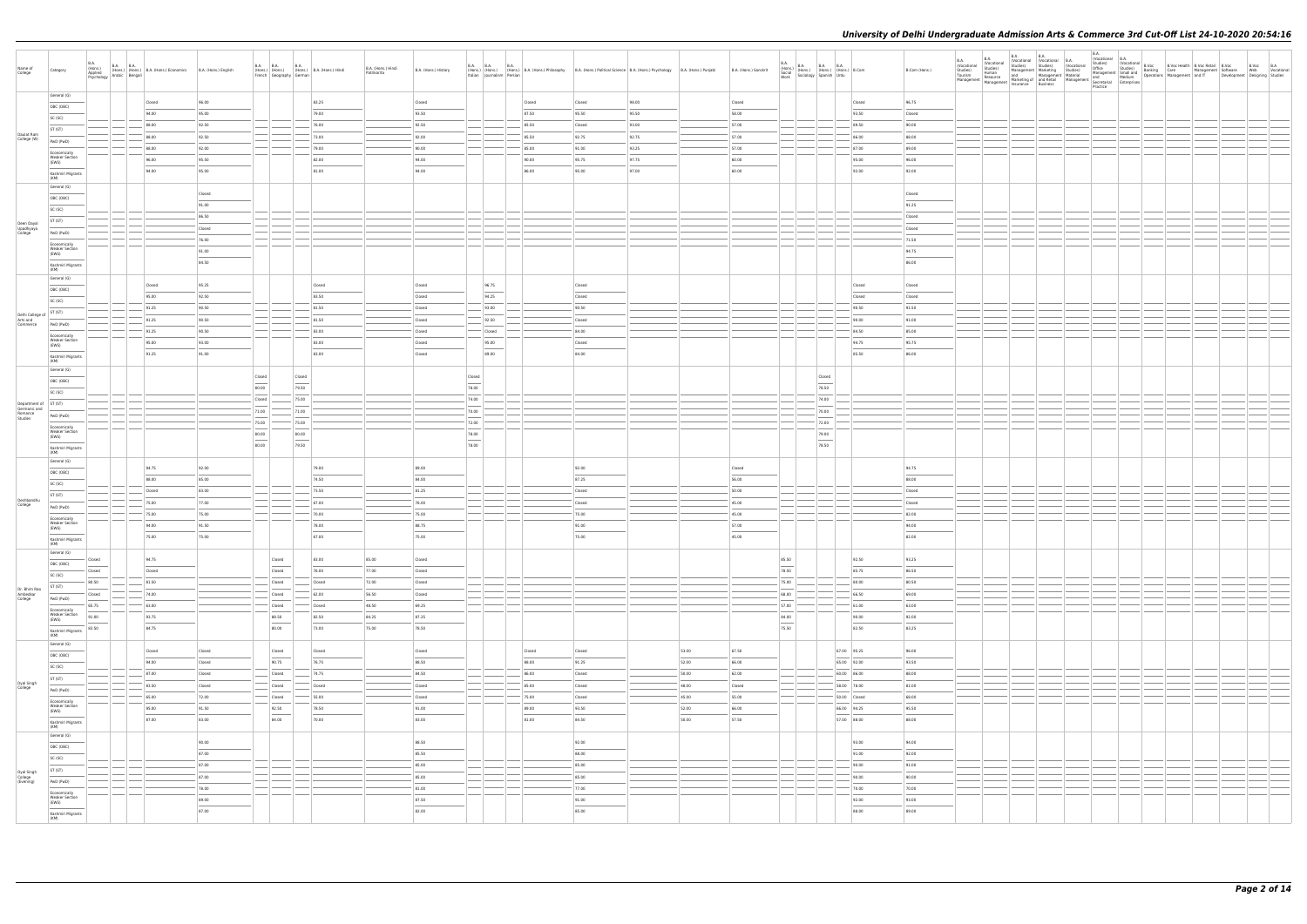| Name of<br>College                              | Category                                                    | <b>B.A.</b><br>(Hons.)<br>Applied<br>Psychology | <b>B.A. B.A.</b><br>(Hons.) (Hons.) B.A. (Hons.) Economics<br>Arabic Bengali | B.A. (Hons.) English | B.A. B.A.<br>French Geography German | <b>B.A.</b><br>(Hons.) (Hons.) (Hons.) B.A. (Hons.) Hindi | B.A. (Hons.) Hindi<br>Patrikarita | B.A. (Hons.) History | B.A. B.A. B.A.<br>Italian Journalism Persian                                                                                                                                                                                                                                                                                                                                                                                                                                        |                  | (Hons.) (Hons.) (Hons.) B.A. (Hons.) Philosophy B.A. (Hons.) Political Science B.A. (Hons.) Psychology B.A. (Hons.) Punjabi |        | B.A. (Hons.) Sanskrit  | <b>B.A.</b> | $\begin{array}{ l l } \hline \text{B.A.} & \text{B.A.} & \text{B.A.} & \text{B.A.} \\ \hline \text{Hons.)} & \text{(Hons.)} & \text{(Hons.)} & \text{(Hons.)} \\ \hline \text{Social} & \text{Sociology} & \text{Spanish} & \text{Urdu} & \text{B.Com} \\ \hline \end{array}$ |          | B.Com (Hons.)  | B.A.<br>(Vocational<br>Studies)<br>Tourism<br>Management | <b>B.A.</b> | B.A. | B.A. |  | I (Vocational ISO, Indies) Studies<br>Studies) Studies Studies (Vocational B.A. Internet Material Studies) (Vocational B.Voc<br>Human and Management Material Material Material Management Small Different Studies) and<br>Human and |                                   |  |
|-------------------------------------------------|-------------------------------------------------------------|-------------------------------------------------|------------------------------------------------------------------------------|----------------------|--------------------------------------|-----------------------------------------------------------|-----------------------------------|----------------------|-------------------------------------------------------------------------------------------------------------------------------------------------------------------------------------------------------------------------------------------------------------------------------------------------------------------------------------------------------------------------------------------------------------------------------------------------------------------------------------|------------------|-----------------------------------------------------------------------------------------------------------------------------|--------|------------------------|-------------|-------------------------------------------------------------------------------------------------------------------------------------------------------------------------------------------------------------------------------------------------------------------------------|----------|----------------|----------------------------------------------------------|-------------|------|------|--|--------------------------------------------------------------------------------------------------------------------------------------------------------------------------------------------------------------------------------------|-----------------------------------|--|
|                                                 | General (G)                                                 |                                                 |                                                                              |                      |                                      |                                                           |                                   |                      |                                                                                                                                                                                                                                                                                                                                                                                                                                                                                     |                  |                                                                                                                             |        |                        |             |                                                                                                                                                                                                                                                                               |          |                |                                                          |             |      |      |  |                                                                                                                                                                                                                                      |                                   |  |
|                                                 | OBC (OBC)                                                   | Closed                                          | Closed                                                                       | 96.50                |                                      | Closed                                                    |                                   | Closed               |                                                                                                                                                                                                                                                                                                                                                                                                                                                                                     | Closed           | 96.75                                                                                                                       |        | Closed                 |             |                                                                                                                                                                                                                                                                               | 95.50    | 96.75          |                                                          |             |      |      |  |                                                                                                                                                                                                                                      |                                   |  |
|                                                 | SC (SC)                                                     | Closed                                          | Closed                                                                       | Closed               |                                      | 78.50                                                     |                                   | 92.50                |                                                                                                                                                                                                                                                                                                                                                                                                                                                                                     | Closed           | 94.75                                                                                                                       |        | 45.00                  |             |                                                                                                                                                                                                                                                                               | Closed   | Closed         |                                                          |             |      |      |  |                                                                                                                                                                                                                                      |                                   |  |
| Gargi College                                   | ST (ST)                                                     | 95.75                                           | 89.00                                                                        | Closed               |                                      | Closed                                                    |                                   | 91.25                |                                                                                                                                                                                                                                                                                                                                                                                                                                                                                     | Closed           | 92.00                                                                                                                       |        | Closed                 |             |                                                                                                                                                                                                                                                                               | Closed   | Closed         |                                                          |             |      |      |  |                                                                                                                                                                                                                                      |                                   |  |
| (W)                                             | PwD (PwD)                                                   | 92.75                                           | 86.50                                                                        | 89.00                |                                      | 72.00                                                     |                                   | Closed               |                                                                                                                                                                                                                                                                                                                                                                                                                                                                                     | 83.00            | Closed                                                                                                                      |        | 45.00                  |             |                                                                                                                                                                                                                                                                               | 79.75    | 81.50          |                                                          |             |      |      |  |                                                                                                                                                                                                                                      |                                   |  |
|                                                 | Economically<br><b>Weaker Section</b>                       | 93.00                                           | 89.00                                                                        | Closed               |                                      | 72.00                                                     |                                   | Closed               |                                                                                                                                                                                                                                                                                                                                                                                                                                                                                     | 87.00            | 89.00                                                                                                                       |        | 45.00                  |             |                                                                                                                                                                                                                                                                               | 82.00    | 85.00          |                                                          |             |      |      |  |                                                                                                                                                                                                                                      |                                   |  |
|                                                 | (EWS)                                                       | 97.00                                           | 96.00                                                                        | 94.50                |                                      | 78.00                                                     |                                   | 94.50                |                                                                                                                                                                                                                                                                                                                                                                                                                                                                                     | Closed           | 95.25                                                                                                                       |        | 49.00                  |             |                                                                                                                                                                                                                                                                               | 94.25    | 95.50          |                                                          |             |      |      |  |                                                                                                                                                                                                                                      |                                   |  |
|                                                 | Kashmiri Migrants<br>(KM)                                   | Closed                                          | 93.00                                                                        | 96.50                |                                      | 72.00                                                     |                                   | 89.00                |                                                                                                                                                                                                                                                                                                                                                                                                                                                                                     | 87.00            | 89.00                                                                                                                       |        | 45.00                  |             |                                                                                                                                                                                                                                                                               | 90.00    | 92.00          |                                                          |             |      |      |  |                                                                                                                                                                                                                                      |                                   |  |
|                                                 | General (G)                                                 |                                                 |                                                                              |                      |                                      |                                                           |                                   |                      |                                                                                                                                                                                                                                                                                                                                                                                                                                                                                     |                  |                                                                                                                             |        |                        |             |                                                                                                                                                                                                                                                                               |          |                |                                                          |             |      |      |  |                                                                                                                                                                                                                                      |                                   |  |
|                                                 | OBC (OBC)                                                   |                                                 | 97.75                                                                        | Closed               |                                      | Closed                                                    |                                   | Closed               |                                                                                                                                                                                                                                                                                                                                                                                                                                                                                     | 95.00            |                                                                                                                             |        | Closed                 |             |                                                                                                                                                                                                                                                                               |          | Closed         |                                                          |             |      |      |  |                                                                                                                                                                                                                                      |                                   |  |
|                                                 | SC (SC)                                                     |                                                 | 96.00                                                                        | Closed               |                                      | 85.00                                                     |                                   | Closed               |                                                                                                                                                                                                                                                                                                                                                                                                                                                                                     | 92.50            |                                                                                                                             |        | 65.00                  |             |                                                                                                                                                                                                                                                                               |          | 96.00          |                                                          |             |      |      |  |                                                                                                                                                                                                                                      |                                   |  |
|                                                 | ST (ST)                                                     |                                                 | 93.00                                                                        | Closed               |                                      | 84.00                                                     |                                   | 94.25                |                                                                                                                                                                                                                                                                                                                                                                                                                                                                                     | 90.00            |                                                                                                                             |        | 63.00                  |             |                                                                                                                                                                                                                                                                               |          | Closed         |                                                          |             |      |      |  |                                                                                                                                                                                                                                      |                                   |  |
| Hansraj College                                 | PwD (PwD)                                                   |                                                 | 90.00                                                                        | 93.00                |                                      | 81.00                                                     |                                   | 94.25                |                                                                                                                                                                                                                                                                                                                                                                                                                                                                                     | 90.00            |                                                                                                                             |        | 60.00                  |             |                                                                                                                                                                                                                                                                               |          | 86.00          |                                                          |             |      |      |  |                                                                                                                                                                                                                                      |                                   |  |
|                                                 | Economically<br><b>Weaker Section</b>                       |                                                 | 92.00                                                                        | 93.50                |                                      | Closed                                                    |                                   | 94.00                |                                                                                                                                                                                                                                                                                                                                                                                                                                                                                     | 90.00            |                                                                                                                             |        | 60.00                  |             |                                                                                                                                                                                                                                                                               |          | 87.00          |                                                          |             |      |      |  |                                                                                                                                                                                                                                      |                                   |  |
|                                                 | (EWS)                                                       |                                                 | 96.50                                                                        | 96.00                |                                      | 85.00                                                     |                                   | 95.50                |                                                                                                                                                                                                                                                                                                                                                                                                                                                                                     | 93.00            |                                                                                                                             |        | 68.00                  |             |                                                                                                                                                                                                                                                                               |          | 96.00          |                                                          |             |      |      |  |                                                                                                                                                                                                                                      |                                   |  |
|                                                 | Kashmiri Migrants<br>(KM)                                   |                                                 | 92.00                                                                        | 93.75                |                                      | 85.00                                                     |                                   | 94.00                |                                                                                                                                                                                                                                                                                                                                                                                                                                                                                     | 90.00            |                                                                                                                             |        | 65.00                  |             |                                                                                                                                                                                                                                                                               |          | 88.00          |                                                          |             |      |      |  |                                                                                                                                                                                                                                      |                                   |  |
|                                                 | General (G)                                                 |                                                 |                                                                              |                      |                                      |                                                           |                                   |                      |                                                                                                                                                                                                                                                                                                                                                                                                                                                                                     |                  |                                                                                                                             |        |                        |             |                                                                                                                                                                                                                                                                               |          |                |                                                          |             |      |      |  |                                                                                                                                                                                                                                      |                                   |  |
|                                                 | OBC (OBC)                                                   |                                                 | 98.00                                                                        | Closed               |                                      | Closed                                                    |                                   | Closed               |                                                                                                                                                                                                                                                                                                                                                                                                                                                                                     | Closed           | Closed                                                                                                                      |        | Closed                 |             | 98.00                                                                                                                                                                                                                                                                         |          | 98.00          |                                                          |             |      |      |  |                                                                                                                                                                                                                                      |                                   |  |
|                                                 | SC (SC)                                                     |                                                 | 97.00                                                                        | 97.25                |                                      | Closed                                                    |                                   | Closed               |                                                                                                                                                                                                                                                                                                                                                                                                                                                                                     | Closed           | Closed                                                                                                                      |        | Closed                 |             | 95.50                                                                                                                                                                                                                                                                         |          | 95.75          |                                                          |             |      |      |  |                                                                                                                                                                                                                                      |                                   |  |
|                                                 | ST (ST)                                                     |                                                 | Closed<br>Closed                                                             | 95.75<br>Closed      |                                      | Closed                                                    |                                   | Closed<br>96.00      |                                                                                                                                                                                                                                                                                                                                                                                                                                                                                     | Closed<br>Closed | Closed<br>Closed                                                                                                            |        | 70.00<br>Closed        |             | 94.75<br>94.75                                                                                                                                                                                                                                                                |          | 93.00<br>88.00 |                                                          |             |      |      |  |                                                                                                                                                                                                                                      |                                   |  |
| Hindu College                                   | PwD (PwD)                                                   |                                                 | 94.00                                                                        | 95.50                |                                      | Closed<br>90.25                                           |                                   | 95.50                |                                                                                                                                                                                                                                                                                                                                                                                                                                                                                     | 87.00            | Closed                                                                                                                      |        | 68.00                  |             | $-94.00$                                                                                                                                                                                                                                                                      |          | 88.00          |                                                          |             |      |      |  |                                                                                                                                                                                                                                      |                                   |  |
|                                                 | Economically<br><b>Weaker Section</b>                       |                                                 | 97.00                                                                        | 96.75                |                                      | Closed                                                    |                                   | 96.25                |                                                                                                                                                                                                                                                                                                                                                                                                                                                                                     | Closed           | 98.00                                                                                                                       |        | Closed                 |             | 95.00                                                                                                                                                                                                                                                                         |          | 96.50          |                                                          |             |      |      |  |                                                                                                                                                                                                                                      |                                   |  |
|                                                 | (EWS)                                                       |                                                 | 93.50                                                                        | 96.00                |                                      | 90.00                                                     |                                   | 95.00                |                                                                                                                                                                                                                                                                                                                                                                                                                                                                                     | 89.50            | 96.00                                                                                                                       |        | 68.00                  |             | 94.00                                                                                                                                                                                                                                                                         |          | 89.25          |                                                          |             |      |      |  |                                                                                                                                                                                                                                      |                                   |  |
|                                                 | Kashmiri Migrants<br>(KM)                                   |                                                 |                                                                              |                      |                                      |                                                           |                                   |                      |                                                                                                                                                                                                                                                                                                                                                                                                                                                                                     |                  |                                                                                                                             |        |                        |             |                                                                                                                                                                                                                                                                               |          |                |                                                          |             |      |      |  |                                                                                                                                                                                                                                      |                                   |  |
|                                                 | General (G)                                                 |                                                 | Closed                                                                       | 96.25                | Closed                               | Closed                                                    |                                   | Closed               |                                                                                                                                                                                                                                                                                                                                                                                                                                                                                     | Closed           | 97.00                                                                                                                       | Closed | 60.00                  |             | Closed                                                                                                                                                                                                                                                                        |          | 96.50          |                                                          |             |      |      |  |                                                                                                                                                                                                                                      |                                   |  |
|                                                 | OBC (OBC)                                                   |                                                 | 95.50                                                                        | 92.25                | Closed                               | 77.00                                                     |                                   | Closed               |                                                                                                                                                                                                                                                                                                                                                                                                                                                                                     | 88.00            | 94.50                                                                                                                       | Closed | 58.00                  |             | 91.50                                                                                                                                                                                                                                                                         |          | 92.00          |                                                          |             |      |      |  |                                                                                                                                                                                                                                      |                                   |  |
|                                                 | SC (SC)                                                     |                                                 | 90.00                                                                        | 90.25                | Closed                               | 75.00                                                     |                                   | Closed               |                                                                                                                                                                                                                                                                                                                                                                                                                                                                                     | 86.50            | 94.00                                                                                                                       | Closed | 55.00                  |             | 89.00                                                                                                                                                                                                                                                                         |          | 87.25          |                                                          |             |      |      |  |                                                                                                                                                                                                                                      |                                   |  |
| Indraprastha<br>College for                     | ST (ST)                                                     |                                                 | 87.50                                                                        | Closed               | Closed                               | 75.00                                                     |                                   | Closed               |                                                                                                                                                                                                                                                                                                                                                                                                                                                                                     | 87.00            | 94.25                                                                                                                       | Closed | 55.00                  |             | Closed                                                                                                                                                                                                                                                                        |          | 80.00          |                                                          |             |      |      |  |                                                                                                                                                                                                                                      |                                   |  |
| Women (W)                                       | PwD (PwD)                                                   |                                                 | 89.50                                                                        | 93.00                | 94.75                                | 81.75                                                     |                                   | 91.50                |                                                                                                                                                                                                                                                                                                                                                                                                                                                                                     | 88.75            | 92.00                                                                                                                       | Closed | 58.00                  |             | $-95.00$                                                                                                                                                                                                                                                                      |          | 89.50          |                                                          |             |      |      |  |                                                                                                                                                                                                                                      |                                   |  |
|                                                 | Economically<br><b>Weaker Section</b><br>(EWS)              |                                                 | 96.75                                                                        | 95.25                | 95.50                                | 80.00                                                     |                                   | 95.25                |                                                                                                                                                                                                                                                                                                                                                                                                                                                                                     | 89.25            | 95.00                                                                                                                       | 96.00  | 58.00                  |             | 93.00                                                                                                                                                                                                                                                                         |          | 95.50          |                                                          |             |      |      |  |                                                                                                                                                                                                                                      |                                   |  |
|                                                 | Kashmiri Migrants                                           |                                                 | 96.75                                                                        | 95.25                | 95.50                                | 77.00                                                     |                                   | 95.25                |                                                                                                                                                                                                                                                                                                                                                                                                                                                                                     | 88.50            | 95.00                                                                                                                       | 96.00  | 58.00                  |             | $\sim$<br>95.00                                                                                                                                                                                                                                                               |          | 92.00          |                                                          |             |      |      |  |                                                                                                                                                                                                                                      |                                   |  |
|                                                 | (KM)                                                        |                                                 |                                                                              |                      |                                      |                                                           |                                   |                      |                                                                                                                                                                                                                                                                                                                                                                                                                                                                                     |                  |                                                                                                                             |        |                        |             |                                                                                                                                                                                                                                                                               |          |                |                                                          |             |      |      |  |                                                                                                                                                                                                                                      |                                   |  |
|                                                 | General (G)<br>OBC (OBC)                                    |                                                 |                                                                              |                      |                                      |                                                           |                                   |                      | 92.50                                                                                                                                                                                                                                                                                                                                                                                                                                                                               |                  |                                                                                                                             |        |                        |             |                                                                                                                                                                                                                                                                               |          |                |                                                          |             |      |      |  |                                                                                                                                                                                                                                      |                                   |  |
|                                                 | SC (SC)                                                     |                                                 |                                                                              |                      |                                      |                                                           |                                   |                      | $\frac{1}{2} \left( \frac{1}{2} \right) \left( \frac{1}{2} \right) \left( \frac{1}{2} \right) \left( \frac{1}{2} \right) \left( \frac{1}{2} \right) \left( \frac{1}{2} \right) \left( \frac{1}{2} \right) \left( \frac{1}{2} \right) \left( \frac{1}{2} \right) \left( \frac{1}{2} \right) \left( \frac{1}{2} \right) \left( \frac{1}{2} \right) \left( \frac{1}{2} \right) \left( \frac{1}{2} \right) \left( \frac{1}{2} \right) \left( \frac{1}{2} \right) \left( \frac$<br>84.00 |                  |                                                                                                                             |        |                        |             |                                                                                                                                                                                                                                                                               |          |                |                                                          |             |      |      |  |                                                                                                                                                                                                                                      |                                   |  |
|                                                 | ST (ST)                                                     |                                                 |                                                                              |                      |                                      |                                                           |                                   |                      | 83.00                                                                                                                                                                                                                                                                                                                                                                                                                                                                               |                  |                                                                                                                             |        |                        |             |                                                                                                                                                                                                                                                                               |          |                |                                                          |             |      |      |  |                                                                                                                                                                                                                                      |                                   |  |
| Institute of<br>Home<br>Economics (W) PwD (PwD) |                                                             |                                                 |                                                                              |                      |                                      |                                                           |                                   |                      | 75.00                                                                                                                                                                                                                                                                                                                                                                                                                                                                               |                  |                                                                                                                             |        |                        |             |                                                                                                                                                                                                                                                                               |          |                |                                                          |             |      |      |  |                                                                                                                                                                                                                                      |                                   |  |
|                                                 | Economically                                                |                                                 |                                                                              |                      |                                      |                                                           |                                   |                      | 75.00                                                                                                                                                                                                                                                                                                                                                                                                                                                                               |                  |                                                                                                                             |        |                        |             |                                                                                                                                                                                                                                                                               |          |                |                                                          |             |      |      |  |                                                                                                                                                                                                                                      |                                   |  |
|                                                 | <b>Weaker Section</b><br>(EWS)<br>Kashmiri Migrants<br>(KM) |                                                 |                                                                              |                      |                                      |                                                           |                                   |                      | 92.50<br>75.00                                                                                                                                                                                                                                                                                                                                                                                                                                                                      |                  |                                                                                                                             |        |                        |             |                                                                                                                                                                                                                                                                               |          |                |                                                          |             |      |      |  |                                                                                                                                                                                                                                      |                                   |  |
|                                                 | General (G)                                                 |                                                 |                                                                              |                      |                                      |                                                           |                                   |                      |                                                                                                                                                                                                                                                                                                                                                                                                                                                                                     |                  |                                                                                                                             |        |                        |             |                                                                                                                                                                                                                                                                               |          |                |                                                          |             |      |      |  |                                                                                                                                                                                                                                      |                                   |  |
|                                                 | OBC (OBC)                                                   |                                                 | 95.00                                                                        | 93.00                |                                      | 81.00                                                     |                                   | 88.00                |                                                                                                                                                                                                                                                                                                                                                                                                                                                                                     | 87.00            | 93.50                                                                                                                       |        | 45.00                  |             | Closed<br>$\sim$                                                                                                                                                                                                                                                              | 93.25    | 94.25          |                                                          |             |      |      |  |                                                                                                                                                                                                                                      |                                   |  |
|                                                 | SC (SC)                                                     |                                                 | 91.00                                                                        | 91.00                |                                      | 75.00                                                     |                                   | 86.00                |                                                                                                                                                                                                                                                                                                                                                                                                                                                                                     | 83.00            | 91.50                                                                                                                       |        | 45.00                  |             | 85.00                                                                                                                                                                                                                                                                         | 89.00    | 89.75          |                                                          |             |      |      |  |                                                                                                                                                                                                                                      |                                   |  |
|                                                 | ST (ST)                                                     |                                                 | 88.00                                                                        | 90.00                |                                      | 75.00                                                     |                                   | 86.00                |                                                                                                                                                                                                                                                                                                                                                                                                                                                                                     | 81.00            | 90.50                                                                                                                       |        | 45.00                  |             | 83.00                                                                                                                                                                                                                                                                         | 85.50    | 86.00          |                                                          |             |      |      |  |                                                                                                                                                                                                                                      |                                   |  |
| Janki Devi<br>Memorial<br>College (W)           | PwD (PwD)                                                   |                                                 | 87.00                                                                        | 90.00                |                                      | 73.00                                                     |                                   | 85.00                |                                                                                                                                                                                                                                                                                                                                                                                                                                                                                     | 81.00            | 88.50                                                                                                                       |        | 45.00                  |             | 83.00                                                                                                                                                                                                                                                                         | 83.00    | 83.75          |                                                          |             |      |      |  |                                                                                                                                                                                                                                      |                                   |  |
|                                                 | Economically<br><b>Weaker Section</b>                       |                                                 | 87.00                                                                        | 90.00                |                                      | 76.00                                                     |                                   | 84.00                |                                                                                                                                                                                                                                                                                                                                                                                                                                                                                     | 82.00            | 86.50                                                                                                                       |        | 45.00                  |             | $-83.00$                                                                                                                                                                                                                                                                      | $-83.00$ | 83.50          |                                                          |             |      |      |  |                                                                                                                                                                                                                                      |                                   |  |
|                                                 | (EWS)                                                       |                                                 | 94.00                                                                        | 91.00                |                                      | 78.00                                                     |                                   | 86.00                |                                                                                                                                                                                                                                                                                                                                                                                                                                                                                     | 83.00            | 92.50                                                                                                                       |        | 45.00                  |             | 83.00<br>$\overline{\phantom{a}}$                                                                                                                                                                                                                                             | 93.00    | 93.75          |                                                          |             |      |      |  |                                                                                                                                                                                                                                      |                                   |  |
|                                                 | Kashmiri Migrants<br>(KM)                                   |                                                 | 87.00                                                                        | 90.00                |                                      | 75.00                                                     |                                   | 86.00                |                                                                                                                                                                                                                                                                                                                                                                                                                                                                                     | 81.00            | 90.50                                                                                                                       |        | 45.00                  |             | 83.00                                                                                                                                                                                                                                                                         | 84.50    | 85.50          |                                                          |             |      |      |  |                                                                                                                                                                                                                                      |                                   |  |
|                                                 | General (G)                                                 |                                                 | 93.50                                                                        | Closed               | 90.50                                | 81.00                                                     |                                   | 89.50                | 92.00                                                                                                                                                                                                                                                                                                                                                                                                                                                                               |                  | Closed                                                                                                                      |        | 45.00                  |             |                                                                                                                                                                                                                                                                               | 92.00    | 93.00          |                                                          |             |      |      |  |                                                                                                                                                                                                                                      | 80.00                             |  |
|                                                 | OBC (OBC)                                                   |                                                 | 92.00                                                                        | Closed               | 86.50                                | 77.00                                                     |                                   | 85.00                | $\overline{\phantom{a}}$<br>90.00                                                                                                                                                                                                                                                                                                                                                                                                                                                   |                  | $\overline{\phantom{a}}$<br>83.00                                                                                           |        | 45.00                  |             |                                                                                                                                                                                                                                                                               | 90.50    | 92.00          |                                                          |             |      |      |  |                                                                                                                                                                                                                                      | $\overline{\phantom{a}}$<br>76.00 |  |
|                                                 | SC (SC)                                                     |                                                 | 88.00                                                                        | Closed               | $- 85.00$                            | 75.00                                                     |                                   | 78.00                | 84.00                                                                                                                                                                                                                                                                                                                                                                                                                                                                               |                  | 83.00                                                                                                                       |        | 45.00                  |             |                                                                                                                                                                                                                                                                               | 87.00    | 88.00          |                                                          |             |      |      |  |                                                                                                                                                                                                                                      | 74.00                             |  |
| Kalindi College                                 | ST (ST)                                                     |                                                 | 88.00                                                                        | Closed               | 85.00                                | 73.00                                                     |                                   | 77.00                | 82.00                                                                                                                                                                                                                                                                                                                                                                                                                                                                               |                  | 80.00                                                                                                                       |        | 45.00                  |             |                                                                                                                                                                                                                                                                               | 87.00    | 88.00          |                                                          |             |      |      |  |                                                                                                                                                                                                                                      | 72.00                             |  |
| (W)                                             | PwD (PwD)                                                   |                                                 | 88.00                                                                        | 80.00                | $- 85.00$                            | 75.00                                                     |                                   | 80.00                | 82.00                                                                                                                                                                                                                                                                                                                                                                                                                                                                               |                  | 76.00                                                                                                                       |        | 45.00                  |             |                                                                                                                                                                                                                                                                               | 87.00    | 88.00          |                                                          |             |      |      |  |                                                                                                                                                                                                                                      | 78.00                             |  |
|                                                 | Economically<br><b>Weaker Section</b>                       |                                                 | 93.00                                                                        | 90.00                | 90.00                                | 81.00                                                     |                                   | 88.50                | 92.00                                                                                                                                                                                                                                                                                                                                                                                                                                                                               |                  | 87.00                                                                                                                       |        | 45.45                  |             |                                                                                                                                                                                                                                                                               | 92.00    | 93.00          |                                                          |             |      |      |  |                                                                                                                                                                                                                                      | 78.00                             |  |
|                                                 | (EWS)<br>Kashmiri Migrants                                  |                                                 | 88.00                                                                        | 89.00                | 85.00                                | 75.00                                                     |                                   | 78.00                | $\sim$<br>85.00                                                                                                                                                                                                                                                                                                                                                                                                                                                                     |                  | 78.00                                                                                                                       |        | $\frac{1}{2}$<br>45.00 |             |                                                                                                                                                                                                                                                                               | 87.00    | 88.00          |                                                          |             |      |      |  |                                                                                                                                                                                                                                      | 78.00                             |  |
|                                                 | (KM)                                                        |                                                 |                                                                              |                      |                                      |                                                           |                                   |                      |                                                                                                                                                                                                                                                                                                                                                                                                                                                                                     |                  |                                                                                                                             |        |                        |             |                                                                                                                                                                                                                                                                               |          |                |                                                          |             |      |      |  |                                                                                                                                                                                                                                      |                                   |  |
|                                                 | General (G)<br>OBC (OBC)                                    |                                                 | Closed                                                                       | Closed               | Closed                               | 80.00                                                     |                                   | Closed               | Closed                                                                                                                                                                                                                                                                                                                                                                                                                                                                              | Closed           | Closed                                                                                                                      | Closed | 65.00                  |             | Closed                                                                                                                                                                                                                                                                        | Closed   | Closed         |                                                          |             |      |      |  |                                                                                                                                                                                                                                      |                                   |  |
|                                                 | SC (SC)                                                     |                                                 | Closed                                                                       | Closed               | Closed                               | 75.00                                                     |                                   | Closed               | ___<br>Closed                                                                                                                                                                                                                                                                                                                                                                                                                                                                       | 84.00            | Closed                                                                                                                      | 91.75  | 63.00                  |             | $\overline{\phantom{a}}$<br>Closed                                                                                                                                                                                                                                            | Closed   | 91.00          |                                                          |             |      |      |  |                                                                                                                                                                                                                                      |                                   |  |
|                                                 | ST (ST)                                                     |                                                 | 87.00                                                                        | Closed               | Closed                               | 74.00                                                     |                                   | Closed               | 87.50                                                                                                                                                                                                                                                                                                                                                                                                                                                                               | 80.00            | Closed                                                                                                                      | 89.50  | 60.00                  |             | 86.00                                                                                                                                                                                                                                                                         | 86.00    | 89.50          |                                                          |             |      |      |  |                                                                                                                                                                                                                                      |                                   |  |
| Kamala Nehru<br>College (W)                     | PwD (PwD)                                                   |                                                 | 86.00                                                                        | 88.50                | Closed                               | 70.00                                                     |                                   | Closed               | 87.00                                                                                                                                                                                                                                                                                                                                                                                                                                                                               | 82.00            | Closed                                                                                                                      | Closed | 58.00                  |             | 87.00                                                                                                                                                                                                                                                                         | 86.00    | 89.50          |                                                          |             |      |      |  |                                                                                                                                                                                                                                      |                                   |  |
|                                                 | Economically                                                |                                                 | Closed                                                                       | 80.00                | 83.00                                | 65.00                                                     |                                   | 79.50                | 78.00                                                                                                                                                                                                                                                                                                                                                                                                                                                                               | 78.00            | Closed                                                                                                                      | Closed | 55.00                  |             | 81.00                                                                                                                                                                                                                                                                         | 82.25    | 85.25          |                                                          |             |      |      |  |                                                                                                                                                                                                                                      |                                   |  |
|                                                 | <b>Weaker Section</b><br>(EWS)                              |                                                 | 94.50                                                                        | 93.50                | 92.00                                | 78.00                                                     |                                   | 91.00                | 94.00                                                                                                                                                                                                                                                                                                                                                                                                                                                                               | 86.00            | 94.50                                                                                                                       | 95.00  | 64.00                  |             | 90.00<br>$\overline{\phantom{a}}$                                                                                                                                                                                                                                             | 97.75    | 95.00          |                                                          |             |      |      |  |                                                                                                                                                                                                                                      |                                   |  |
|                                                 | Kashmiri Migrants<br>(KM)                                   |                                                 | Closed                                                                       | NA                   | 86.00                                | NA                                                        |                                   | 86.50                | NA                                                                                                                                                                                                                                                                                                                                                                                                                                                                                  | 95.00            | 92.00                                                                                                                       | NA     | 60.00                  |             | 86.50                                                                                                                                                                                                                                                                         | 82.25    | NA             |                                                          |             |      |      |  |                                                                                                                                                                                                                                      |                                   |  |
|                                                 |                                                             |                                                 |                                                                              |                      |                                      |                                                           |                                   |                      |                                                                                                                                                                                                                                                                                                                                                                                                                                                                                     |                  |                                                                                                                             |        |                        |             |                                                                                                                                                                                                                                                                               |          |                |                                                          |             |      |      |  |                                                                                                                                                                                                                                      |                                   |  |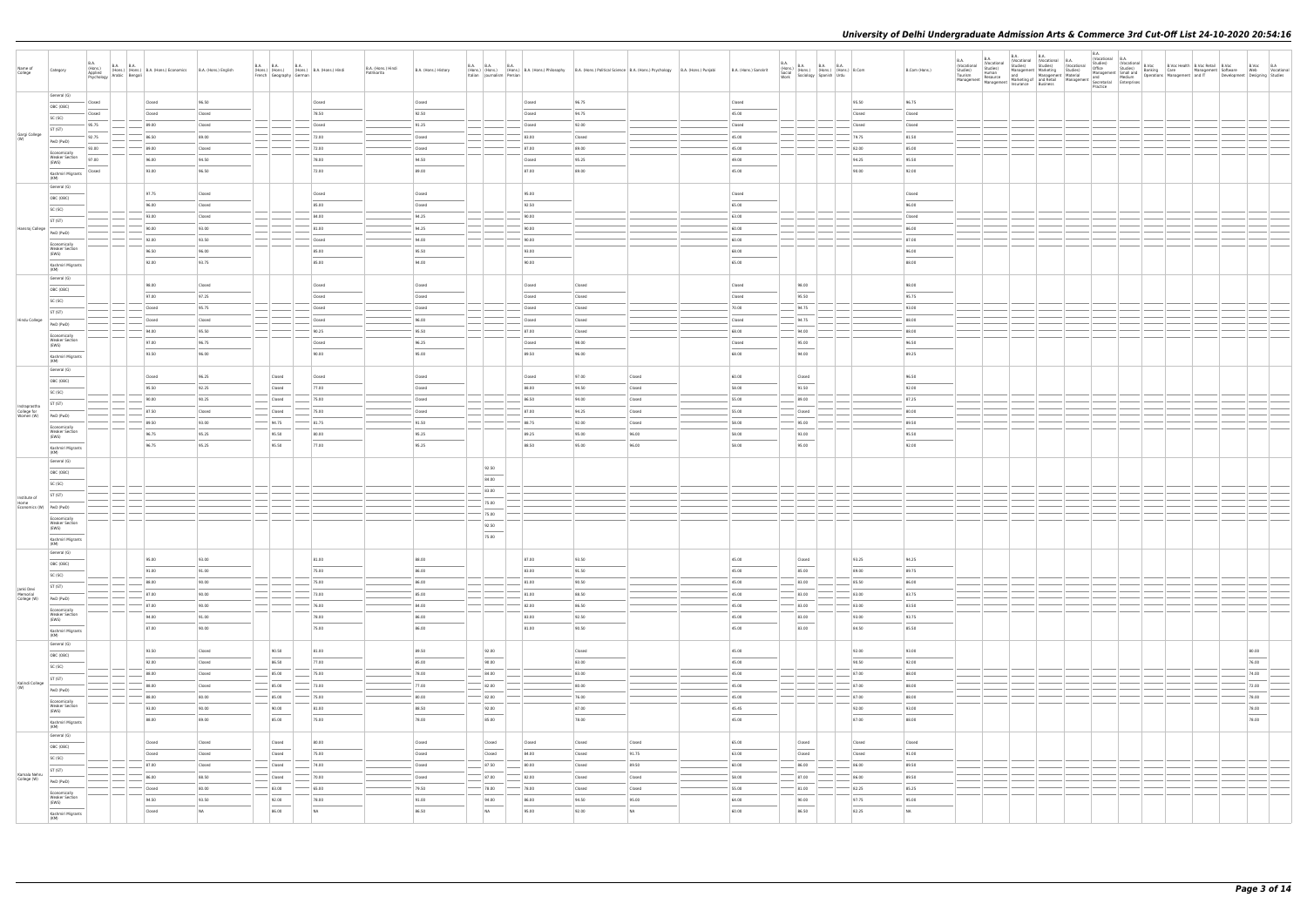| Name of<br>College                                | Category                                       | B.A.<br>(Hons.) B.A. B.A.<br>Applied (Hons.) (Hons.) E<br>Psychology Arabic Bengali | (Hons.) (Hons.) B.A. (Hons.) Economics B.A. (Hons.) English |                | <b>B.A. B.A.</b><br>(Hons.) (Hons.) (Hons.) B.A. (Hons.) Hindi<br>French Geography German | <b>B.A.</b> |                | B.A. (Hons.) Hindi<br>Patrikarita | B.A. (Hons.) History               | B.A. B.A. B.A.<br>Italian Journalism Persian |                | (Hons.) (Hons.) (Hons.) B.A. (Hons.) Philosophy B.A. (Hons.) Political Science B.A. (Hons.) Psychology B.A. (Hons.) Punjabi |                |       | B.A. (Hons.) Sanskrit | B.A. (Hons.) B.A. B.A. B.A. B.A. (Hons.) B.Com<br>Social (Hons.) (Hons.) (Hons.) B.Com<br>Work Sociology Spanish Urdu |               | B.Com (Hons.)                              | B.A.<br>(Vocational<br>Studies)<br>Tourism<br>Management | <b>B.A.</b> | <b>B.A.</b> | <b>B.A.</b> |  |  |  |
|---------------------------------------------------|------------------------------------------------|-------------------------------------------------------------------------------------|-------------------------------------------------------------|----------------|-------------------------------------------------------------------------------------------|-------------|----------------|-----------------------------------|------------------------------------|----------------------------------------------|----------------|-----------------------------------------------------------------------------------------------------------------------------|----------------|-------|-----------------------|-----------------------------------------------------------------------------------------------------------------------|---------------|--------------------------------------------|----------------------------------------------------------|-------------|-------------|-------------|--|--|--|
|                                                   | General (G)                                    |                                                                                     |                                                             |                |                                                                                           |             |                |                                   |                                    |                                              |                |                                                                                                                             | Closed         |       |                       |                                                                                                                       |               | 96.25                                      |                                                          |             |             |             |  |  |  |
|                                                   | OBC (OBC)                                      |                                                                                     |                                                             |                |                                                                                           |             |                |                                   |                                    |                                              |                |                                                                                                                             | 92.00          |       |                       |                                                                                                                       |               | 90.00                                      |                                                          |             |             |             |  |  |  |
|                                                   | SC (SC)                                        |                                                                                     |                                                             |                |                                                                                           |             |                |                                   |                                    |                                              |                |                                                                                                                             | 88.00          |       |                       |                                                                                                                       |               | 85.50                                      |                                                          |             |             |             |  |  |  |
| Keshav<br>Mahavidyalaya                           | ST (ST)                                        |                                                                                     |                                                             |                |                                                                                           |             |                |                                   |                                    |                                              |                |                                                                                                                             | Closed         |       |                       |                                                                                                                       |               | 75.00                                      |                                                          |             |             |             |  |  |  |
|                                                   | PwD (PwD)                                      |                                                                                     |                                                             |                |                                                                                           |             |                |                                   |                                    |                                              |                |                                                                                                                             | 92.00          |       |                       |                                                                                                                       |               | 68.00                                      |                                                          |             |             |             |  |  |  |
|                                                   | Economically<br><b>Weaker Section</b><br>(EWS) |                                                                                     |                                                             |                |                                                                                           |             |                |                                   |                                    |                                              |                |                                                                                                                             | 92.00          |       |                       |                                                                                                                       |               | 95.25                                      |                                                          |             |             |             |  |  |  |
|                                                   | Kashmiri Migrants                              |                                                                                     |                                                             |                |                                                                                           |             |                |                                   |                                    |                                              |                |                                                                                                                             | Closed         |       |                       |                                                                                                                       |               | 86.25                                      |                                                          |             |             |             |  |  |  |
|                                                   | (KM)                                           |                                                                                     |                                                             |                |                                                                                           |             |                |                                   |                                    |                                              |                |                                                                                                                             |                |       |                       |                                                                                                                       |               |                                            |                                                          |             |             |             |  |  |  |
|                                                   | General (G)<br>OBC (OBC)                       |                                                                                     | 97.50                                                       | Closed         | Closed                                                                                    |             | Closed         |                                   | Closed                             |                                              |                | 98.00                                                                                                                       |                |       | Closed                |                                                                                                                       | Closed 97.50  | 97.75                                      |                                                          |             |             |             |  |  |  |
|                                                   | SC (SC)                                        |                                                                                     | Closed                                                      | Closed         | Closed                                                                                    |             | 87.00          |                                   | 95.25                              |                                              |                | 97.00                                                                                                                       |                |       | 69.00                 |                                                                                                                       | 77.00 96.00   | 95.50                                      |                                                          |             |             |             |  |  |  |
|                                                   | ST (ST)                                        |                                                                                     | 92.50                                                       | Closed         | Closed                                                                                    |             | 86.25          |                                   | 94.00                              |                                              |                | 95.25                                                                                                                       |                |       | 68.50                 |                                                                                                                       | $72.00$ 94.00 | 93.00                                      |                                                          |             |             |             |  |  |  |
| Kirori Mal<br>College                             | PwD (PwD)                                      |                                                                                     | 90.25                                                       | Closed         | 95.50                                                                                     |             | 84.00          |                                   | Closed                             |                                              |                | 95.00                                                                                                                       |                |       | 68.00                 |                                                                                                                       | 72.00 91.50   | 90.50                                      |                                                          |             |             |             |  |  |  |
|                                                   | Economically                                   |                                                                                     | 89.50                                                       | 93.50          | 93.00                                                                                     |             | 86.00          |                                   | Closed                             |                                              |                | 96.00                                                                                                                       |                |       | 67.00                 |                                                                                                                       | 72.00 Closed  | 89.50                                      |                                                          |             |             |             |  |  |  |
|                                                   | <b>Weaker Section</b><br>(EWS)                 |                                                                                     | 96.25                                                       | 95.50          | 96.50                                                                                     |             | 88.00          |                                   | 95.75                              |                                              |                | 97.00                                                                                                                       |                |       | 68.50                 |                                                                                                                       | 77.00 97.00   | 95.75                                      |                                                          |             |             |             |  |  |  |
|                                                   | Kashmiri Migrants                              |                                                                                     | 92.25                                                       | 92.75          | 92.00                                                                                     |             | 88.00          |                                   | 94.00                              |                                              |                | 95.50                                                                                                                       |                |       | 67.00                 |                                                                                                                       | 72.00 Closed  | 89.50                                      |                                                          |             |             |             |  |  |  |
|                                                   | (KM)<br>General (G)                            |                                                                                     |                                                             |                |                                                                                           |             |                |                                   |                                    |                                              |                |                                                                                                                             |                |       |                       |                                                                                                                       |               |                                            |                                                          |             |             |             |  |  |  |
|                                                   | OBC (OBC)                                      |                                                                                     |                                                             |                |                                                                                           |             |                |                                   |                                    |                                              |                |                                                                                                                             |                |       |                       |                                                                                                                       |               |                                            |                                                          |             |             |             |  |  |  |
|                                                   | SC (SC)                                        |                                                                                     |                                                             |                |                                                                                           |             |                |                                   |                                    |                                              |                |                                                                                                                             |                |       |                       |                                                                                                                       |               |                                            |                                                          |             |             |             |  |  |  |
|                                                   | ST (ST)                                        |                                                                                     |                                                             |                |                                                                                           |             |                |                                   |                                    |                                              |                |                                                                                                                             |                |       |                       |                                                                                                                       |               |                                            |                                                          |             |             |             |  |  |  |
| Lady Irwin<br>College (W)                         | PwD (PwD)                                      |                                                                                     |                                                             |                |                                                                                           |             |                |                                   |                                    |                                              |                |                                                                                                                             |                |       |                       | — I                                                                                                                   |               |                                            |                                                          |             |             |             |  |  |  |
|                                                   | Economically                                   |                                                                                     |                                                             |                |                                                                                           |             |                |                                   |                                    |                                              |                |                                                                                                                             |                |       |                       |                                                                                                                       |               |                                            |                                                          |             |             |             |  |  |  |
|                                                   | <b>Weaker Section</b><br>(EWS)                 |                                                                                     |                                                             |                |                                                                                           |             |                |                                   |                                    |                                              |                |                                                                                                                             |                |       |                       |                                                                                                                       |               |                                            |                                                          |             |             |             |  |  |  |
|                                                   | Kashmiri Migrants<br>(KM)                      |                                                                                     |                                                             |                |                                                                                           |             |                |                                   |                                    |                                              |                |                                                                                                                             |                |       |                       |                                                                                                                       |               |                                            |                                                          |             |             |             |  |  |  |
|                                                   | General (G)                                    |                                                                                     |                                                             |                |                                                                                           |             |                |                                   |                                    |                                              |                |                                                                                                                             |                |       |                       |                                                                                                                       |               |                                            |                                                          |             |             |             |  |  |  |
|                                                   | OBC (OBC)                                      |                                                                                     | 98.25                                                       | 98.50          |                                                                                           |             | Closed         |                                   | 98.25                              | 99.00                                        | 96.75          | 99.25                                                                                                                       | 99.50          |       | Closed                | 98.00                                                                                                                 |               | 98.25                                      |                                                          |             |             |             |  |  |  |
|                                                   | SC (SC)                                        |                                                                                     | 97.00                                                       | 97.00          |                                                                                           |             | 87.75          |                                   | 96.25                              | 97.00                                        | 94.00          | 98.00                                                                                                                       | 98.50          |       | 68.00                 | 96.00                                                                                                                 |               | 98.00                                      |                                                          |             |             |             |  |  |  |
| Lady Shri Ram $ST (ST)$                           |                                                |                                                                                     | 95.25                                                       | 94.75          |                                                                                           |             | 85.50          |                                   | 95.75                              | 97.00                                        | 90.00          | 96.75                                                                                                                       | 97.50          |       | 68.00                 | 95.25                                                                                                                 |               | 95.25                                      |                                                          |             |             |             |  |  |  |
|                                                   | College for<br>Women (W) PWD (PwD)             |                                                                                     | 94.25<br>93.75                                              | 94.50<br>93.50 |                                                                                           |             | 84.25<br>83.75 |                                   | 96.50<br>94.00                     | 97.50<br>97.50                               | 92.00<br>93.50 | 97.25<br>95.50                                                                                                              | 97.50<br>98.25 |       | 66.00<br>67.00        | 96.00<br>95.00                                                                                                        |               | 94.00<br>96.00                             |                                                          |             |             |             |  |  |  |
|                                                   | Economically<br><b>Weaker Section</b>          |                                                                                     | 96.25                                                       | 97.00          |                                                                                           |             | 89.50          |                                   | 96.50                              | 96.50                                        | 95.00          | 97.50                                                                                                                       | 98.25          |       | 68.00                 | 95.75                                                                                                                 |               | 97.75                                      |                                                          |             |             |             |  |  |  |
|                                                   | (EWS)                                          |                                                                                     | 94.50                                                       | 95.25          |                                                                                           |             | 84.00          |                                   | 95.50                              | 97.00                                        | 96.00          | 97.25                                                                                                                       | 98.75          |       | 66.00                 | 96.25                                                                                                                 |               | 96.00                                      |                                                          |             |             |             |  |  |  |
|                                                   | Kashmiri Migrants<br>(KM)                      |                                                                                     |                                                             |                |                                                                                           |             |                |                                   |                                    |                                              |                |                                                                                                                             |                |       |                       |                                                                                                                       |               |                                            |                                                          |             |             |             |  |  |  |
|                                                   | General (G)                                    |                                                                                     | 95.25                                                       | 93.00          |                                                                                           |             | 79.00          |                                   | Closed                             |                                              | 84.50          | 92.00                                                                                                                       | 93.50          |       | 51.00                 | 89.00                                                                                                                 | 90.00         | 92.50                                      |                                                          |             |             |             |  |  |  |
|                                                   | OBC (OBC)                                      |                                                                                     | 88.50                                                       | 89.00          |                                                                                           |             | 77.00          |                                   | 85.00                              |                                              | 80.00          | 86.50                                                                                                                       | 91.00          |       | 49.00                 | 86.00                                                                                                                 | 87.00         | 89.50                                      |                                                          |             |             |             |  |  |  |
|                                                   | SC (SC)                                        |                                                                                     | 86.00                                                       | 85.00          |                                                                                           |             | 76.00          |                                   | 81.00                              |                                              | 78.00          | 84.00                                                                                                                       | 86.50          |       | 49.00                 | 85.50                                                                                                                 | 85.00         | 87.50                                      |                                                          |             |             |             |  |  |  |
| Lakshmibai<br>College (W)                         | ST (ST)<br>PwD (PwD)                           |                                                                                     | 86.00                                                       | 85.00          |                                                                                           |             | 76.00          |                                   | 82.00                              |                                              | 78.00          | 83.50                                                                                                                       | 86.00          |       | 49.00                 | 85.00                                                                                                                 | 85.00         | 87.50                                      |                                                          |             |             |             |  |  |  |
|                                                   | Economically                                   |                                                                                     | 86.00                                                       | 85.00          |                                                                                           |             | 75.00          |                                   | 82.00                              |                                              | 79.00          | 83.00                                                                                                                       | 85.00          |       | 51.00                 | 86.00                                                                                                                 | 85.00         | 87.50                                      |                                                          |             |             |             |  |  |  |
|                                                   | <b>Weaker Section</b><br>(EWS)                 |                                                                                     | 95.25                                                       | 90.00          |                                                                                           |             | 79.00          |                                   | 86.00                              |                                              | 84.00          | 92.00                                                                                                                       | 92.50          |       | 51.00                 | 88.00                                                                                                                 | 86.00         | 90.50                                      |                                                          |             |             |             |  |  |  |
|                                                   | Kashmiri Migrants                              |                                                                                     | 94.00                                                       | 90.00          |                                                                                           |             | 79.00          |                                   | 90.00                              |                                              | 80.00          | 92.00                                                                                                                       |                |       | 51.00                 | 88.00                                                                                                                 | 90.00         | 92.50                                      |                                                          |             |             |             |  |  |  |
|                                                   | (KM)<br>General (G)                            |                                                                                     |                                                             |                |                                                                                           |             |                |                                   |                                    |                                              |                |                                                                                                                             |                |       |                       |                                                                                                                       |               |                                            |                                                          |             |             |             |  |  |  |
|                                                   | OBC (OBC)                                      |                                                                                     |                                                             | 92.50          |                                                                                           |             | 83.00          |                                   |                                    | 94.00<br>$\overline{\phantom{a}}$            |                | Closed<br>$\sim$                                                                                                            |                |       |                       |                                                                                                                       |               | 95.00                                      |                                                          |             |             |             |  |  |  |
|                                                   | SC (SC)                                        |                                                                                     |                                                             | 86.50          |                                                                                           |             | 78.00          |                                   |                                    | 90.50                                        |                | 90.00                                                                                                                       |                |       |                       |                                                                                                                       |               | 88.00                                      |                                                          |             |             |             |  |  |  |
|                                                   | ST (ST)                                        |                                                                                     |                                                             | 84.50          |                                                                                           |             | $- 73.00$      |                                   |                                    | 87.00                                        |                | Closed                                                                                                                      |                |       |                       |                                                                                                                       |               | 83.00                                      |                                                          |             |             |             |  |  |  |
| Maharaja<br>Agrasen<br>College                    | PwD (PwD)                                      |                                                                                     |                                                             | 81.50          |                                                                                           |             | 67.00          |                                   |                                    | 81.00                                        |                | Closed                                                                                                                      |                |       |                       |                                                                                                                       |               | 70.00                                      |                                                          |             |             |             |  |  |  |
|                                                   | Economically<br><b>Weaker Section</b>          |                                                                                     |                                                             | 81.00          | $\frac{1}{2}$                                                                             |             | 63.00          |                                   |                                    | 85.00                                        |                | 83.00                                                                                                                       |                |       |                       |                                                                                                                       |               | $-81.00$                                   |                                                          |             |             |             |  |  |  |
|                                                   | (EWS)                                          |                                                                                     |                                                             | 89.50          |                                                                                           |             | 80.00          |                                   |                                    | 92.00<br>$\overline{\phantom{a}}$<br>92.00   |                | 91.00<br>$\overline{\phantom{a}}$                                                                                           |                |       |                       |                                                                                                                       |               | 93.00<br>$\overline{\phantom{a}}$<br>89.00 |                                                          |             |             |             |  |  |  |
|                                                   | Kashmiri Migrants<br>(KM)                      |                                                                                     |                                                             | 88.00          |                                                                                           |             | 76.00          |                                   |                                    |                                              |                | 88.00                                                                                                                       |                |       |                       |                                                                                                                       |               |                                            |                                                          |             |             |             |  |  |  |
|                                                   | General (G)                                    |                                                                                     | Closed                                                      | 94.75          |                                                                                           |             | 80.50          |                                   | Closed                             |                                              |                | Closed                                                                                                                      |                |       | 63.00                 | 93.00                                                                                                                 | 94.50         | Closed                                     |                                                          |             |             |             |  |  |  |
|                                                   | OBC (OBC)                                      |                                                                                     | 92.00                                                       | 90.00          |                                                                                           |             | 79.00          |                                   | $\overline{\phantom{m}}$<br>Closed |                                              |                | $\overline{\phantom{a}}$<br>90.50                                                                                           |                |       | 61.00                 | $\sim$<br>90.00                                                                                                       | 90.50         | 92.00                                      |                                                          |             |             |             |  |  |  |
|                                                   | SC (SC)                                        |                                                                                     | 90.00                                                       | 89.50          |                                                                                           |             | 76.00          |                                   | $- 87.00$                          |                                              |                | 89.25                                                                                                                       |                |       | 60.00                 | 89.00                                                                                                                 | 86.00         | 89.00                                      |                                                          |             |             |             |  |  |  |
| Maitreyi                                          | ST (ST)                                        |                                                                                     | 90.00                                                       | 90.00          |                                                                                           |             | 75.00          |                                   | 87.00                              |                                              |                | 89.25                                                                                                                       |                |       | 60.00                 | 89.50                                                                                                                 | 86.00         | 88.00                                      |                                                          |             |             |             |  |  |  |
| College (W)                                       | PwD (PwD)                                      |                                                                                     | 89.00                                                       | 89.50          |                                                                                           |             | 71.00          |                                   | 84.00                              |                                              |                | 85.00                                                                                                                       |                |       | 57.00                 | 86.00                                                                                                                 | 81.00         | 85.00                                      |                                                          |             |             |             |  |  |  |
|                                                   | Economically<br><b>Weaker Section</b><br>(EWS) |                                                                                     | 95.00                                                       | 94.25          |                                                                                           |             | 80.00          |                                   | 91.00                              |                                              |                | 93.50                                                                                                                       |                |       | 62.00                 | 92.50                                                                                                                 | 94.00         | 95.25                                      |                                                          |             |             |             |  |  |  |
|                                                   | $\frac{1}{2}$                                  |                                                                                     | 90.00                                                       | 90.00          |                                                                                           |             | 78.00          |                                   | $\qquad \qquad$<br>87.00           |                                              |                | 89.00                                                                                                                       |                |       | 60.00                 | $\overline{\phantom{a}}$<br>88.00                                                                                     | 89.00         | 91.00                                      |                                                          |             |             |             |  |  |  |
|                                                   | Kashmiri Migrants<br>(KM)                      |                                                                                     |                                                             |                |                                                                                           |             |                |                                   |                                    |                                              |                |                                                                                                                             |                |       |                       |                                                                                                                       |               |                                            |                                                          |             |             |             |  |  |  |
|                                                   | General (G)<br>Sikh Minority (SM)              |                                                                                     |                                                             | Closed         |                                                                                           |             | Closed         |                                   | Closed                             |                                              | Closed         | Closed                                                                                                                      | Closed         | 50.00 | 50.00                 |                                                                                                                       | Closed        | Closed                                     |                                                          |             |             |             |  |  |  |
|                                                   | PwD (PwD)                                      |                                                                                     |                                                             | 85.75          |                                                                                           |             | 50.00          |                                   | 73.00                              |                                              | 65.00          | 82.00                                                                                                                       | 92.50          | 45.00 | 45.00                 |                                                                                                                       | 85.00         | 87.00                                      |                                                          |             |             |             |  |  |  |
| Mata Sundri<br>College for<br>Women (W)<br>* Sikh | Economically                                   |                                                                                     |                                                             | 78.50          |                                                                                           |             | 53.00          |                                   | 72.00                              |                                              | 60.00          | 73.00                                                                                                                       | 81.00          | 45.00 | 45.00                 |                                                                                                                       | 77.00         | 78.00                                      |                                                          |             |             |             |  |  |  |
| Minority(SM)                                      | <b>Weaker Section</b><br>(EWS)                 |                                                                                     |                                                             | NA             |                                                                                           | <b>NA</b>   |                |                                   | NA                                 |                                              | NA             | NA                                                                                                                          | NA             | NA    | NA                    |                                                                                                                       | NA            | NA                                         |                                                          |             |             |             |  |  |  |
|                                                   | Kashmiri Migrants<br>(KM)                      |                                                                                     |                                                             | 80.00          |                                                                                           |             | 60.00          |                                   | 76.00                              |                                              | 70.00          | 79.00                                                                                                                       | 85.50          | 45.00 | 45.00                 |                                                                                                                       | 80.00         | 81.00                                      |                                                          |             |             |             |  |  |  |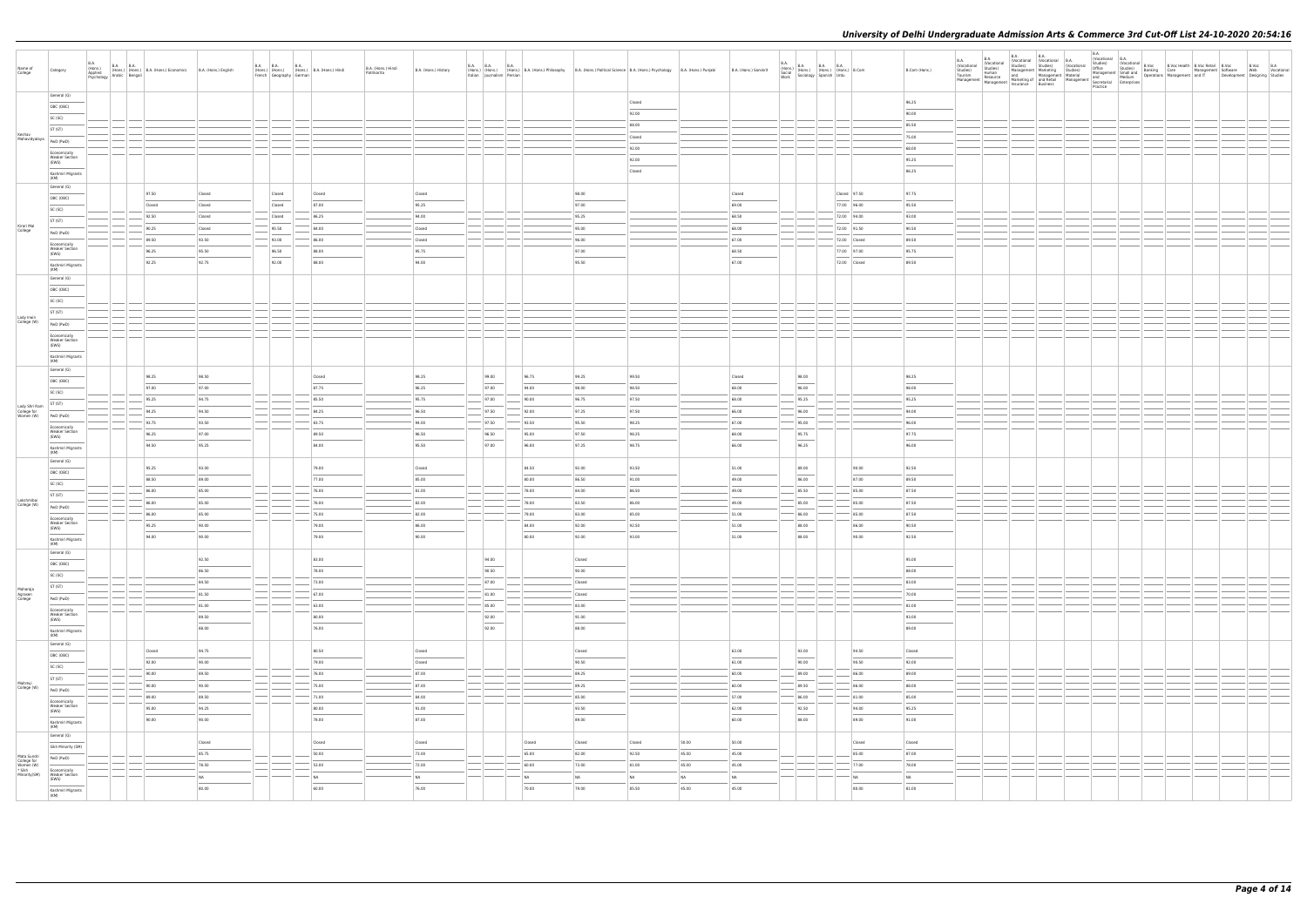| Name of                               | Category                                       | B.A.<br>(Hons.)<br>Applied | <b>B.A. B.A.</b> | (Hons.) (Hons.) B.A. (Hons.) Economics B.A. (Hons.) English |                                   | <b>B.A. B.A.</b>        | <b>B.A.</b><br>(Hons.) (Hons.) (Hons.) B.A. (Hons.) Hindi | B.A. (Hons.) Hindi | B.A. (Hons.) History                                                                                                                                                                                                                                                                                                                                                                                                                                                                | B.A. B.A. B.A.             |        |                  | (Hons.) (Hons.) (Hons.) B.A. (Hons.) Philosophy B.A. (Hons.) Political Science B.A. (Hons.) Psychology B.A. (Hons.) Punjabi | B.A. (Hons.) Sanskrit  |                 | $\begin{tabular}{ l l l l } \hline B.A. & B.A. & B.A. & B.A. & B.A. & B.A. & \\\hline (Hons.) & (Hons.) & (Hons.) & (Hons.) & B. Com & \\\hline \textbf{Social} & Sociology & Spanish & Urdu & \\\hline \end{tabular}$ |                 | B.Com (Hons.)                      | <b>B.A.</b><br>B.A.<br>(Vocational         | <b>B.A.</b><br>(Vocational<br>Studies) | <b>B.A.</b> | (Vocational (Vocational B.A.<br>Studies) Studies) (Vocational<br>Management Marketing Studies)                                                                                                      | <b>B.A.</b><br>Office | (Vocational B.A.<br>Studies) (Vocat |                 | (Vocational B.Voc B.Voc Health B.Voc Retail B.Voc<br>Studies) Banking Caro Management Software                                     |                                   | B.Voc B.A |
|---------------------------------------|------------------------------------------------|----------------------------|------------------|-------------------------------------------------------------|-----------------------------------|-------------------------|-----------------------------------------------------------|--------------------|-------------------------------------------------------------------------------------------------------------------------------------------------------------------------------------------------------------------------------------------------------------------------------------------------------------------------------------------------------------------------------------------------------------------------------------------------------------------------------------|----------------------------|--------|------------------|-----------------------------------------------------------------------------------------------------------------------------|------------------------|-----------------|------------------------------------------------------------------------------------------------------------------------------------------------------------------------------------------------------------------------|-----------------|------------------------------------|--------------------------------------------|----------------------------------------|-------------|-----------------------------------------------------------------------------------------------------------------------------------------------------------------------------------------------------|-----------------------|-------------------------------------|-----------------|------------------------------------------------------------------------------------------------------------------------------------|-----------------------------------|-----------|
| College                               | General (G)                                    | Psychology Arabic Bengali  |                  |                                                             |                                   | French Geography German |                                                           | Patrikarita        |                                                                                                                                                                                                                                                                                                                                                                                                                                                                                     | Italian Journalism Persian |        |                  |                                                                                                                             |                        |                 |                                                                                                                                                                                                                        |                 |                                    | Studies)<br>Tourism<br>Human<br>Management |                                        |             | Human<br>Resource and Management Material Management Medium<br>Management Insurance Business Management Secretarial Enterprises<br>Management Insurance Business Management Secretarial Enterprises | Practice              |                                     |                 | Management Studies)<br>Management Software Web Vocational<br>and Medium Operations Management and IT Development Designing Studies |                                   |           |
|                                       | OBC (OBC)                                      |                            |                  | Closed 98.00                                                | 98.00                             | Closed                  | 91.00                                                     |                    | 98.25                                                                                                                                                                                                                                                                                                                                                                                                                                                                               |                            | Closed | Closed           |                                                                                                                             | Closed                 |                 | Closed<br>$\overline{\phantom{a}}$                                                                                                                                                                                     |                 |                                    |                                            |                                        |             |                                                                                                                                                                                                     |                       |                                     |                 |                                                                                                                                    |                                   |           |
|                                       | SC (SC)                                        |                            |                  | 64.00 96.50                                                 | 96.00                             | 96.50                   | 87.00                                                     |                    | 97.00                                                                                                                                                                                                                                                                                                                                                                                                                                                                               |                            | 92.75  | 97.75            |                                                                                                                             | 67.00                  |                 | 95.00                                                                                                                                                                                                                  |                 |                                    |                                            |                                        |             |                                                                                                                                                                                                     |                       |                                     |                 |                                                                                                                                    |                                   |           |
|                                       | ST (ST)                                        |                            |                  | 61.00 94.00                                                 | 94.50                             | $-95.50$                | 84.25                                                     |                    | 95.50                                                                                                                                                                                                                                                                                                                                                                                                                                                                               |                            | 90.00  | Closed           |                                                                                                                             | 66.00                  |                 | 93.00                                                                                                                                                                                                                  |                 |                                    |                                            |                                        |             |                                                                                                                                                                                                     |                       |                                     |                 |                                                                                                                                    |                                   |           |
| Miranda House<br>(W)                  | PwD (PwD)                                      |                            |                  | 59.00 92.25                                                 | Closed                            | 95.75                   | 82.75                                                     |                    | 96.25                                                                                                                                                                                                                                                                                                                                                                                                                                                                               |                            | Closed | Closed           |                                                                                                                             | 61.00                  |                 | Closed                                                                                                                                                                                                                 |                 |                                    |                                            |                                        |             |                                                                                                                                                                                                     |                       |                                     |                 |                                                                                                                                    |                                   |           |
|                                       | Economically                                   |                            |                  | 59.00 92.00                                                 | 93.25                             | 89.00                   | Closed                                                    |                    | 94.00                                                                                                                                                                                                                                                                                                                                                                                                                                                                               |                            | 89.00  | Closed           |                                                                                                                             | 62.00                  |                 | $-93.00$                                                                                                                                                                                                               |                 |                                    |                                            |                                        |             |                                                                                                                                                                                                     |                       |                                     |                 |                                                                                                                                    |                                   |           |
|                                       | <b>Weaker Section</b><br>(EWS)                 |                            |                  | 65.00 97.25                                                 | 96.00                             | 95.00                   | 88.50                                                     |                    | 97.25                                                                                                                                                                                                                                                                                                                                                                                                                                                                               |                            | 95.25  | Closed           |                                                                                                                             | 68.00                  |                 | 96.00<br><u> 1999 - 1999 - 1999 - 1999 - 1999 - 1999 - 1999 - 1999 - 1999 - 1999 - 1999 - 1999 - 1999 - 1999 - 1999 - 199</u>                                                                                          |                 |                                    |                                            |                                        |             |                                                                                                                                                                                                     |                       |                                     |                 |                                                                                                                                    |                                   |           |
|                                       | Kashmiri Migrants<br>(KM)                      |                            |                  | 63.00 97.00                                                 | Closed                            | 90.00                   | 80.50                                                     |                    | 97.75                                                                                                                                                                                                                                                                                                                                                                                                                                                                               |                            | 89.25  | Closed           |                                                                                                                             | 65.00                  |                 | 93.50                                                                                                                                                                                                                  |                 |                                    |                                            |                                        |             |                                                                                                                                                                                                     |                       |                                     |                 |                                                                                                                                    |                                   |           |
|                                       | General (G)                                    |                            |                  |                                                             |                                   |                         |                                                           |                    |                                                                                                                                                                                                                                                                                                                                                                                                                                                                                     |                            |        |                  |                                                                                                                             |                        |                 |                                                                                                                                                                                                                        |                 |                                    |                                            |                                        |             |                                                                                                                                                                                                     |                       |                                     |                 |                                                                                                                                    |                                   |           |
|                                       | OBC (OBC)                                      |                            |                  | 95.50                                                       | Closed                            |                         | Closed                                                    |                    | Closed                                                                                                                                                                                                                                                                                                                                                                                                                                                                              |                            |        | Closed           |                                                                                                                             | Closed                 |                 |                                                                                                                                                                                                                        | Closed          | Closed                             |                                            |                                        |             |                                                                                                                                                                                                     |                       |                                     |                 |                                                                                                                                    |                                   |           |
|                                       | SC (SC)                                        |                            |                  | 93.50                                                       | Closed                            |                         | 78.00                                                     |                    | Closed                                                                                                                                                                                                                                                                                                                                                                                                                                                                              |                            |        | Closed           |                                                                                                                             | 53.00                  |                 |                                                                                                                                                                                                                        | 90.50           | 90.50                              |                                            |                                        |             |                                                                                                                                                                                                     |                       |                                     |                 |                                                                                                                                    |                                   |           |
| Motilal Nehru                         | ST (ST)                                        |                            |                  | 88.00<br>88.00                                              | Closed                            |                         | 75.00<br>68.00                                            |                    | 84.50<br>84.50                                                                                                                                                                                                                                                                                                                                                                                                                                                                      |                            |        | Closed           |                                                                                                                             | 50.00<br>49.00         |                 |                                                                                                                                                                                                                        | Closed          | Closed<br>71.00                    |                                            |                                        |             |                                                                                                                                                                                                     |                       |                                     |                 |                                                                                                                                    |                                   |           |
| College                               | PwD (PwD)                                      |                            |                  | 88.00                                                       | Closed<br>85.00                   |                         | 74.00                                                     |                    | 87.00                                                                                                                                                                                                                                                                                                                                                                                                                                                                               |                            |        | Closed<br>88.00  |                                                                                                                             | 49.00                  |                 |                                                                                                                                                                                                                        | 74.00<br>83.00  |                                    |                                            |                                        |             |                                                                                                                                                                                                     |                       |                                     |                 |                                                                                                                                    |                                   |           |
|                                       | Economically<br><b>Weaker Section</b>          |                            |                  | 95.00                                                       | 93.25                             |                         | 80.00                                                     |                    | 89.00                                                                                                                                                                                                                                                                                                                                                                                                                                                                               |                            |        | Closed           |                                                                                                                             | Closed                 |                 |                                                                                                                                                                                                                        | 92.00           | 84.00<br>93.50                     |                                            |                                        |             |                                                                                                                                                                                                     |                       |                                     |                 |                                                                                                                                    |                                   |           |
|                                       | (EWS)                                          |                            |                  | 88.00                                                       | 87.00                             |                         | 79.00                                                     |                    | 87.00                                                                                                                                                                                                                                                                                                                                                                                                                                                                               |                            |        | Closed           |                                                                                                                             | 49.00                  |                 |                                                                                                                                                                                                                        | 82.00           | 84.00                              |                                            |                                        |             |                                                                                                                                                                                                     |                       |                                     |                 |                                                                                                                                    |                                   |           |
|                                       | Kashmiri Migrants<br>(KM)                      |                            |                  |                                                             |                                   |                         |                                                           |                    |                                                                                                                                                                                                                                                                                                                                                                                                                                                                                     |                            |        |                  |                                                                                                                             |                        |                 |                                                                                                                                                                                                                        |                 |                                    |                                            |                                        |             |                                                                                                                                                                                                     |                       |                                     |                 |                                                                                                                                    |                                   |           |
|                                       | General (G)                                    |                            |                  |                                                             | 91.00                             |                         | Closed                                                    |                    | Closed                                                                                                                                                                                                                                                                                                                                                                                                                                                                              |                            |        | Closed           |                                                                                                                             |                        |                 |                                                                                                                                                                                                                        | Closed          | Closed                             |                                            |                                        |             |                                                                                                                                                                                                     |                       |                                     |                 |                                                                                                                                    |                                   |           |
|                                       | OBC (OBC)                                      |                            |                  |                                                             | 87.00                             |                         | Closed                                                    |                    | Closed                                                                                                                                                                                                                                                                                                                                                                                                                                                                              |                            |        | 85.00            |                                                                                                                             |                        |                 |                                                                                                                                                                                                                        | 88.00           | 89.00                              |                                            |                                        |             |                                                                                                                                                                                                     |                       |                                     |                 |                                                                                                                                    |                                   |           |
|                                       | SC (SC)                                        |                            |                  |                                                             | Closed                            |                         | Closed                                                    |                    | 77.50                                                                                                                                                                                                                                                                                                                                                                                                                                                                               |                            |        | Closed           |                                                                                                                             |                        |                 |                                                                                                                                                                                                                        | 81.00           | 84.00                              |                                            |                                        |             |                                                                                                                                                                                                     |                       |                                     |                 |                                                                                                                                    |                                   |           |
| Motilal Nehru<br>College<br>(Evening) | ST (ST)                                        |                            |                  |                                                             | 83.00                             |                         | 64.00                                                     |                    | 78.50                                                                                                                                                                                                                                                                                                                                                                                                                                                                               |                            |        | 79.50            |                                                                                                                             |                        |                 |                                                                                                                                                                                                                        | 81.00           | 84.00                              |                                            |                                        |             |                                                                                                                                                                                                     |                       |                                     |                 |                                                                                                                                    |                                   |           |
|                                       | PwD (PwD)                                      |                            |                  |                                                             | 70.00                             |                         | 57.00                                                     |                    | 59.50                                                                                                                                                                                                                                                                                                                                                                                                                                                                               |                            |        | Closed           |                                                                                                                             |                        |                 |                                                                                                                                                                                                                        | 67.00           | 68.00                              |                                            |                                        |             |                                                                                                                                                                                                     |                       |                                     |                 |                                                                                                                                    |                                   |           |
|                                       | Economically<br><b>Weaker Section</b><br>(EWS) |                            |                  |                                                             | 90.00                             |                         | 73.00                                                     |                    | 85.50                                                                                                                                                                                                                                                                                                                                                                                                                                                                               |                            |        | 88.00            |                                                                                                                             |                        |                 |                                                                                                                                                                                                                        | 90.00           | Closed                             |                                            |                                        |             |                                                                                                                                                                                                     |                       |                                     |                 |                                                                                                                                    |                                   |           |
|                                       | Kashmiri Migrants                              |                            |                  |                                                             | 81.00                             |                         | 66.00                                                     |                    | 77.00                                                                                                                                                                                                                                                                                                                                                                                                                                                                               |                            |        | 80.00            |                                                                                                                             |                        |                 |                                                                                                                                                                                                                        | 82.00           | 83.00                              |                                            |                                        |             |                                                                                                                                                                                                     |                       |                                     |                 |                                                                                                                                    |                                   |           |
|                                       | (KM)<br>General (G)                            |                            |                  |                                                             |                                   |                         |                                                           |                    |                                                                                                                                                                                                                                                                                                                                                                                                                                                                                     |                            |        |                  |                                                                                                                             |                        |                 |                                                                                                                                                                                                                        |                 |                                    |                                            |                                        |             |                                                                                                                                                                                                     |                       |                                     |                 |                                                                                                                                    |                                   |           |
|                                       | OBC (OBC)                                      |                            |                  | 95.00                                                       | Closed                            |                         | 80.00                                                     |                    | Closed                                                                                                                                                                                                                                                                                                                                                                                                                                                                              |                            |        | Closed           |                                                                                                                             | 60.00                  |                 |                                                                                                                                                                                                                        | Closed          | 94.75                              |                                            |                                        |             |                                                                                                                                                                                                     |                       |                                     |                 |                                                                                                                                    |                                   |           |
|                                       | SC (SC)                                        |                            |                  | 89.00                                                       | 86.50                             |                         | 76.00                                                     |                    | 85.00                                                                                                                                                                                                                                                                                                                                                                                                                                                                               |                            |        | Closed           |                                                                                                                             | 57.00                  |                 |                                                                                                                                                                                                                        | 88.00           | 89.00                              |                                            |                                        |             |                                                                                                                                                                                                     |                       |                                     |                 |                                                                                                                                    |                                   |           |
|                                       | ST (ST)                                        |                            |                  | 83.00                                                       | 84.00                             |                         | 75.00                                                     |                    | 83.50                                                                                                                                                                                                                                                                                                                                                                                                                                                                               |                            |        | 87.50            |                                                                                                                             | 57.00                  |                 |                                                                                                                                                                                                                        | 86.00           | 88.00                              |                                            |                                        |             |                                                                                                                                                                                                     |                       |                                     |                 |                                                                                                                                    |                                   |           |
| P.G.D.A.V.<br>College                 | PwD (PwD)                                      |                            |                  | 83.00                                                       | 82.00                             |                         | 72.00                                                     |                    | 82.00                                                                                                                                                                                                                                                                                                                                                                                                                                                                               |                            |        | 85.00            |                                                                                                                             | 55.00                  |                 |                                                                                                                                                                                                                        | 85.00           | 87.00                              |                                            |                                        |             |                                                                                                                                                                                                     |                       |                                     |                 |                                                                                                                                    |                                   |           |
|                                       | Economically<br><b>Weaker Section</b>          |                            |                  | 78.00                                                       | 78.00                             |                         | 72.00                                                     |                    | 78.00                                                                                                                                                                                                                                                                                                                                                                                                                                                                               |                            |        | 80.00            |                                                                                                                             | 55.00                  |                 |                                                                                                                                                                                                                        | 80.00           | 80.00                              |                                            |                                        |             |                                                                                                                                                                                                     |                       |                                     |                 |                                                                                                                                    |                                   |           |
|                                       | (EWS)                                          |                            |                  | 94.00                                                       | 90.00                             |                         | 78.00                                                     |                    | 88.00                                                                                                                                                                                                                                                                                                                                                                                                                                                                               |                            |        | 89.50            |                                                                                                                             | 59.00                  |                 |                                                                                                                                                                                                                        | 91.50           | 93.00                              |                                            |                                        |             |                                                                                                                                                                                                     |                       |                                     |                 |                                                                                                                                    |                                   |           |
|                                       | Kashmiri Migrants<br>(KM)                      |                            |                  | 85.00                                                       | 84.00                             |                         | 73.00                                                     |                    | 81.00                                                                                                                                                                                                                                                                                                                                                                                                                                                                               |                            |        | 86.00            |                                                                                                                             | 58.00                  |                 |                                                                                                                                                                                                                        | 85.00           | 85.00                              |                                            |                                        |             |                                                                                                                                                                                                     |                       |                                     |                 |                                                                                                                                    |                                   |           |
|                                       | General (G)                                    |                            |                  |                                                             |                                   |                         |                                                           |                    |                                                                                                                                                                                                                                                                                                                                                                                                                                                                                     |                            |        |                  |                                                                                                                             |                        |                 |                                                                                                                                                                                                                        |                 |                                    |                                            |                                        |             |                                                                                                                                                                                                     |                       |                                     |                 |                                                                                                                                    |                                   |           |
|                                       | OBC (OBC)                                      |                            |                  |                                                             |                                   |                         | Closed<br>Closed                                          |                    |                                                                                                                                                                                                                                                                                                                                                                                                                                                                                     |                            |        | Closed<br>Closed |                                                                                                                             | 58.00<br>56.00         |                 |                                                                                                                                                                                                                        | 91.50<br>Closed | Closed<br>Closed                   |                                            |                                        |             |                                                                                                                                                                                                     |                       |                                     |                 |                                                                                                                                    |                                   |           |
|                                       | SC (SC)                                        |                            |                  |                                                             |                                   |                         | Closed                                                    |                    |                                                                                                                                                                                                                                                                                                                                                                                                                                                                                     |                            |        | Closed           |                                                                                                                             | 55.00                  |                 |                                                                                                                                                                                                                        | 76.00           | Closed                             |                                            |                                        |             |                                                                                                                                                                                                     |                       |                                     |                 |                                                                                                                                    |                                   |           |
| P.G.D.A.V.<br>College<br>(Evening)    | ST (ST)                                        |                            |                  |                                                             |                                   |                         | 62.00                                                     |                    |                                                                                                                                                                                                                                                                                                                                                                                                                                                                                     |                            |        | Closed           |                                                                                                                             | 54.00                  |                 |                                                                                                                                                                                                                        | 68.50           | 65.00                              |                                            |                                        |             |                                                                                                                                                                                                     |                       |                                     |                 |                                                                                                                                    |                                   |           |
|                                       | PwD (PwD)                                      |                            |                  |                                                             |                                   |                         | 54.00                                                     |                    |                                                                                                                                                                                                                                                                                                                                                                                                                                                                                     |                            |        | Closed           |                                                                                                                             | 57.00                  |                 |                                                                                                                                                                                                                        | 70.00           | 70.00                              |                                            |                                        |             |                                                                                                                                                                                                     |                       |                                     |                 |                                                                                                                                    |                                   |           |
|                                       | Economically<br><b>Weaker Section</b><br>(EWS) |                            |                  |                                                             |                                   |                         | 73.00                                                     |                    |                                                                                                                                                                                                                                                                                                                                                                                                                                                                                     |                            |        | Closed           |                                                                                                                             | 57.00                  |                 |                                                                                                                                                                                                                        | 87.50           | Closed                             |                                            |                                        |             |                                                                                                                                                                                                     |                       |                                     |                 |                                                                                                                                    |                                   |           |
|                                       | Kashmiri Migrants                              |                            |                  |                                                             |                                   |                         | 61.00                                                     |                    |                                                                                                                                                                                                                                                                                                                                                                                                                                                                                     |                            |        | 73.00            |                                                                                                                             | 60.00                  |                 |                                                                                                                                                                                                                        | 76.00           | 78.00                              |                                            |                                        |             |                                                                                                                                                                                                     |                       |                                     |                 |                                                                                                                                    |                                   |           |
|                                       | (KM)<br>General (G)                            |                            |                  |                                                             |                                   |                         |                                                           |                    |                                                                                                                                                                                                                                                                                                                                                                                                                                                                                     |                            |        |                  |                                                                                                                             |                        |                 |                                                                                                                                                                                                                        |                 |                                    |                                            |                                        |             |                                                                                                                                                                                                     |                       |                                     |                 |                                                                                                                                    |                                   |           |
|                                       | OBC (OBC)                                      |                            |                  | 95.00                                                       | Closed                            |                         | Closed                                                    |                    | Closed                                                                                                                                                                                                                                                                                                                                                                                                                                                                              |                            |        | Closed<br>$\sim$ |                                                                                                                             | 67.00                  |                 |                                                                                                                                                                                                                        |                 | Closed<br>$\overline{\phantom{m}}$ |                                            |                                        |             |                                                                                                                                                                                                     |                       |                                     |                 |                                                                                                                                    |                                   |           |
|                                       | SC (SC)                                        |                            |                  | 89.00                                                       | 86.00                             |                         | 78.50                                                     |                    | Closed                                                                                                                                                                                                                                                                                                                                                                                                                                                                              |                            |        | 91.25            |                                                                                                                             | 66.00                  |                 |                                                                                                                                                                                                                        |                 | 88.00                              |                                            |                                        |             |                                                                                                                                                                                                     |                       |                                     |                 |                                                                                                                                    |                                   |           |
|                                       | ST (ST)                                        |                            |                  | 84.00                                                       | 83.50                             |                         | 79.00                                                     |                    | Closed                                                                                                                                                                                                                                                                                                                                                                                                                                                                              |                            |        | 89.75            |                                                                                                                             | 63.00                  |                 |                                                                                                                                                                                                                        |                 | 84.00                              |                                            |                                        |             |                                                                                                                                                                                                     |                       |                                     |                 |                                                                                                                                    |                                   |           |
| Rajdhani<br>College                   | PwD (PwD)                                      |                            |                  | 80.00                                                       | 80.00                             |                         | 73.00                                                     |                    | 81.50                                                                                                                                                                                                                                                                                                                                                                                                                                                                               |                            |        | 87.25            |                                                                                                                             | 62.00                  | $\qquad \qquad$ |                                                                                                                                                                                                                        |                 | 82.00                              |                                            |                                        |             |                                                                                                                                                                                                     |                       |                                     |                 |                                                                                                                                    |                                   |           |
|                                       | Economically<br><b>Weaker Section</b>          |                            |                  | 80.00                                                       | 80.00                             |                         | Closed                                                    |                    | 74.25                                                                                                                                                                                                                                                                                                                                                                                                                                                                               |                            |        | 84.00            |                                                                                                                             | 62.00                  | $\qquad \qquad$ |                                                                                                                                                                                                                        |                 | 82.00                              |                                            |                                        |             |                                                                                                                                                                                                     |                       |                                     |                 |                                                                                                                                    |                                   |           |
|                                       | (EWS)                                          |                            |                  | 94.50                                                       | 89.50                             |                         | 83.00                                                     |                    | 88.50<br>$\frac{1}{2} \left( \frac{1}{2} \right) \left( \frac{1}{2} \right) \left( \frac{1}{2} \right) \left( \frac{1}{2} \right) \left( \frac{1}{2} \right) \left( \frac{1}{2} \right) \left( \frac{1}{2} \right) \left( \frac{1}{2} \right) \left( \frac{1}{2} \right) \left( \frac{1}{2} \right) \left( \frac{1}{2} \right) \left( \frac{1}{2} \right) \left( \frac{1}{2} \right) \left( \frac{1}{2} \right) \left( \frac{1}{2} \right) \left( \frac{1}{2} \right) \left( \frac$ |                            |        | Closed           |                                                                                                                             | 63.00<br>$\frac{1}{2}$ |                 |                                                                                                                                                                                                                        |                 | 93.50                              |                                            |                                        |             |                                                                                                                                                                                                     |                       |                                     |                 |                                                                                                                                    |                                   |           |
|                                       | Kashmiri Migrants<br>(KM)                      |                            |                  | 80.00                                                       | 83.00                             |                         | 62.00                                                     |                    | 74.00                                                                                                                                                                                                                                                                                                                                                                                                                                                                               |                            |        | 92.25            |                                                                                                                             | 62.00                  |                 |                                                                                                                                                                                                                        |                 | 82.00                              |                                            |                                        |             |                                                                                                                                                                                                     |                       |                                     |                 |                                                                                                                                    |                                   |           |
|                                       | General (G)                                    |                            |                  |                                                             | 92.00                             |                         | 79.50                                                     | 82.50              | 89.50                                                                                                                                                                                                                                                                                                                                                                                                                                                                               |                            |        | Closed           |                                                                                                                             |                        |                 |                                                                                                                                                                                                                        | Closed          | 95.25                              |                                            |                                        |             |                                                                                                                                                                                                     |                       |                                     |                 |                                                                                                                                    |                                   |           |
|                                       | OBC (OBC)                                      |                            |                  |                                                             | $\overline{\phantom{a}}$<br>87.50 |                         | 77.00                                                     | 81.00              | 85.00                                                                                                                                                                                                                                                                                                                                                                                                                                                                               |                            |        | $\sim$<br>Closed |                                                                                                                             |                        |                 |                                                                                                                                                                                                                        | 90.00           | 91.00                              |                                            |                                        |             |                                                                                                                                                                                                     |                       |                                     |                 |                                                                                                                                    |                                   |           |
|                                       | SC (SC)                                        |                            |                  |                                                             | 85.50                             |                         | 75.00                                                     | 78.00              | 84.00                                                                                                                                                                                                                                                                                                                                                                                                                                                                               |                            |        | Closed           |                                                                                                                             |                        |                 |                                                                                                                                                                                                                        | 83.00           | 85.00                              |                                            |                                        |             |                                                                                                                                                                                                     |                       |                                     |                 |                                                                                                                                    |                                   |           |
| Ram Lal Anand<br>College              | ST (ST)                                        |                            |                  |                                                             | 83.00                             |                         | 75.00                                                     | 78.00              | 83.00                                                                                                                                                                                                                                                                                                                                                                                                                                                                               |                            |        | Closed           |                                                                                                                             |                        |                 |                                                                                                                                                                                                                        | 80.00           | 80.00                              |                                            |                                        |             |                                                                                                                                                                                                     |                       |                                     |                 |                                                                                                                                    |                                   |           |
|                                       | PwD (PwD)                                      |                            |                  |                                                             | 80.00                             |                         | 72.00                                                     | 78.00              | 79.00                                                                                                                                                                                                                                                                                                                                                                                                                                                                               |                            |        | 81.00            |                                                                                                                             |                        |                 |                                                                                                                                                                                                                        | 80.00           | 82.00                              |                                            |                                        |             |                                                                                                                                                                                                     |                       |                                     |                 |                                                                                                                                    |                                   |           |
|                                       | Economically<br>Weaker Section<br>(EWS)        |                            |                  |                                                             | 90.00                             |                         | 78.00                                                     | 81.00              | 88.00                                                                                                                                                                                                                                                                                                                                                                                                                                                                               |                            |        | 89.50            |                                                                                                                             |                        |                 |                                                                                                                                                                                                                        | 92.50           | 94.00                              |                                            |                                        |             |                                                                                                                                                                                                     |                       |                                     |                 |                                                                                                                                    |                                   |           |
|                                       |                                                |                            |                  |                                                             | 88.00                             |                         | 78.00                                                     | 81.00              | 87.00                                                                                                                                                                                                                                                                                                                                                                                                                                                                               |                            |        | 87.00            |                                                                                                                             |                        |                 |                                                                                                                                                                                                                        | 88.00           | 90.00                              |                                            |                                        |             |                                                                                                                                                                                                     |                       |                                     |                 |                                                                                                                                    |                                   |           |
|                                       | Kashmiri Migrants<br>(KM)<br>General (G)       |                            |                  |                                                             |                                   |                         |                                                           |                    |                                                                                                                                                                                                                                                                                                                                                                                                                                                                                     |                            |        |                  |                                                                                                                             |                        |                 |                                                                                                                                                                                                                        |                 |                                    |                                            |                                        |             |                                                                                                                                                                                                     |                       |                                     |                 |                                                                                                                                    |                                   |           |
|                                       | OBC (OBC)                                      | Closed                     |                  | Closed                                                      | Closed                            |                         | 79.00                                                     |                    |                                                                                                                                                                                                                                                                                                                                                                                                                                                                                     |                            | 89.50  | 94.00            |                                                                                                                             |                        |                 |                                                                                                                                                                                                                        | Closed          | Closed                             |                                            |                                        |             |                                                                                                                                                                                                     |                       |                                     | 90.00           |                                                                                                                                    | 90.00                             |           |
|                                       | SC (SC)                                        | 92.00                      |                  | 92.00                                                       | 88.00                             |                         | 77.00                                                     |                    |                                                                                                                                                                                                                                                                                                                                                                                                                                                                                     |                            | 86.00  | 90.50            |                                                                                                                             |                        |                 |                                                                                                                                                                                                                        | 91.00           | 92.00                              |                                            |                                        |             |                                                                                                                                                                                                     |                       |                                     | 85.00           |                                                                                                                                    | 85.00                             |           |
|                                       | ST (ST)                                        | 91.00                      |                  | 88.00                                                       | 84.00                             |                         | 75.00                                                     |                    |                                                                                                                                                                                                                                                                                                                                                                                                                                                                                     |                            | 83.00  | Closed           |                                                                                                                             |                        |                 |                                                                                                                                                                                                                        | 85.00           | 85.00                              |                                            |                                        |             |                                                                                                                                                                                                     |                       |                                     | 83.00           |                                                                                                                                    | 83.00                             |           |
| Ramanujan<br>College                  | PwD (PwD)                                      | 90.00                      |                  | 87.00                                                       | Closed                            |                         | 73.00                                                     |                    |                                                                                                                                                                                                                                                                                                                                                                                                                                                                                     |                            | 82.00  | 87.00            |                                                                                                                             |                        |                 |                                                                                                                                                                                                                        | 80.00           | 80.00                              |                                            |                                        |             |                                                                                                                                                                                                     |                       |                                     | 82.00           |                                                                                                                                    | 82.00                             |           |
|                                       | Economically                                   | 89.00                      |                  | 84.00                                                       | 82.00                             |                         | 74.00                                                     |                    |                                                                                                                                                                                                                                                                                                                                                                                                                                                                                     |                            | 81.00  | 83.00            |                                                                                                                             |                        |                 |                                                                                                                                                                                                                        | 78.00           | 79.00                              |                                            |                                        |             |                                                                                                                                                                                                     |                       |                                     | 82.00           |                                                                                                                                    | 82.00                             |           |
|                                       | <b>Weaker Section</b><br>(EWS)                 | 93.50                      |                  | Closed<br>$\overline{\phantom{a}}$                          | 90.25                             |                         | 77.00<br>$\overline{\phantom{a}}$                         |                    |                                                                                                                                                                                                                                                                                                                                                                                                                                                                                     |                            | 87.00  | 92.00            |                                                                                                                             |                        |                 |                                                                                                                                                                                                                        | 92.75           | 93.75                              |                                            |                                        |             |                                                                                                                                                                                                     |                       |                                     | 88.00<br>$\sim$ |                                                                                                                                    | 88.00<br>$\overline{\phantom{a}}$ |           |
|                                       | Kashmiri Migrants<br>(KM)                      | 89.50                      |                  | 84.00                                                       | 82.00                             |                         | 74.00                                                     |                    |                                                                                                                                                                                                                                                                                                                                                                                                                                                                                     |                            | 81.00  | 83.00            |                                                                                                                             |                        |                 |                                                                                                                                                                                                                        | 82.00           | 82.00                              |                                            |                                        |             |                                                                                                                                                                                                     |                       |                                     | 82.00           |                                                                                                                                    | 82.00                             |           |
|                                       |                                                |                            |                  |                                                             |                                   |                         |                                                           |                    |                                                                                                                                                                                                                                                                                                                                                                                                                                                                                     |                            |        |                  |                                                                                                                             |                        |                 |                                                                                                                                                                                                                        |                 |                                    |                                            |                                        |             |                                                                                                                                                                                                     |                       |                                     |                 |                                                                                                                                    |                                   |           |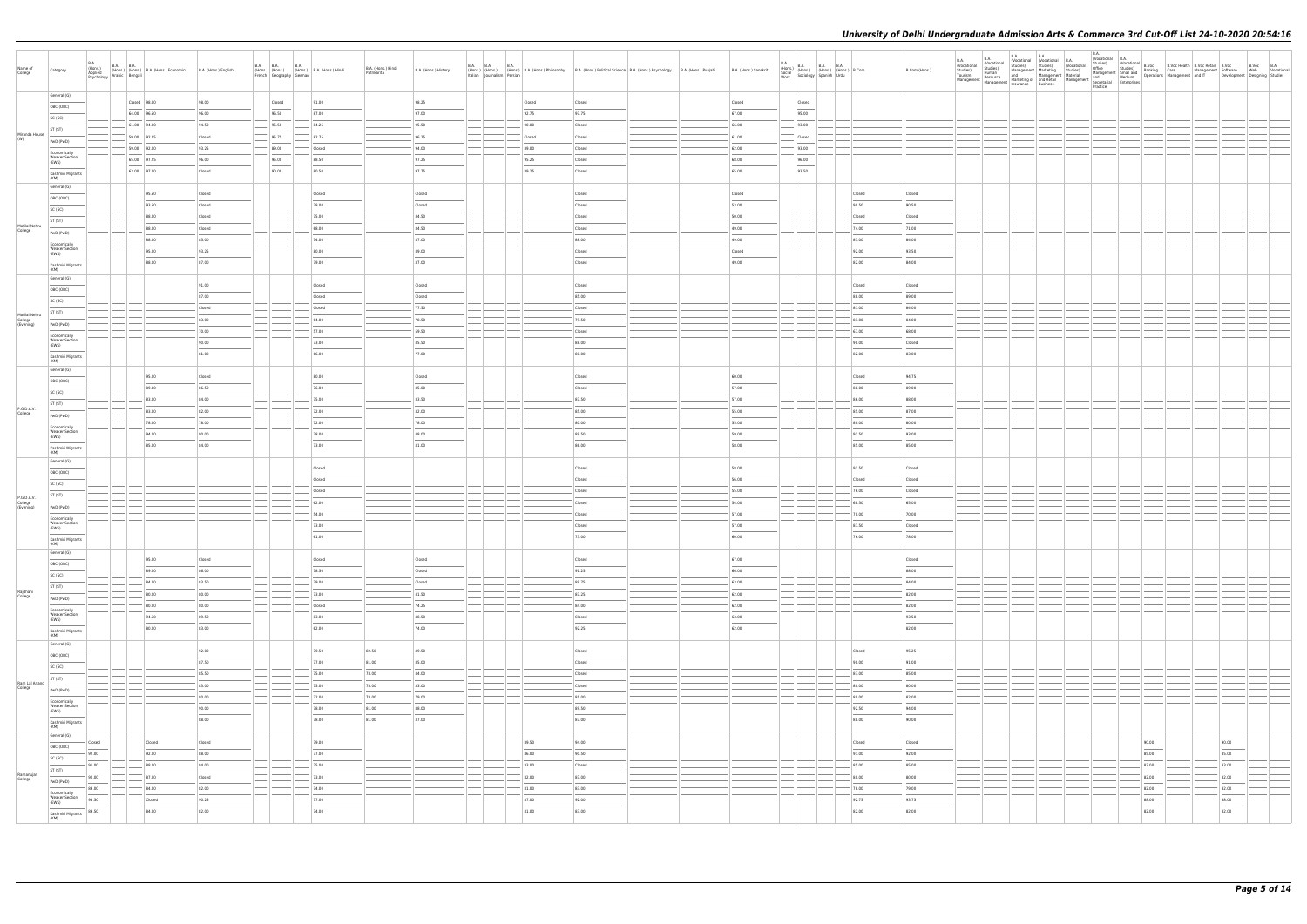| Name of<br>College                                       | Category                                                                                                                                                                                                                                                                                                                                                                                                                                                                                                          | <b>B.A.</b> | B.A.<br>(Hons.) B.A. (Hons.) (Hons.) B.A. (Hons.) Economics B.A. (Hons.) English Applied Arabic Bengali |        | <b>B.A. B.A. B.A.</b><br>(Hons.) (Hons.) (Hons.) B.A. (Hons.) Hindi<br>French   Geography   German |                                   | B.A. (Hons.) Hindi<br>Patrikarita | B.A. (Hons.) History | <b>B.A. B.A. B.A.</b><br>Italian   Journalism   Persian | (Hons.) (Hons.) (Hons.) B.A. (Hons.) Philosophy B.A. (Hons.) Political Science B.A. (Hons.) Psychology B.A. (Hons.) Punjabi |          |                                                                                                                                                                                                                                                                                                                                                                                                                                                                                     | B.A. (Hons.) Sanskrit | B.A. (Hons.) B.A. B.A. B.A. (Hons.) B.Com<br>Social (Hons.) (Hons.) (Hons.) B.Com<br>Work Sociology Spanish Urdu                                                                                                                                                                                                                                                                                                                                                           |              | B.Com (Hons.) |  |  |  |  |  |
|----------------------------------------------------------|-------------------------------------------------------------------------------------------------------------------------------------------------------------------------------------------------------------------------------------------------------------------------------------------------------------------------------------------------------------------------------------------------------------------------------------------------------------------------------------------------------------------|-------------|---------------------------------------------------------------------------------------------------------|--------|----------------------------------------------------------------------------------------------------|-----------------------------------|-----------------------------------|----------------------|---------------------------------------------------------|-----------------------------------------------------------------------------------------------------------------------------|----------|-------------------------------------------------------------------------------------------------------------------------------------------------------------------------------------------------------------------------------------------------------------------------------------------------------------------------------------------------------------------------------------------------------------------------------------------------------------------------------------|-----------------------|----------------------------------------------------------------------------------------------------------------------------------------------------------------------------------------------------------------------------------------------------------------------------------------------------------------------------------------------------------------------------------------------------------------------------------------------------------------------------|--------------|---------------|--|--|--|--|--|
|                                                          | General (G)                                                                                                                                                                                                                                                                                                                                                                                                                                                                                                       |             | 98.00                                                                                                   | 97.00  |                                                                                                    | 89.25                             |                                   | 97.25                |                                                         |                                                                                                                             | 98.50    |                                                                                                                                                                                                                                                                                                                                                                                                                                                                                     | 75.75                 |                                                                                                                                                                                                                                                                                                                                                                                                                                                                            | 97.50        | 97.50         |  |  |  |  |  |
|                                                          | OBC (OBC)                                                                                                                                                                                                                                                                                                                                                                                                                                                                                                         |             | 95.75                                                                                                   | 94.00  |                                                                                                    | 85.25                             |                                   | 95.25                |                                                         |                                                                                                                             | Closed   |                                                                                                                                                                                                                                                                                                                                                                                                                                                                                     | 72.50                 |                                                                                                                                                                                                                                                                                                                                                                                                                                                                            | 96.50        | 95.75         |  |  |  |  |  |
|                                                          | SC (SC)                                                                                                                                                                                                                                                                                                                                                                                                                                                                                                           |             | Closed                                                                                                  | 91.75  |                                                                                                    | 83.25                             |                                   | Closed               |                                                         |                                                                                                                             | Closed   |                                                                                                                                                                                                                                                                                                                                                                                                                                                                                     | 67.50                 |                                                                                                                                                                                                                                                                                                                                                                                                                                                                            | 95.00        | 93.25         |  |  |  |  |  |
| Ramjas College                                           | ST (ST)                                                                                                                                                                                                                                                                                                                                                                                                                                                                                                           |             | 89.50                                                                                                   | Closed |                                                                                                    | 81.00                             |                                   | Closed               |                                                         |                                                                                                                             | Closed   |                                                                                                                                                                                                                                                                                                                                                                                                                                                                                     | 66.00                 |                                                                                                                                                                                                                                                                                                                                                                                                                                                                            | 93.75        | 90.75         |  |  |  |  |  |
|                                                          | PwD (PwD)                                                                                                                                                                                                                                                                                                                                                                                                                                                                                                         |             | 89.50                                                                                                   | 89.50  |                                                                                                    | 83.50                             |                                   | 93.00                |                                                         |                                                                                                                             | 92.50    |                                                                                                                                                                                                                                                                                                                                                                                                                                                                                     | 68.00                 |                                                                                                                                                                                                                                                                                                                                                                                                                                                                            | 92.50        | 89.75         |  |  |  |  |  |
|                                                          | Economically<br><b>Weaker Section</b>                                                                                                                                                                                                                                                                                                                                                                                                                                                                             |             | 97.50                                                                                                   | 96.50  |                                                                                                    | 88.75                             |                                   | 96.50                |                                                         |                                                                                                                             | 97.50    |                                                                                                                                                                                                                                                                                                                                                                                                                                                                                     | 75.00                 |                                                                                                                                                                                                                                                                                                                                                                                                                                                                            | 97.00        | 96.00         |  |  |  |  |  |
|                                                          | (EWS)                                                                                                                                                                                                                                                                                                                                                                                                                                                                                                             |             | 92.00                                                                                                   | 92.75  |                                                                                                    | 79.50                             |                                   | 95.00                |                                                         |                                                                                                                             | 90.50    |                                                                                                                                                                                                                                                                                                                                                                                                                                                                                     | 70.00                 |                                                                                                                                                                                                                                                                                                                                                                                                                                                                            | 91.00        | 89.75         |  |  |  |  |  |
|                                                          | Kashmiri Migrants<br>(KM)                                                                                                                                                                                                                                                                                                                                                                                                                                                                                         |             |                                                                                                         |        |                                                                                                    |                                   |                                   |                      |                                                         |                                                                                                                             |          |                                                                                                                                                                                                                                                                                                                                                                                                                                                                                     |                       |                                                                                                                                                                                                                                                                                                                                                                                                                                                                            |              |               |  |  |  |  |  |
|                                                          | General (G)                                                                                                                                                                                                                                                                                                                                                                                                                                                                                                       |             | Closed                                                                                                  | 92.50  |                                                                                                    | Closed                            |                                   | 91.00                |                                                         |                                                                                                                             | Closed   |                                                                                                                                                                                                                                                                                                                                                                                                                                                                                     | Closed                |                                                                                                                                                                                                                                                                                                                                                                                                                                                                            | 58.00 93.50  | 95.00         |  |  |  |  |  |
|                                                          | OBC (OBC)                                                                                                                                                                                                                                                                                                                                                                                                                                                                                                         |             | 89.00                                                                                                   | 87.00  |                                                                                                    | Closed                            |                                   | 85.75                |                                                         |                                                                                                                             | Closed   |                                                                                                                                                                                                                                                                                                                                                                                                                                                                                     | 56.00                 |                                                                                                                                                                                                                                                                                                                                                                                                                                                                            | 53.00 88.00  | 89.25         |  |  |  |  |  |
|                                                          | SC (SC)                                                                                                                                                                                                                                                                                                                                                                                                                                                                                                           |             | Closed                                                                                                  | Closed |                                                                                                    | Closed                            |                                   | Closed               |                                                         |                                                                                                                             | Closed   |                                                                                                                                                                                                                                                                                                                                                                                                                                                                                     | 54.00                 |                                                                                                                                                                                                                                                                                                                                                                                                                                                                            | 47.00 Closed | Closed        |  |  |  |  |  |
| Satyawati<br>College                                     | ST (ST)                                                                                                                                                                                                                                                                                                                                                                                                                                                                                                           |             | 75.00                                                                                                   | Closed |                                                                                                    | 71.00                             |                                   | 78.50                |                                                         |                                                                                                                             | Closed   |                                                                                                                                                                                                                                                                                                                                                                                                                                                                                     | 52.00                 |                                                                                                                                                                                                                                                                                                                                                                                                                                                                            | 43.00 74.50  | 75.50         |  |  |  |  |  |
|                                                          | PwD (PwD)                                                                                                                                                                                                                                                                                                                                                                                                                                                                                                         |             | 65.00                                                                                                   | 72.00  |                                                                                                    | Closed                            |                                   | Closed               |                                                         |                                                                                                                             | Closed   |                                                                                                                                                                                                                                                                                                                                                                                                                                                                                     | 50.00                 |                                                                                                                                                                                                                                                                                                                                                                                                                                                                            | 43.00 63.00  | 65.00         |  |  |  |  |  |
|                                                          | Economically<br><b>Weaker Section</b>                                                                                                                                                                                                                                                                                                                                                                                                                                                                             |             | 93.75                                                                                                   | 91.50  |                                                                                                    | 81.00                             |                                   | 86.50                |                                                         |                                                                                                                             | 91.25    |                                                                                                                                                                                                                                                                                                                                                                                                                                                                                     | 57.00                 |                                                                                                                                                                                                                                                                                                                                                                                                                                                                            | 56.00 91.50  | 93.75         |  |  |  |  |  |
|                                                          | (EWS)<br>Kashmiri Migrants                                                                                                                                                                                                                                                                                                                                                                                                                                                                                        |             | NA                                                                                                      | NA     |                                                                                                    | NA                                |                                   | NA                   |                                                         |                                                                                                                             | NA       |                                                                                                                                                                                                                                                                                                                                                                                                                                                                                     | I NA                  |                                                                                                                                                                                                                                                                                                                                                                                                                                                                            | NA NA        | NA            |  |  |  |  |  |
|                                                          | (KM)                                                                                                                                                                                                                                                                                                                                                                                                                                                                                                              |             |                                                                                                         |        |                                                                                                    |                                   |                                   |                      |                                                         |                                                                                                                             |          |                                                                                                                                                                                                                                                                                                                                                                                                                                                                                     |                       |                                                                                                                                                                                                                                                                                                                                                                                                                                                                            |              |               |  |  |  |  |  |
|                                                          | General (G)                                                                                                                                                                                                                                                                                                                                                                                                                                                                                                       |             | Closed                                                                                                  | 89.50  |                                                                                                    | 78.00                             |                                   | 87.75                |                                                         |                                                                                                                             | 89.75    |                                                                                                                                                                                                                                                                                                                                                                                                                                                                                     |                       |                                                                                                                                                                                                                                                                                                                                                                                                                                                                            | 90.50        | 92.00         |  |  |  |  |  |
|                                                          | OBC (OBC)                                                                                                                                                                                                                                                                                                                                                                                                                                                                                                         |             | 86.50                                                                                                   | 82.50  |                                                                                                    | 74.00                             |                                   | 83.50                |                                                         |                                                                                                                             | 86.50    |                                                                                                                                                                                                                                                                                                                                                                                                                                                                                     |                       |                                                                                                                                                                                                                                                                                                                                                                                                                                                                            | 84.00        | 86.50         |  |  |  |  |  |
|                                                          | SC (SC)                                                                                                                                                                                                                                                                                                                                                                                                                                                                                                           |             | 77.50                                                                                                   | Closed |                                                                                                    | 73.50                             |                                   | 81.00                |                                                         |                                                                                                                             | 84.00    |                                                                                                                                                                                                                                                                                                                                                                                                                                                                                     |                       |                                                                                                                                                                                                                                                                                                                                                                                                                                                                            | 75.50        | 76.00         |  |  |  |  |  |
| Satyawati<br>College<br>(Evening)                        | ST (ST)                                                                                                                                                                                                                                                                                                                                                                                                                                                                                                           |             | 72.50                                                                                                   | 76.00  |                                                                                                    | 70.00                             |                                   | 81.00                |                                                         |                                                                                                                             | 83.50    |                                                                                                                                                                                                                                                                                                                                                                                                                                                                                     |                       |                                                                                                                                                                                                                                                                                                                                                                                                                                                                            | 72.00        | 74.00         |  |  |  |  |  |
|                                                          | PwD (PwD)                                                                                                                                                                                                                                                                                                                                                                                                                                                                                                         |             | 62.00                                                                                                   | 58.00  |                                                                                                    | $-60.00$                          |                                   | 70.00                |                                                         |                                                                                                                             | 71.00    |                                                                                                                                                                                                                                                                                                                                                                                                                                                                                     |                       |                                                                                                                                                                                                                                                                                                                                                                                                                                                                            | 64.00        | 65.00         |  |  |  |  |  |
|                                                          | Economically<br><b>Weaker Section</b><br>(EWS)                                                                                                                                                                                                                                                                                                                                                                                                                                                                    |             | 92.75                                                                                                   | 88.50  |                                                                                                    | 76.00                             |                                   | 87.00                |                                                         |                                                                                                                             | 89.25    |                                                                                                                                                                                                                                                                                                                                                                                                                                                                                     |                       |                                                                                                                                                                                                                                                                                                                                                                                                                                                                            | 88.50        | 91.00         |  |  |  |  |  |
|                                                          | Kashmiri Migrants                                                                                                                                                                                                                                                                                                                                                                                                                                                                                                 |             | NA                                                                                                      | NA     |                                                                                                    | NA                                |                                   | NA                   |                                                         |                                                                                                                             | NA       |                                                                                                                                                                                                                                                                                                                                                                                                                                                                                     |                       |                                                                                                                                                                                                                                                                                                                                                                                                                                                                            | NA           | NA            |  |  |  |  |  |
|                                                          | (KM)                                                                                                                                                                                                                                                                                                                                                                                                                                                                                                              |             |                                                                                                         |        |                                                                                                    |                                   |                                   |                      |                                                         |                                                                                                                             |          |                                                                                                                                                                                                                                                                                                                                                                                                                                                                                     |                       |                                                                                                                                                                                                                                                                                                                                                                                                                                                                            |              |               |  |  |  |  |  |
|                                                          | General (G)                                                                                                                                                                                                                                                                                                                                                                                                                                                                                                       |             | 96.50                                                                                                   | Closed | Closed                                                                                             | Closed                            |                                   | 93.50                |                                                         |                                                                                                                             | Closed   |                                                                                                                                                                                                                                                                                                                                                                                                                                                                                     |                       |                                                                                                                                                                                                                                                                                                                                                                                                                                                                            | 95.50        | 96.25         |  |  |  |  |  |
|                                                          | OBC (OBC)                                                                                                                                                                                                                                                                                                                                                                                                                                                                                                         |             | Closed                                                                                                  | Closed | Closed                                                                                             | 78.50                             |                                   | Closed               |                                                         |                                                                                                                             | Closed   |                                                                                                                                                                                                                                                                                                                                                                                                                                                                                     |                       |                                                                                                                                                                                                                                                                                                                                                                                                                                                                            | Closed       | 92.00         |  |  |  |  |  |
|                                                          | SC (SC)                                                                                                                                                                                                                                                                                                                                                                                                                                                                                                           |             | 87.50                                                                                                   | Closed | Closed                                                                                             | 76.75                             |                                   | Closed               |                                                         |                                                                                                                             | Closed   |                                                                                                                                                                                                                                                                                                                                                                                                                                                                                     |                       |                                                                                                                                                                                                                                                                                                                                                                                                                                                                            | 87.00        | 87.00         |  |  |  |  |  |
| Shaheed<br>Bhagat Singh<br>College                       | ST (ST)<br>PwD (PwD)                                                                                                                                                                                                                                                                                                                                                                                                                                                                                              |             | 84.50                                                                                                   | Closed | Closed                                                                                             | 72.75                             |                                   | Closed               |                                                         |                                                                                                                             | Closed   |                                                                                                                                                                                                                                                                                                                                                                                                                                                                                     |                       |                                                                                                                                                                                                                                                                                                                                                                                                                                                                            | 86.00        | 81.00         |  |  |  |  |  |
|                                                          | Economically                                                                                                                                                                                                                                                                                                                                                                                                                                                                                                      |             | 77.00                                                                                                   | Closed | Closed                                                                                             | 62.00                             |                                   | 68.00                |                                                         |                                                                                                                             | Closed   |                                                                                                                                                                                                                                                                                                                                                                                                                                                                                     |                       |                                                                                                                                                                                                                                                                                                                                                                                                                                                                            | 77.00        | 75.00         |  |  |  |  |  |
|                                                          | <b>Weaker Section</b><br>(EWS)                                                                                                                                                                                                                                                                                                                                                                                                                                                                                    |             | Closed                                                                                                  | 92.75  | 93.50                                                                                              | 79.00                             |                                   | 92.00                |                                                         |                                                                                                                             | 93.50    |                                                                                                                                                                                                                                                                                                                                                                                                                                                                                     |                       |                                                                                                                                                                                                                                                                                                                                                                                                                                                                            | 93.50        | 94.00         |  |  |  |  |  |
|                                                          | Kashmiri Migrants                                                                                                                                                                                                                                                                                                                                                                                                                                                                                                 |             | 87.00                                                                                                   | 84.50  | 85.00                                                                                              | 75.00                             |                                   | 83.50                |                                                         |                                                                                                                             | 85.00    |                                                                                                                                                                                                                                                                                                                                                                                                                                                                                     |                       |                                                                                                                                                                                                                                                                                                                                                                                                                                                                            | 85.50        | 86.25         |  |  |  |  |  |
|                                                          | (KM)<br>General (G)                                                                                                                                                                                                                                                                                                                                                                                                                                                                                               |             |                                                                                                         |        |                                                                                                    |                                   |                                   |                      |                                                         |                                                                                                                             |          |                                                                                                                                                                                                                                                                                                                                                                                                                                                                                     |                       |                                                                                                                                                                                                                                                                                                                                                                                                                                                                            |              |               |  |  |  |  |  |
|                                                          | OBC (OBC)                                                                                                                                                                                                                                                                                                                                                                                                                                                                                                         |             |                                                                                                         |        | Closed                                                                                             |                                   |                                   |                      |                                                         |                                                                                                                             | 91.25    |                                                                                                                                                                                                                                                                                                                                                                                                                                                                                     |                       |                                                                                                                                                                                                                                                                                                                                                                                                                                                                            | 93.00        | 95.50         |  |  |  |  |  |
|                                                          | SC (SC)                                                                                                                                                                                                                                                                                                                                                                                                                                                                                                           |             |                                                                                                         |        | Closed                                                                                             |                                   |                                   |                      |                                                         |                                                                                                                             | 86.00    |                                                                                                                                                                                                                                                                                                                                                                                                                                                                                     |                       |                                                                                                                                                                                                                                                                                                                                                                                                                                                                            | 87.00        | 90.00         |  |  |  |  |  |
| Shaheed                                                  | ST (ST)                                                                                                                                                                                                                                                                                                                                                                                                                                                                                                           |             |                                                                                                         |        | 83.00                                                                                              |                                   |                                   |                      |                                                         |                                                                                                                             | $-82.50$ |                                                                                                                                                                                                                                                                                                                                                                                                                                                                                     |                       |                                                                                                                                                                                                                                                                                                                                                                                                                                                                            | 81.50        | 85.00         |  |  |  |  |  |
| Bhagat Singh<br>College<br>(Evening)                     | PwD (PwD)                                                                                                                                                                                                                                                                                                                                                                                                                                                                                                         |             |                                                                                                         |        | 84.50                                                                                              |                                   |                                   |                      |                                                         |                                                                                                                             | 81.00    |                                                                                                                                                                                                                                                                                                                                                                                                                                                                                     |                       |                                                                                                                                                                                                                                                                                                                                                                                                                                                                            | 78.00        | 80.00         |  |  |  |  |  |
|                                                          | Economically                                                                                                                                                                                                                                                                                                                                                                                                                                                                                                      |             |                                                                                                         |        | 67.00                                                                                              |                                   |                                   |                      |                                                         |                                                                                                                             | 66.00    |                                                                                                                                                                                                                                                                                                                                                                                                                                                                                     |                       |                                                                                                                                                                                                                                                                                                                                                                                                                                                                            | 78.00        | 80.00         |  |  |  |  |  |
|                                                          | <b>Weaker Section</b><br>(EWS)                                                                                                                                                                                                                                                                                                                                                                                                                                                                                    |             |                                                                                                         |        | 88.50                                                                                              |                                   |                                   |                      |                                                         |                                                                                                                             | 88.00    |                                                                                                                                                                                                                                                                                                                                                                                                                                                                                     |                       |                                                                                                                                                                                                                                                                                                                                                                                                                                                                            | 92.00        | 93.50         |  |  |  |  |  |
|                                                          | Kashmiri Migrants<br>(KM)                                                                                                                                                                                                                                                                                                                                                                                                                                                                                         |             |                                                                                                         |        | 83.00                                                                                              |                                   |                                   |                      |                                                         |                                                                                                                             | 80.00    |                                                                                                                                                                                                                                                                                                                                                                                                                                                                                     |                       |                                                                                                                                                                                                                                                                                                                                                                                                                                                                            | 84.00        | 87.00         |  |  |  |  |  |
|                                                          | General (G)                                                                                                                                                                                                                                                                                                                                                                                                                                                                                                       |             |                                                                                                         |        |                                                                                                    |                                   |                                   |                      |                                                         |                                                                                                                             |          |                                                                                                                                                                                                                                                                                                                                                                                                                                                                                     |                       |                                                                                                                                                                                                                                                                                                                                                                                                                                                                            |              |               |  |  |  |  |  |
|                                                          | OBC (OBC)                                                                                                                                                                                                                                                                                                                                                                                                                                                                                                         |             |                                                                                                         |        |                                                                                                    |                                   |                                   |                      |                                                         |                                                                                                                             |          | 94.00                                                                                                                                                                                                                                                                                                                                                                                                                                                                               |                       |                                                                                                                                                                                                                                                                                                                                                                                                                                                                            |              |               |  |  |  |  |  |
|                                                          | $\sim$<br>SC (SC)                                                                                                                                                                                                                                                                                                                                                                                                                                                                                                 |             |                                                                                                         |        |                                                                                                    |                                   |                                   |                      |                                                         |                                                                                                                             |          | 90.00                                                                                                                                                                                                                                                                                                                                                                                                                                                                               |                       |                                                                                                                                                                                                                                                                                                                                                                                                                                                                            |              |               |  |  |  |  |  |
| Shaheed<br>Rajguru College<br>of Applied<br>Sciences for | ST (ST)                                                                                                                                                                                                                                                                                                                                                                                                                                                                                                           |             |                                                                                                         |        |                                                                                                    |                                   |                                   |                      |                                                         |                                                                                                                             |          | 86.00                                                                                                                                                                                                                                                                                                                                                                                                                                                                               |                       | $\frac{1}{2} \left( \frac{1}{2} \right) \left( \frac{1}{2} \right) \left( \frac{1}{2} \right) \left( \frac{1}{2} \right) \left( \frac{1}{2} \right) \left( \frac{1}{2} \right) \left( \frac{1}{2} \right) \left( \frac{1}{2} \right) \left( \frac{1}{2} \right) \left( \frac{1}{2} \right) \left( \frac{1}{2} \right) \left( \frac{1}{2} \right) \left( \frac{1}{2} \right) \left( \frac{1}{2} \right) \left( \frac{1}{2} \right) \left( \frac{1}{2} \right) \left( \frac$ |              |               |  |  |  |  |  |
| Women (W)                                                | PwD (PwD)                                                                                                                                                                                                                                                                                                                                                                                                                                                                                                         |             |                                                                                                         |        |                                                                                                    |                                   |                                   |                      |                                                         |                                                                                                                             |          | 84.00<br>$\frac{1}{2} \left( \frac{1}{2} \right) \left( \frac{1}{2} \right) \left( \frac{1}{2} \right) \left( \frac{1}{2} \right) \left( \frac{1}{2} \right) \left( \frac{1}{2} \right) \left( \frac{1}{2} \right) \left( \frac{1}{2} \right) \left( \frac{1}{2} \right) \left( \frac{1}{2} \right) \left( \frac{1}{2} \right) \left( \frac{1}{2} \right) \left( \frac{1}{2} \right) \left( \frac{1}{2} \right) \left( \frac{1}{2} \right) \left( \frac{1}{2} \right) \left( \frac$ |                       | $\overline{\phantom{a}}$                                                                                                                                                                                                                                                                                                                                                                                                                                                   |              |               |  |  |  |  |  |
|                                                          | Economically<br>Weaker Section<br>(EWS)                                                                                                                                                                                                                                                                                                                                                                                                                                                                           |             |                                                                                                         |        |                                                                                                    |                                   |                                   |                      |                                                         |                                                                                                                             |          | 86.00                                                                                                                                                                                                                                                                                                                                                                                                                                                                               |                       |                                                                                                                                                                                                                                                                                                                                                                                                                                                                            |              |               |  |  |  |  |  |
|                                                          | $\overline{\phantom{a}}$                                                                                                                                                                                                                                                                                                                                                                                                                                                                                          |             |                                                                                                         |        |                                                                                                    |                                   |                                   |                      |                                                         |                                                                                                                             |          | 93.00<br>$\overline{\phantom{a}}$                                                                                                                                                                                                                                                                                                                                                                                                                                                   |                       |                                                                                                                                                                                                                                                                                                                                                                                                                                                                            |              |               |  |  |  |  |  |
|                                                          | Kashmiri Migrants<br>(KM)                                                                                                                                                                                                                                                                                                                                                                                                                                                                                         |             |                                                                                                         |        |                                                                                                    |                                   |                                   |                      |                                                         |                                                                                                                             |          | 88.00                                                                                                                                                                                                                                                                                                                                                                                                                                                                               |                       |                                                                                                                                                                                                                                                                                                                                                                                                                                                                            |              |               |  |  |  |  |  |
|                                                          | General (G)                                                                                                                                                                                                                                                                                                                                                                                                                                                                                                       |             |                                                                                                         |        |                                                                                                    |                                   |                                   |                      |                                                         |                                                                                                                             |          |                                                                                                                                                                                                                                                                                                                                                                                                                                                                                     |                       |                                                                                                                                                                                                                                                                                                                                                                                                                                                                            |              |               |  |  |  |  |  |
|                                                          | OBC (OBC)                                                                                                                                                                                                                                                                                                                                                                                                                                                                                                         |             |                                                                                                         |        |                                                                                                    |                                   |                                   |                      |                                                         |                                                                                                                             |          |                                                                                                                                                                                                                                                                                                                                                                                                                                                                                     |                       |                                                                                                                                                                                                                                                                                                                                                                                                                                                                            |              |               |  |  |  |  |  |
|                                                          | SC (SC)                                                                                                                                                                                                                                                                                                                                                                                                                                                                                                           |             |                                                                                                         |        |                                                                                                    |                                   |                                   |                      |                                                         |                                                                                                                             |          |                                                                                                                                                                                                                                                                                                                                                                                                                                                                                     |                       |                                                                                                                                                                                                                                                                                                                                                                                                                                                                            |              |               |  |  |  |  |  |
|                                                          | ST (ST)                                                                                                                                                                                                                                                                                                                                                                                                                                                                                                           |             |                                                                                                         |        |                                                                                                    |                                   |                                   |                      |                                                         |                                                                                                                             |          |                                                                                                                                                                                                                                                                                                                                                                                                                                                                                     |                       |                                                                                                                                                                                                                                                                                                                                                                                                                                                                            |              |               |  |  |  |  |  |
| Shaheed<br>Sukhdev<br>College<br>Business<br>Studies     | PwD (PwD)                                                                                                                                                                                                                                                                                                                                                                                                                                                                                                         |             |                                                                                                         |        |                                                                                                    |                                   |                                   |                      |                                                         |                                                                                                                             |          |                                                                                                                                                                                                                                                                                                                                                                                                                                                                                     |                       |                                                                                                                                                                                                                                                                                                                                                                                                                                                                            |              |               |  |  |  |  |  |
|                                                          | Economically<br>Weaker Section<br>(EWS)                                                                                                                                                                                                                                                                                                                                                                                                                                                                           |             |                                                                                                         |        |                                                                                                    |                                   |                                   |                      |                                                         |                                                                                                                             |          |                                                                                                                                                                                                                                                                                                                                                                                                                                                                                     |                       |                                                                                                                                                                                                                                                                                                                                                                                                                                                                            |              |               |  |  |  |  |  |
|                                                          | $\overline{\phantom{a}}$<br>Kashmiri Migrants<br>(KM)                                                                                                                                                                                                                                                                                                                                                                                                                                                             |             |                                                                                                         |        |                                                                                                    |                                   |                                   |                      |                                                         |                                                                                                                             |          |                                                                                                                                                                                                                                                                                                                                                                                                                                                                                     |                       |                                                                                                                                                                                                                                                                                                                                                                                                                                                                            |              |               |  |  |  |  |  |
|                                                          | General (G)                                                                                                                                                                                                                                                                                                                                                                                                                                                                                                       |             |                                                                                                         |        |                                                                                                    |                                   |                                   |                      |                                                         |                                                                                                                             |          |                                                                                                                                                                                                                                                                                                                                                                                                                                                                                     |                       |                                                                                                                                                                                                                                                                                                                                                                                                                                                                            |              |               |  |  |  |  |  |
|                                                          | OBC (OBC)                                                                                                                                                                                                                                                                                                                                                                                                                                                                                                         |             | Closed                                                                                                  | 93.00  | Closed<br>$ ---$                                                                                   | 82.50<br>$\overline{\phantom{a}}$ |                                   | 91.00                |                                                         |                                                                                                                             | Closed   |                                                                                                                                                                                                                                                                                                                                                                                                                                                                                     | 69.50                 |                                                                                                                                                                                                                                                                                                                                                                                                                                                                            | Closed       | 96.00         |  |  |  |  |  |
|                                                          | $\frac{1}{2} \left( \frac{1}{2} \right) \left( \frac{1}{2} \right) \left( \frac{1}{2} \right) \left( \frac{1}{2} \right) \left( \frac{1}{2} \right) \left( \frac{1}{2} \right) \left( \frac{1}{2} \right) \left( \frac{1}{2} \right) \left( \frac{1}{2} \right) \left( \frac{1}{2} \right) \left( \frac{1}{2} \right) \left( \frac{1}{2} \right) \left( \frac{1}{2} \right) \left( \frac{1}{2} \right) \left( \frac{1}{2} \right) \left( \frac{1}{2} \right) \left( \frac$<br>SC (SC)<br>$\overline{\phantom{a}}$ |             | 92.50                                                                                                   | 90.00  | 89.50                                                                                              | 79.00                             |                                   | 85.00                |                                                         |                                                                                                                             | 90.25    |                                                                                                                                                                                                                                                                                                                                                                                                                                                                                     | 67.50                 |                                                                                                                                                                                                                                                                                                                                                                                                                                                                            | 89.50        | 90.50         |  |  |  |  |  |
|                                                          | ST (ST)                                                                                                                                                                                                                                                                                                                                                                                                                                                                                                           |             | 88.00                                                                                                   | 89.00  | $- 87.50$                                                                                          | 77.00                             |                                   | 85.00                |                                                         |                                                                                                                             | 89.00    |                                                                                                                                                                                                                                                                                                                                                                                                                                                                                     | 63.00                 |                                                                                                                                                                                                                                                                                                                                                                                                                                                                            | 84.50        | 86.25         |  |  |  |  |  |
| Shivaji College                                          | PwD (PwD)                                                                                                                                                                                                                                                                                                                                                                                                                                                                                                         |             | 85.00                                                                                                   | 88.00  | 87.00                                                                                              | 73.00                             |                                   | 79.25                |                                                         |                                                                                                                             | 87.00    |                                                                                                                                                                                                                                                                                                                                                                                                                                                                                     | 62.00                 |                                                                                                                                                                                                                                                                                                                                                                                                                                                                            | 82.00        | 82.00         |  |  |  |  |  |
|                                                          | Economically                                                                                                                                                                                                                                                                                                                                                                                                                                                                                                      |             | 75.00                                                                                                   | 77.00  | $- 75.00$                                                                                          | 70.00                             |                                   | 73.00                |                                                         |                                                                                                                             | 85.00    |                                                                                                                                                                                                                                                                                                                                                                                                                                                                                     | 55.00                 | $\qquad \qquad -$                                                                                                                                                                                                                                                                                                                                                                                                                                                          | 74.00        | 75.00         |  |  |  |  |  |
|                                                          | Weaker Section<br>(EWS)<br>$\overline{\phantom{a}}$                                                                                                                                                                                                                                                                                                                                                                                                                                                               |             | 94.50                                                                                                   | 92.00  | 91.00<br>85.00                                                                                     | 81.50<br>$\sim$                   |                                   | 89.00<br>$\sim$      |                                                         |                                                                                                                             | 91.00    |                                                                                                                                                                                                                                                                                                                                                                                                                                                                                     | 68.50                 |                                                                                                                                                                                                                                                                                                                                                                                                                                                                            | 93.00        | 95.00         |  |  |  |  |  |
|                                                          | Kashmiri Migrants<br>(KM)                                                                                                                                                                                                                                                                                                                                                                                                                                                                                         |             | 89.00                                                                                                   | 88.00  |                                                                                                    | 76.00                             |                                   | 83.00                |                                                         |                                                                                                                             | 87.00    |                                                                                                                                                                                                                                                                                                                                                                                                                                                                                     | 65.00                 |                                                                                                                                                                                                                                                                                                                                                                                                                                                                            | 89.00        | 91.00         |  |  |  |  |  |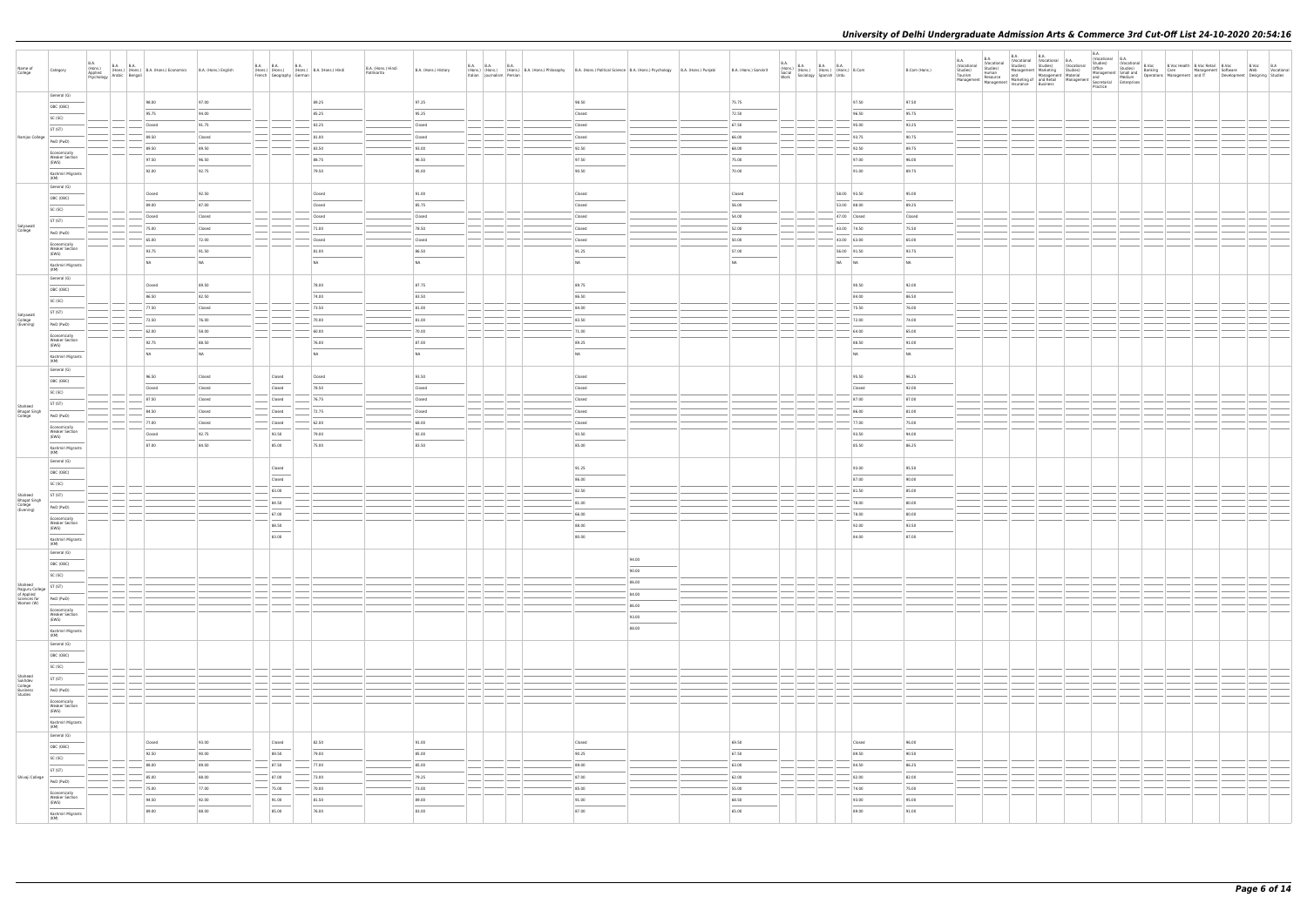| Name of<br>College                                                                                                                             | Category                                                                                                                                                                                                                             | <b>B.A.</b> | B.A. B.A. (Hons.) B.A. (Hons.) Economics B.A. (Hons.) English<br>(Hons.) B.A. B.A.<br>Applied (Hons.) (Hons.) B<br>Psychology Arabic Bengali |                                | French Geography German | B.A. B.A. B.A. B.A. (Hons.) B.A. (Hons.) Hindi | B.A. (Hons.) Hindi<br>Patrikarita | B.A. (Hons.) History | Italian Journalism Persian |        | B.A. B.A. B.A. B.A. B.A. (Hons.) B.A. (Hons.) Philosophy B.A. (Hons.) Political Science B.A. (Hons.) Psychology B.A. (Hons.) Punjabi |                 | B.A. (Hons.) Sanskrit | <b>B.A.</b> | B.A. (Hons.) B.A. B.A. B.A. (Hons.) B.Com<br>Social (Hons.) (Hons.) (Hons.) B.Com<br>Work Sociology Spanish Urdu |                 | B.Com (Hons.)          |  |  |  |  |  |
|------------------------------------------------------------------------------------------------------------------------------------------------|--------------------------------------------------------------------------------------------------------------------------------------------------------------------------------------------------------------------------------------|-------------|----------------------------------------------------------------------------------------------------------------------------------------------|--------------------------------|-------------------------|------------------------------------------------|-----------------------------------|----------------------|----------------------------|--------|--------------------------------------------------------------------------------------------------------------------------------------|-----------------|-----------------------|-------------|------------------------------------------------------------------------------------------------------------------|-----------------|------------------------|--|--|--|--|--|
|                                                                                                                                                | General (G)                                                                                                                                                                                                                          |             |                                                                                                                                              |                                |                         |                                                |                                   |                      |                            |        |                                                                                                                                      |                 |                       |             |                                                                                                                  |                 |                        |  |  |  |  |  |
|                                                                                                                                                | OBC (OBC)                                                                                                                                                                                                                            |             | 98.75                                                                                                                                        |                                |                         |                                                |                                   |                      |                            |        |                                                                                                                                      |                 |                       |             |                                                                                                                  |                 | 98.12                  |  |  |  |  |  |
|                                                                                                                                                | SC (SC)                                                                                                                                                                                                                              |             | 97.50                                                                                                                                        |                                |                         |                                                |                                   |                      |                            |        |                                                                                                                                      |                 |                       |             |                                                                                                                  |                 | 95.87                  |  |  |  |  |  |
|                                                                                                                                                | ST (ST)                                                                                                                                                                                                                              |             | 96.25                                                                                                                                        |                                |                         |                                                |                                   |                      |                            |        |                                                                                                                                      |                 |                       |             |                                                                                                                  |                 | 93.50                  |  |  |  |  |  |
| Shri Ram<br>College of<br>Commerce                                                                                                             | PwD (PwD)                                                                                                                                                                                                                            |             | 94.00                                                                                                                                        |                                |                         |                                                |                                   |                      |                            |        |                                                                                                                                      |                 |                       |             |                                                                                                                  |                 | 89.00                  |  |  |  |  |  |
|                                                                                                                                                | Economically<br><b>Weaker Section</b>                                                                                                                                                                                                |             | 94.25<br>97.50                                                                                                                               |                                |                         |                                                |                                   |                      |                            |        |                                                                                                                                      |                 |                       |             |                                                                                                                  |                 | $\vert$ 88.50<br>96.75 |  |  |  |  |  |
|                                                                                                                                                | (EWS)<br>Kashmiri Migrants<br>(KM)                                                                                                                                                                                                   |             | 93.75                                                                                                                                        |                                |                         |                                                |                                   |                      |                            |        |                                                                                                                                      |                 |                       |             |                                                                                                                  |                 | 89.75                  |  |  |  |  |  |
|                                                                                                                                                | General (G)                                                                                                                                                                                                                          |             |                                                                                                                                              |                                |                         |                                                |                                   |                      |                            |        |                                                                                                                                      |                 |                       |             |                                                                                                                  |                 |                        |  |  |  |  |  |
|                                                                                                                                                | OBC (OBC)                                                                                                                                                                                                                            |             | 93.50<br>87.00                                                                                                                               | 92.00<br>87.00                 |                         | 83.00<br>79.00                                 |                                   | Closed<br>83.75      |                            |        | Closed<br>86.75                                                                                                                      |                 |                       |             |                                                                                                                  | 92.00<br>86.50  | 93.50<br>87.00         |  |  |  |  |  |
|                                                                                                                                                | SC (SC)                                                                                                                                                                                                                              |             | 80.00                                                                                                                                        | 85.00                          |                         | 72.50                                          |                                   | 81.50                |                            |        | 86.00                                                                                                                                |                 |                       |             |                                                                                                                  | 83.00           | 80.00                  |  |  |  |  |  |
| Shyam Lal                                                                                                                                      | ST (ST)                                                                                                                                                                                                                              |             | 80.00                                                                                                                                        | 84.00                          |                         | 70.00                                          |                                   | 80.00                |                            |        | 85.00                                                                                                                                |                 |                       |             |                                                                                                                  | 82.00           | 80.00                  |  |  |  |  |  |
| College                                                                                                                                        | PwD (PwD)                                                                                                                                                                                                                            |             | 80.00                                                                                                                                        | 82.00                          |                         | 70.00                                          |                                   | 79.00                |                            |        | 82.00                                                                                                                                |                 |                       |             |                                                                                                                  | 80.00           | 80.00                  |  |  |  |  |  |
|                                                                                                                                                | Economically<br><b>Weaker Section</b>                                                                                                                                                                                                |             | 92.50                                                                                                                                        | 91.00                          |                         | 82.00                                          |                                   | 87.00                |                            |        | 90.00                                                                                                                                |                 |                       |             |                                                                                                                  | 91.00           | 92.50                  |  |  |  |  |  |
|                                                                                                                                                | (EWS)                                                                                                                                                                                                                                |             | 84.15                                                                                                                                        | 82.80                          |                         | 74.70                                          |                                   | 80.00                |                            |        | 82.80                                                                                                                                |                 |                       |             |                                                                                                                  | 82.80           | 84.15                  |  |  |  |  |  |
|                                                                                                                                                | Kashmiri Migrants<br>(KM)                                                                                                                                                                                                            |             |                                                                                                                                              |                                |                         |                                                |                                   |                      |                            |        |                                                                                                                                      |                 |                       |             |                                                                                                                  |                 |                        |  |  |  |  |  |
|                                                                                                                                                | General (G)                                                                                                                                                                                                                          |             | 94.50                                                                                                                                        |                                |                         | 80.00                                          |                                   |                      |                            |        | 90.00                                                                                                                                |                 |                       |             |                                                                                                                  | 91.00           | 93.00                  |  |  |  |  |  |
|                                                                                                                                                | OBC (OBC)                                                                                                                                                                                                                            |             | 88.50                                                                                                                                        |                                |                         | 78.00                                          |                                   |                      |                            |        | 85.00                                                                                                                                |                 |                       |             |                                                                                                                  | 86.00           | 88.00                  |  |  |  |  |  |
|                                                                                                                                                | SC (SC)                                                                                                                                                                                                                              |             | 84.00                                                                                                                                        |                                |                         | 73.00                                          |                                   |                      |                            |        | 84.00                                                                                                                                |                 |                       |             |                                                                                                                  | 80.00           | 80.00                  |  |  |  |  |  |
| Shyam Lal<br>College<br>(Evening)                                                                                                              | ST (ST)                                                                                                                                                                                                                              |             | 81.00                                                                                                                                        |                                |                         | 70.00                                          |                                   |                      |                            |        | 84.00                                                                                                                                |                 |                       |             |                                                                                                                  | 78.00           | 78.00                  |  |  |  |  |  |
|                                                                                                                                                | PwD (PwD)                                                                                                                                                                                                                            |             | 83.00                                                                                                                                        |                                |                         | 70.00                                          |                                   |                      |                            |        | 83.00                                                                                                                                |                 |                       |             |                                                                                                                  | 82.00           | 82.00                  |  |  |  |  |  |
|                                                                                                                                                | Economically<br>Weaker Section<br>(EWS)                                                                                                                                                                                              |             | 93.50                                                                                                                                        |                                |                         | 79.50                                          |                                   |                      |                            |        | 89.00                                                                                                                                |                 |                       |             |                                                                                                                  | 90.00           | 92.00                  |  |  |  |  |  |
|                                                                                                                                                | Kashmiri Migrants                                                                                                                                                                                                                    |             | 84.00                                                                                                                                        |                                |                         | 74.00                                          |                                   |                      |                            |        | 80.00                                                                                                                                |                 |                       |             |                                                                                                                  | 82.00           | 83.00                  |  |  |  |  |  |
|                                                                                                                                                | (KM)<br>General (G)                                                                                                                                                                                                                  |             |                                                                                                                                              |                                |                         |                                                |                                   |                      |                            |        |                                                                                                                                      |                 |                       |             |                                                                                                                  |                 |                        |  |  |  |  |  |
|                                                                                                                                                | OBC (OBC)                                                                                                                                                                                                                            | Closed      | Closed                                                                                                                                       | Closed                         | 89.00                   | Closed                                         |                                   | Closed               |                            | Closed | 90.50                                                                                                                                |                 | 55.00                 |             |                                                                                                                  | 90.75           | Closed                 |  |  |  |  |  |
|                                                                                                                                                | SC (SC)                                                                                                                                                                                                                              | 89.50       | 87.25                                                                                                                                        | 87.75                          | 85.00                   | 70.00                                          |                                   | Closed               |                            | 73.00  | 87.00                                                                                                                                |                 | 45.00                 |             |                                                                                                                  | 85.50           | Closed                 |  |  |  |  |  |
|                                                                                                                                                |                                                                                                                                                                                                                                      | 87.50       | 86.00                                                                                                                                        | Closed                         | 82.50                   | Closed                                         |                                   | 79.50                |                            | 73.00  | Closed                                                                                                                               |                 | 45.00                 |             |                                                                                                                  | 82.00           | 84.00                  |  |  |  |  |  |
| Shyama Prasad<br>Mukherji<br>College For<br>Women (W)<br>PwD (PwD)                                                                             | PwD (PwD)                                                                                                                                                                                                                            | 85.00       | 86.00                                                                                                                                        | 82.00                          | 82.50                   | 70.00                                          |                                   | 79.00                |                            | 73.00  | 81.00                                                                                                                                |                 | 45.00                 |             |                                                                                                                  | 82.00           | 84.00                  |  |  |  |  |  |
|                                                                                                                                                | Economically                                                                                                                                                                                                                         | 84.50       | 88.00                                                                                                                                        | 82.00                          | 84.00                   | 70.00                                          |                                   | 79.00                |                            | 73.00  | 78.00                                                                                                                                |                 | 45.00                 |             |                                                                                                                  | 86.00           | 87.00                  |  |  |  |  |  |
|                                                                                                                                                | <b>Weaker Section</b><br>(EWS)                                                                                                                                                                                                       | 93.75       | 90.50                                                                                                                                        | 90.00                          | 88.00                   | 70.00                                          |                                   | 84.00                |                            | 77.00  | 88.00                                                                                                                                |                 | 45.00                 |             |                                                                                                                  | 88.50           | 90.50                  |  |  |  |  |  |
|                                                                                                                                                | Kashmiri Migrants<br>(KM)                                                                                                                                                                                                            | 88.50       | 87.00                                                                                                                                        | 88.00                          | 83.50                   | 70.00                                          |                                   | 79.00                |                            | 77.00  | 81.00                                                                                                                                |                 | 45.00                 |             |                                                                                                                  | 85.00           | 86.00                  |  |  |  |  |  |
|                                                                                                                                                | General (G)                                                                                                                                                                                                                          |             |                                                                                                                                              |                                |                         |                                                |                                   |                      |                            |        |                                                                                                                                      |                 |                       |             |                                                                                                                  |                 |                        |  |  |  |  |  |
|                                                                                                                                                | OBC (OBC)                                                                                                                                                                                                                            |             |                                                                                                                                              | Closed                         |                         | 78.25                                          |                                   |                      |                            |        | Closed                                                                                                                               |                 |                       |             |                                                                                                                  | 92.75           | 94.50                  |  |  |  |  |  |
|                                                                                                                                                | SC (SC)                                                                                                                                                                                                                              |             |                                                                                                                                              | 88.00                          |                         | 74.00                                          |                                   |                      |                            |        | Closed                                                                                                                               |                 |                       |             |                                                                                                                  | 86.50           | 88.75                  |  |  |  |  |  |
| Sri Aurobindo                                                                                                                                  | ST (ST)                                                                                                                                                                                                                              |             |                                                                                                                                              | Closed                         |                         | 72.00                                          |                                   |                      |                            |        | Closed                                                                                                                               |                 |                       |             |                                                                                                                  | 81.50           | 84.50                  |  |  |  |  |  |
| College (Day)                                                                                                                                  | PwD (PwD)                                                                                                                                                                                                                            |             |                                                                                                                                              | 81.00                          |                         | 68.00                                          |                                   |                      |                            |        | 84.00                                                                                                                                |                 |                       |             |                                                                                                                  | 70.50           | 72.50                  |  |  |  |  |  |
|                                                                                                                                                | Economically<br><b>Weaker Section</b>                                                                                                                                                                                                |             |                                                                                                                                              | 71.00                          |                         | 66.00                                          |                                   |                      |                            |        | 74.00                                                                                                                                |                 |                       |             |                                                                                                                  | 68.00           | 72.50                  |  |  |  |  |  |
|                                                                                                                                                | (EWS)                                                                                                                                                                                                                                |             |                                                                                                                                              | 90.50<br>82.00                 |                         | 77.00<br>68.25                                 |                                   |                      |                            |        | 88.00<br>81.00                                                                                                                       |                 |                       |             |                                                                                                                  | 91.00<br>82.75  | 93.50<br>84.50         |  |  |  |  |  |
|                                                                                                                                                | Kashmiri Migrants<br>(KM)                                                                                                                                                                                                            |             |                                                                                                                                              |                                |                         |                                                |                                   |                      |                            |        |                                                                                                                                      |                 |                       |             |                                                                                                                  |                 |                        |  |  |  |  |  |
|                                                                                                                                                | General (G)                                                                                                                                                                                                                          | Closed      | 92.50                                                                                                                                        | 88.00                          |                         | 75.00                                          |                                   |                      |                            |        |                                                                                                                                      |                 |                       |             |                                                                                                                  | Closed          | 92.50                  |  |  |  |  |  |
|                                                                                                                                                | OBC (OBC)                                                                                                                                                                                                                            | 83.00       | 86.00                                                                                                                                        | 85.00                          |                         | 71.00                                          |                                   |                      |                            |        |                                                                                                                                      |                 |                       |             |                                                                                                                  | 84.50           | 86.00                  |  |  |  |  |  |
|                                                                                                                                                | SC (SC)                                                                                                                                                                                                                              | 78.00       | 83.00                                                                                                                                        | 83.00                          |                         | 70.00                                          |                                   |                      |                            |        |                                                                                                                                      |                 |                       |             |                                                                                                                  | 82.00           | 83.00                  |  |  |  |  |  |
| Sri Aurobindo<br>College<br>(Evening)                                                                                                          | ST (ST)                                                                                                                                                                                                                              | 78.00       | 80.00                                                                                                                                        | 83.00                          |                         | 70.00                                          |                                   |                      |                            |        |                                                                                                                                      |                 |                       |             |                                                                                                                  | 78.00           | 80.00                  |  |  |  |  |  |
|                                                                                                                                                | PwD (PwD)                                                                                                                                                                                                                            | 80.00       | 80.00                                                                                                                                        | 80.00                          |                         | 67.00                                          |                                   |                      |                            |        |                                                                                                                                      |                 |                       |             |                                                                                                                  | 78.00           | 80.00                  |  |  |  |  |  |
|                                                                                                                                                | Economically<br><b>Weaker Section</b><br>(EWS)                                                                                                                                                                                       | 88.00       | 91.00                                                                                                                                        | 87.00                          |                         | 74.00                                          |                                   |                      |                            |        |                                                                                                                                      |                 |                       |             |                                                                                                                  | 89.00           | 91.00                  |  |  |  |  |  |
|                                                                                                                                                | <b>Contract Contract Contract Contract Contract Contract Contract Contract Contract Contract Contract Contract Contract Contract Contract Contract Contract Contract Contract Contract Contract Contract Contract Contract Contr</b> | 80.00       | 84.00                                                                                                                                        | 84.00                          |                         | 67.00                                          |                                   |                      |                            |        |                                                                                                                                      |                 |                       |             |                                                                                                                  | 83.00           | 84.00                  |  |  |  |  |  |
|                                                                                                                                                | Kashmiri Migrants<br>(KM)<br>General (G)                                                                                                                                                                                             |             |                                                                                                                                              |                                |                         |                                                |                                   |                      |                            |        |                                                                                                                                      |                 |                       |             |                                                                                                                  |                 |                        |  |  |  |  |  |
|                                                                                                                                                | Sikh Minority (SM)                                                                                                                                                                                                                   |             | Closed<br>$\sim$                                                                                                                             |                                |                         |                                                |                                   |                      |                            |        |                                                                                                                                      | 58.00           |                       |             |                                                                                                                  | Closed          | 96.75                  |  |  |  |  |  |
|                                                                                                                                                |                                                                                                                                                                                                                                      |             | 91.25                                                                                                                                        |                                |                         |                                                |                                   |                      |                            |        |                                                                                                                                      | 55.00           |                       |             |                                                                                                                  | 89.00           | 91.00                  |  |  |  |  |  |
| Sri Guru Gobind<br>Singh College<br>of Commerce<br>* Sikh<br>Minority(SM)<br>Weaker Section<br>Minority(SM)<br>Weaker Section<br>CIDC CONTENCT |                                                                                                                                                                                                                                      |             | 67.00<br>$\sim$                                                                                                                              |                                |                         |                                                |                                   |                      |                            |        |                                                                                                                                      | 55.00           |                       |             |                                                                                                                  | 72.00           | 68.00                  |  |  |  |  |  |
|                                                                                                                                                | Economically<br>Weaker Section<br>(EWS)                                                                                                                                                                                              |             | NA                                                                                                                                           |                                |                         |                                                |                                   |                      |                            |        |                                                                                                                                      | NA              |                       |             |                                                                                                                  | NA              | NA                     |  |  |  |  |  |
|                                                                                                                                                | Kashmiri Migrants<br>(KM)                                                                                                                                                                                                            |             | 86.50                                                                                                                                        |                                |                         |                                                |                                   |                      |                            |        |                                                                                                                                      | 55.00           |                       |             |                                                                                                                  | 85.50           | 87.25                  |  |  |  |  |  |
|                                                                                                                                                | General (G)<br>the control of the con-<br>Sikh Minority (SM)                                                                                                                                                                         |             |                                                                                                                                              | 92.00                          |                         | 77.75                                          | 80.75                             | Closed               |                            |        | Closed<br>$\sim$                                                                                                                     | 55.00           |                       |             |                                                                                                                  | Closed          | Closed                 |  |  |  |  |  |
|                                                                                                                                                |                                                                                                                                                                                                                                      |             |                                                                                                                                              | 88.00                          |                         | 71.00                                          | 74.00                             | 80.00                |                            |        | 85.00                                                                                                                                | 52.00           |                       |             |                                                                                                                  | 88.00           | 90.00                  |  |  |  |  |  |
| Sri Guru Nanak<br>Dev Khalsa<br>College<br>* Sikh<br>Minority(SM)<br>VERNEY SCERE<br>VERNEY SCERE<br>VERNEY SCERE<br>VERNEY SCERE              | Economically                                                                                                                                                                                                                         |             |                                                                                                                                              | 73.00                          |                         | 71.50                                          | 74.50                             | 72.00                |                            |        | 72.00                                                                                                                                | 51.00           |                       |             |                                                                                                                  | 73.00           | 73.00                  |  |  |  |  |  |
|                                                                                                                                                | Weaker Section<br>(EWS)                                                                                                                                                                                                              |             |                                                                                                                                              | NA<br>$\overline{\phantom{a}}$ |                         | NA                                             | <b>NA</b>                         | NA                   |                            |        | NA<br>$\overline{\phantom{a}}$                                                                                                       | NA              |                       |             |                                                                                                                  | $\mathsf{NA}$   | NA                     |  |  |  |  |  |
|                                                                                                                                                | Kashmiri Migrants<br>(KM)                                                                                                                                                                                                            |             |                                                                                                                                              | 82.00                          |                         | 71.00                                          | 75.00                             | 77.00                |                            |        | 79.00                                                                                                                                | 52.00           |                       |             |                                                                                                                  | 82.75           | 84.75                  |  |  |  |  |  |
|                                                                                                                                                | General (G)                                                                                                                                                                                                                          |             |                                                                                                                                              |                                |                         |                                                |                                   |                      |                            |        |                                                                                                                                      |                 |                       |             |                                                                                                                  |                 |                        |  |  |  |  |  |
|                                                                                                                                                | Sikh Minority (SM)                                                                                                                                                                                                                   |             | Closed<br>91.75                                                                                                                              | Closed<br>Closed               |                         | Closed<br>45.00                                |                                   | Closed               |                            |        | Closed<br>Closed                                                                                                                     | Closed<br>55.00 |                       |             |                                                                                                                  | Closed          | Closed                 |  |  |  |  |  |
|                                                                                                                                                | PwD (PwD)                                                                                                                                                                                                                            |             | 86.00                                                                                                                                        | Closed                         |                         | Closed                                         |                                   | 83.50<br>Closed      |                            |        | Closed                                                                                                                               | 45.00           |                       |             |                                                                                                                  | Closed<br>85.00 | 91.50<br>84.00         |  |  |  |  |  |
| Sri Guru Tegh<br>Bahadur Khalsa<br>College<br>* Sikh<br>Minority(SM)                                                                           | Economically<br>Weaker Section<br>(EWS)                                                                                                                                                                                              |             | NA                                                                                                                                           | NA                             |                         | N <sub>A</sub>                                 |                                   | NA                   |                            |        | NA .                                                                                                                                 | NA              |                       |             |                                                                                                                  | NA.             | NA                     |  |  |  |  |  |
|                                                                                                                                                | <b>STATE OF BUILDING</b>                                                                                                                                                                                                             |             | Closed                                                                                                                                       | Closed                         |                         | 75.50                                          |                                   | 84.25                |                            |        | $\overline{\phantom{a}}$<br>86.00                                                                                                    | 52.00           |                       |             |                                                                                                                  | 86.50           | 87.50                  |  |  |  |  |  |
|                                                                                                                                                | Kashmiri Migrants<br>(KM)                                                                                                                                                                                                            |             |                                                                                                                                              |                                |                         |                                                |                                   |                      |                            |        |                                                                                                                                      |                 |                       |             |                                                                                                                  |                 |                        |  |  |  |  |  |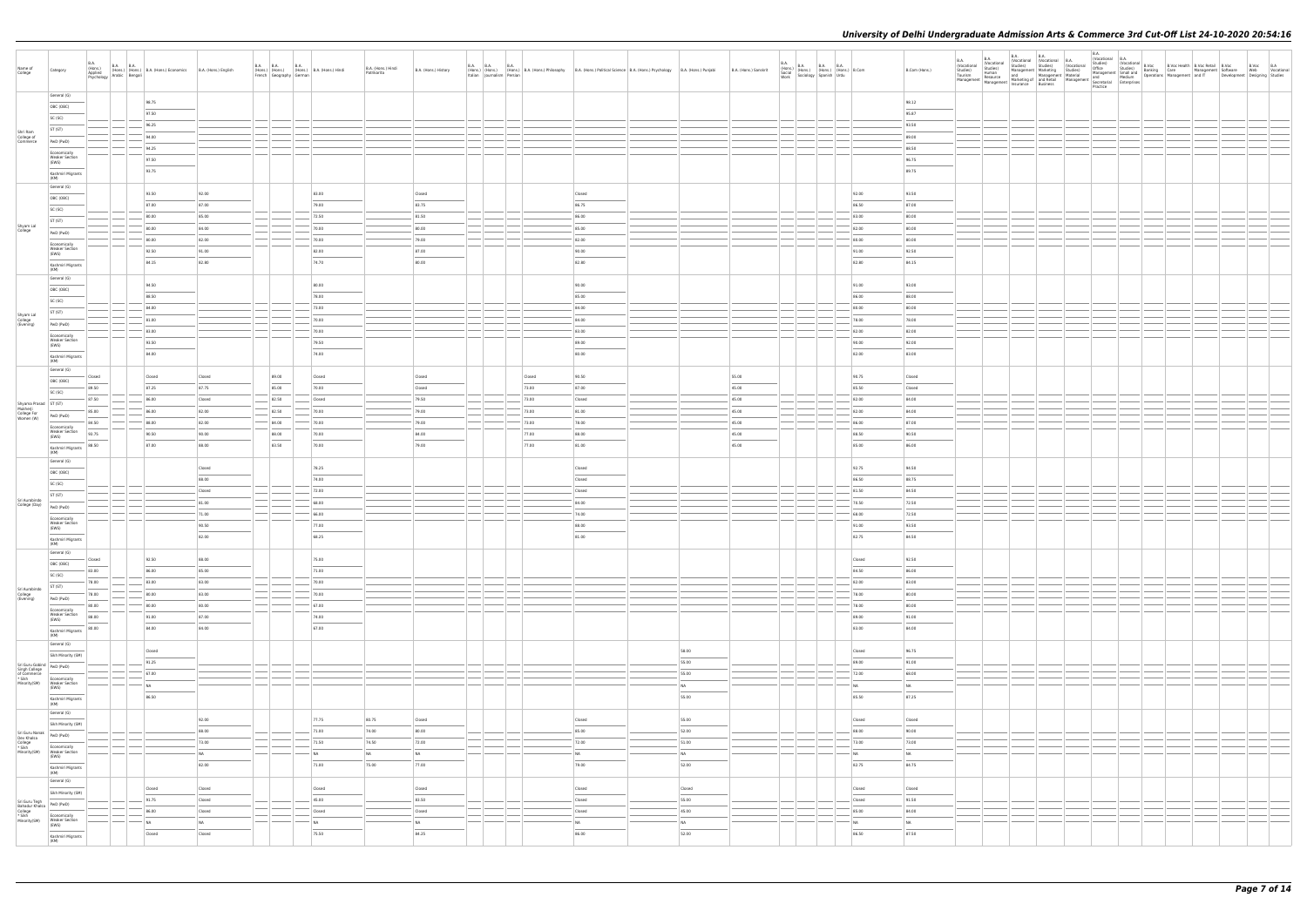| Name of<br>College              | Category                                       | B.A.<br>(Hons.) B.A. B.A.<br>Applied (Hons.) (Hons.) B<br>Psychology Arabic Bengali | <b>B.A. B.A.</b> | (Hons.) (Hons.) B.A. (Hons.) Economics B.A. (Hons.) English |        | <b>B.A. B.A.</b><br><b>B.A.</b><br>(Hons.) (Hons.) (Hons.) B.A. (Hons.) Hindi<br>French Geography German |          | B.A. (Hons.) Hindi<br>Patrikarita | B.A. (Hons.) History | <b>B.A. B.A.</b><br>Italian Journalism Persian | <b>B.A.</b><br>(Hons.) (Hons.) (Hons.) B.A. (Hons.) Philosophy B.A. (Hons.) Political Science B.A. (Hons.) Psychology B.A. (Hons.) Punjabi |                 |  | B.A. (Hons.) Sanskrit | <b>B.A.</b><br>Work | B.A. (Hons.) B.A. B.A. B.A. (Hons.) B.Com<br>Social (Hons.) (Hons.) (Hons.) B.Com<br>Work Sociology Spanish Urdu |              | B.Com (Hons.) | <b>B.A.</b><br>(Vocational<br>Studies)<br>Tourism<br>Management | B.A.<br>B.A.<br>(Vocational<br>Studies)<br>Human | <b>B.A.</b> | (Vocational (Vocational B.A. | <b>B.A.</b> | The Contactional<br>Studies) (Vocational B.Voc<br>Office Studies) Banking | B.Voc Health B.Voc Retail B.Voc<br>Office Studies) Banking Care Management Software<br>Management Small and Operations Management and IT Development | B.Voc B.A<br>Development Designing Studies | Web Vocational |
|---------------------------------|------------------------------------------------|-------------------------------------------------------------------------------------|------------------|-------------------------------------------------------------|--------|----------------------------------------------------------------------------------------------------------|----------|-----------------------------------|----------------------|------------------------------------------------|--------------------------------------------------------------------------------------------------------------------------------------------|-----------------|--|-----------------------|---------------------|------------------------------------------------------------------------------------------------------------------|--------------|---------------|-----------------------------------------------------------------|--------------------------------------------------|-------------|------------------------------|-------------|---------------------------------------------------------------------------|------------------------------------------------------------------------------------------------------------------------------------------------------|--------------------------------------------|----------------|
|                                 | General (G)                                    |                                                                                     |                  | 97.75                                                       | 96.75  |                                                                                                          | Closed   |                                   | Closed               |                                                |                                                                                                                                            | Closed          |  | Closed                |                     | 95.75                                                                                                            | Closed       | 97.75         |                                                                 |                                                  |             |                              |             |                                                                           |                                                                                                                                                      |                                            |                |
|                                 | OBC (OBC)                                      |                                                                                     |                  | 95.50                                                       | 94.25  |                                                                                                          | 82.50    |                                   | 94.25                |                                                |                                                                                                                                            | Closed          |  | 64.25                 |                     | 92.75                                                                                                            | Closed       | 95.50         |                                                                 |                                                  |             |                              |             |                                                                           |                                                                                                                                                      |                                            |                |
|                                 | SC (SC)                                        |                                                                                     |                  | 93.00                                                       | Closed |                                                                                                          | 79.25    |                                   | Closed               |                                                |                                                                                                                                            | Closed          |  | 63.50                 |                     | 91.50                                                                                                            | Closed       | 93.00         |                                                                 |                                                  |             |                              |             |                                                                           |                                                                                                                                                      |                                            |                |
| Venketeswara                    | ST (ST)                                        |                                                                                     |                  | 90.50                                                       | 90.25  |                                                                                                          | 77.50    |                                   | Closed               |                                                |                                                                                                                                            | Closed          |  | 59.50                 |                     | 89.75                                                                                                            | 90.00        | 90.50         |                                                                 |                                                  |             |                              |             |                                                                           |                                                                                                                                                      |                                            |                |
| College                         | PwD (PwD)                                      |                                                                                     |                  | 92.00                                                       | Closed |                                                                                                          | 80.00    |                                   | 89.00                |                                                |                                                                                                                                            | Closed          |  | 59.00                 |                     | 88.50                                                                                                            | 91.50        | 93.00         |                                                                 |                                                  |             |                              |             |                                                                           |                                                                                                                                                      |                                            |                |
|                                 | Economically<br><b>Weaker Section</b>          |                                                                                     |                  | 97.00                                                       | 95.00  |                                                                                                          | 83.75    |                                   | 95.50                |                                                |                                                                                                                                            | 96.25           |  | 65.25                 |                     | 94.00                                                                                                            | 96.25        | 97.00         |                                                                 |                                                  |             |                              |             |                                                                           |                                                                                                                                                      |                                            |                |
|                                 | (EWS)                                          |                                                                                     |                  | 93.00                                                       | 91.00  |                                                                                                          | 77.50    |                                   | 89.00                |                                                |                                                                                                                                            | 90.25           |  | 59.50                 |                     | 89.25                                                                                                            | 92.00        | 92.50         |                                                                 |                                                  |             |                              |             |                                                                           |                                                                                                                                                      |                                            |                |
|                                 | Kashmiri Migrants<br>(KM)                      |                                                                                     |                  |                                                             |        |                                                                                                          |          |                                   |                      |                                                |                                                                                                                                            |                 |  |                       |                     |                                                                                                                  |              |               |                                                                 |                                                  |             |                              |             |                                                                           |                                                                                                                                                      |                                            |                |
|                                 | General (G)                                    |                                                                                     |                  |                                                             | 90.50  | 86.75                                                                                                    | 76.00    |                                   | 88.00                |                                                |                                                                                                                                            |                 |  |                       |                     |                                                                                                                  | Closed       | 92.50         |                                                                 |                                                  |             |                              |             |                                                                           |                                                                                                                                                      |                                            |                |
|                                 | OBC (OBC)                                      |                                                                                     |                  |                                                             | 88.00  | 82.50                                                                                                    | 72.00    |                                   | 86.00                |                                                |                                                                                                                                            |                 |  |                       |                     |                                                                                                                  | 83.00        | 85.50         |                                                                 |                                                  |             |                              |             |                                                                           |                                                                                                                                                      |                                            |                |
|                                 | SC (SC)                                        |                                                                                     |                  |                                                             | 83.00  | 78.00                                                                                                    | 68.00    |                                   | 83.00                |                                                |                                                                                                                                            |                 |  |                       |                     |                                                                                                                  | 79.00        | 80.00         |                                                                 |                                                  |             |                              |             |                                                                           |                                                                                                                                                      |                                            |                |
| Swami<br>Shardhanand<br>College | ST (ST)                                        |                                                                                     |                  |                                                             | 83.00  | 77.00                                                                                                    | 68.00    |                                   | 83.00                |                                                |                                                                                                                                            |                 |  |                       |                     |                                                                                                                  | 70.00        | 75.00         |                                                                 |                                                  |             |                              |             |                                                                           |                                                                                                                                                      |                                            |                |
|                                 | PwD (PwD)                                      |                                                                                     |                  |                                                             | 83.00  | $- 77.00$                                                                                                | 68.00    |                                   | 80.00                |                                                |                                                                                                                                            |                 |  |                       |                     |                                                                                                                  | 78.00        | 75.00         |                                                                 |                                                  |             |                              |             |                                                                           |                                                                                                                                                      |                                            |                |
|                                 | Economically<br><b>Weaker Section</b>          |                                                                                     |                  |                                                             | 88.00  | 85.00                                                                                                    | 74.00    |                                   | 85.00                |                                                |                                                                                                                                            |                 |  |                       |                     |                                                                                                                  | 85.75        | Closed        |                                                                 |                                                  |             |                              |             |                                                                           |                                                                                                                                                      |                                            |                |
|                                 | (EWS)<br>Kashmiri Migrants                     |                                                                                     |                  |                                                             | 83.00  | 77.00                                                                                                    | 70.00    |                                   | 81.00                |                                                |                                                                                                                                            |                 |  |                       |                     |                                                                                                                  | 80.00        | 81.00         |                                                                 |                                                  |             |                              |             |                                                                           |                                                                                                                                                      |                                            |                |
|                                 | (KM)                                           |                                                                                     |                  |                                                             |        |                                                                                                          |          |                                   |                      |                                                |                                                                                                                                            |                 |  |                       |                     |                                                                                                                  |              |               |                                                                 |                                                  |             |                              |             |                                                                           |                                                                                                                                                      |                                            |                |
|                                 | General (G)                                    | Closed                                                                              |                  |                                                             | Closed |                                                                                                          | 76.00    |                                   | Closed               |                                                |                                                                                                                                            | Closed          |  | 53.00                 |                     |                                                                                                                  | Closed       | Closed        |                                                                 |                                                  |             |                              |             |                                                                           |                                                                                                                                                      |                                            |                |
|                                 | OBC (OBC)                                      | 88.50                                                                               |                  |                                                             | 84.00  |                                                                                                          | 70.00    |                                   | Closed               |                                                |                                                                                                                                            | 85.00           |  | 48.00                 |                     |                                                                                                                  | 84.00        | 86.00         |                                                                 |                                                  |             |                              |             |                                                                           |                                                                                                                                                      |                                            |                |
|                                 | SC (SC)                                        | 87.00                                                                               |                  |                                                             | 83.00  |                                                                                                          | 71.00    |                                   | 77.75                |                                                |                                                                                                                                            | 85.00           |  | 46.00                 |                     |                                                                                                                  | 83.00        | 85.00         |                                                                 |                                                  |             |                              |             |                                                                           |                                                                                                                                                      |                                            |                |
| Vivekananda<br>College (W)      | ST (ST)                                        | 87.00                                                                               |                  |                                                             | 80.00  |                                                                                                          | 68.00    |                                   | 76.50                |                                                |                                                                                                                                            | 85.00           |  | 46.00                 |                     |                                                                                                                  | 81.50        | 83.50         |                                                                 |                                                  |             |                              |             |                                                                           |                                                                                                                                                      |                                            |                |
|                                 | PwD (PwD)                                      | 83.00                                                                               |                  |                                                             | 58.50  |                                                                                                          | $-63.00$ |                                   | 72.00                |                                                |                                                                                                                                            | 78.00           |  | 46.00                 |                     |                                                                                                                  | 68.00        | 72.00         |                                                                 |                                                  |             |                              |             |                                                                           |                                                                                                                                                      |                                            |                |
|                                 | Economically<br>Weaker Section<br>(EWS)        | 90.75                                                                               |                  |                                                             | 88.00  |                                                                                                          | 71.00    |                                   | 79.50                |                                                |                                                                                                                                            | 87.00           |  | 48.00                 |                     |                                                                                                                  | Closed       | 87.00         |                                                                 |                                                  |             |                              |             |                                                                           |                                                                                                                                                      |                                            |                |
|                                 | $\overline{\phantom{a}}$<br>Kashmiri Migrants  | 88.00                                                                               |                  |                                                             | 81.50  |                                                                                                          | 70.00    |                                   | 77.00                |                                                |                                                                                                                                            | 85.00           |  | 48.00                 |                     |                                                                                                                  | 83.00        | 85.00         |                                                                 |                                                  |             |                              |             |                                                                           |                                                                                                                                                      |                                            |                |
|                                 | (KM)                                           |                                                                                     |                  |                                                             |        |                                                                                                          |          |                                   |                      |                                                |                                                                                                                                            |                 |  |                       |                     |                                                                                                                  |              |               |                                                                 |                                                  |             |                              |             |                                                                           |                                                                                                                                                      |                                            |                |
|                                 | General (G)                                    |                                                                                     |                  | Closed 58.00 Closed                                         | Closed |                                                                                                          | 79.50    |                                   | Closed               |                                                | 64.50 90.00                                                                                                                                | 93.00<br>Closed |  | Closed                |                     |                                                                                                                  | Closed 94.00 | 94.00         |                                                                 |                                                  |             |                              |             |                                                                           |                                                                                                                                                      |                                            |                |
|                                 | OBC (OBC)                                      |                                                                                     |                  | 70.00 52.00 Closed                                          | 91.00  |                                                                                                          | Closed   |                                   | Closed               |                                                | 62.00 87.00                                                                                                                                | 91.00<br>Closed |  | 60.00                 |                     |                                                                                                                  | 70.00 90.00  | 89.00         |                                                                 |                                                  |             |                              |             |                                                                           |                                                                                                                                                      |                                            |                |
|                                 | SC (SC)                                        |                                                                                     |                  | 60.00 48.00 84.50                                           | 86.00  |                                                                                                          | Closed   |                                   | Closed               |                                                | 54.00 82.00                                                                                                                                | 89.75<br>Closed |  | 56.00                 |                     |                                                                                                                  | 47.00 82.00  | 82.00         |                                                                 |                                                  |             |                              |             |                                                                           |                                                                                                                                                      |                                            |                |
| Zakir Husain<br>Delhi College   | ST (ST)                                        |                                                                                     |                  | 61.00 48.00 79.75                                           | 84.00  |                                                                                                          | 70.00    |                                   | Closed               |                                                | 54.00 82.00                                                                                                                                | 88.00<br>Closed |  | 50.00                 |                     |                                                                                                                  | 48.00 76.00  | 75.00         |                                                                 |                                                  |             |                              |             |                                                                           |                                                                                                                                                      |                                            |                |
|                                 | PwD (PwD)                                      |                                                                                     |                  | Closed 48.00 85.00                                          | 78.00  |                                                                                                          | 70.00    |                                   | 75.00                |                                                | 54.00 82.00                                                                                                                                | 85.00<br>Closed |  | 50.00                 |                     |                                                                                                                  | 48.00 74.00  | 74.00         |                                                                 |                                                  |             |                              |             |                                                                           |                                                                                                                                                      |                                            |                |
|                                 | Economically<br><b>Weaker Section</b><br>(EWS) |                                                                                     |                  | 71.00 57.00 92.00                                           | 90.00  |                                                                                                          | 77.50    |                                   | 87.00                |                                                | 62.00 89.00                                                                                                                                | 92.00<br>94.75  |  | Closed                |                     |                                                                                                                  | 70.00 92.00  | 92.00         |                                                                 |                                                  |             |                              |             |                                                                           |                                                                                                                                                      |                                            |                |
|                                 | $\overline{\phantom{a}}$<br>Kashmiri Migrants  |                                                                                     |                  | 69.00 52.00 92.00                                           | 89.00  |                                                                                                          | 71.00    |                                   | 86.00                |                                                | 57.00 84.00                                                                                                                                | 90.00<br>86.00  |  | 54.00                 |                     |                                                                                                                  | 65.00 87.00  | 87.00         |                                                                 |                                                  |             |                              |             |                                                                           |                                                                                                                                                      |                                            |                |
|                                 | (KM)                                           |                                                                                     |                  |                                                             |        |                                                                                                          |          |                                   |                      |                                                |                                                                                                                                            |                 |  |                       |                     |                                                                                                                  |              |               |                                                                 |                                                  |             |                              |             |                                                                           |                                                                                                                                                      |                                            |                |
|                                 | General (G)                                    |                                                                                     |                  |                                                             | Closed |                                                                                                          | Closed   |                                   | Closed               |                                                | 55.00                                                                                                                                      | Closed          |  | 56.00                 |                     |                                                                                                                  | Closed 90.50 | Closed        |                                                                 |                                                  |             |                              |             |                                                                           |                                                                                                                                                      |                                            |                |
|                                 | OBC (OBC)                                      |                                                                                     |                  |                                                             | 87.00  |                                                                                                          | Closed   |                                   | Closed               |                                                | 53.00                                                                                                                                      | Closed          |  | 50.00                 |                     |                                                                                                                  | 57.75 Closed | Closed        |                                                                 |                                                  |             |                              |             |                                                                           |                                                                                                                                                      |                                            |                |
|                                 | SC (SC)                                        |                                                                                     |                  |                                                             | 84.00  |                                                                                                          | Closed   |                                   | Closed               |                                                | 45.00                                                                                                                                      | Closed          |  | 48.00                 |                     |                                                                                                                  | 45.00 75.50  | 77.75         |                                                                 |                                                  |             |                              |             |                                                                           |                                                                                                                                                      |                                            |                |
| Zakir Husain<br>Delhi College   | ST (ST)                                        |                                                                                     |                  |                                                             | Closed |                                                                                                          | 62.00    |                                   | Closed               |                                                | 45.00                                                                                                                                      | Closed          |  | 45.00                 |                     |                                                                                                                  | 45.00 72.50  | 74.00         |                                                                 |                                                  |             |                              |             |                                                                           |                                                                                                                                                      |                                            |                |
| (Evening)                       | PwD (PwD)                                      |                                                                                     |                  |                                                             | 75.00  |                                                                                                          | 60.00    |                                   | 74.00                |                                                | 45.00                                                                                                                                      | 74.00           |  | 45.00                 |                     |                                                                                                                  | 45.00 66.00  | 69.00         |                                                                 |                                                  |             |                              |             |                                                                           |                                                                                                                                                      |                                            |                |
|                                 | Economically<br><b>Weaker Section</b><br>(EWS) |                                                                                     |                  |                                                             | 89.00  |                                                                                                          | 76.75    |                                   | 84.75                |                                                | 54.00                                                                                                                                      | 87.75           |  | 55.00                 |                     |                                                                                                                  | 58.00 88.00  | 89.75         |                                                                 |                                                  |             |                              |             |                                                                           |                                                                                                                                                      |                                            |                |
|                                 | Kashmiri Migrants                              |                                                                                     |                  |                                                             | 82.00  |                                                                                                          | 70.00    |                                   | 78.00                |                                                | 49.50                                                                                                                                      | 81.00           |  | 50.50                 |                     |                                                                                                                  | 55.00 81.50  | 83.00         |                                                                 |                                                  |             |                              |             |                                                                           |                                                                                                                                                      |                                            |                |
|                                 | (KM)                                           |                                                                                     |                  |                                                             |        |                                                                                                          |          |                                   |                      |                                                |                                                                                                                                            |                 |  |                       |                     |                                                                                                                  |              |               |                                                                 |                                                  |             |                              |             |                                                                           |                                                                                                                                                      |                                            |                |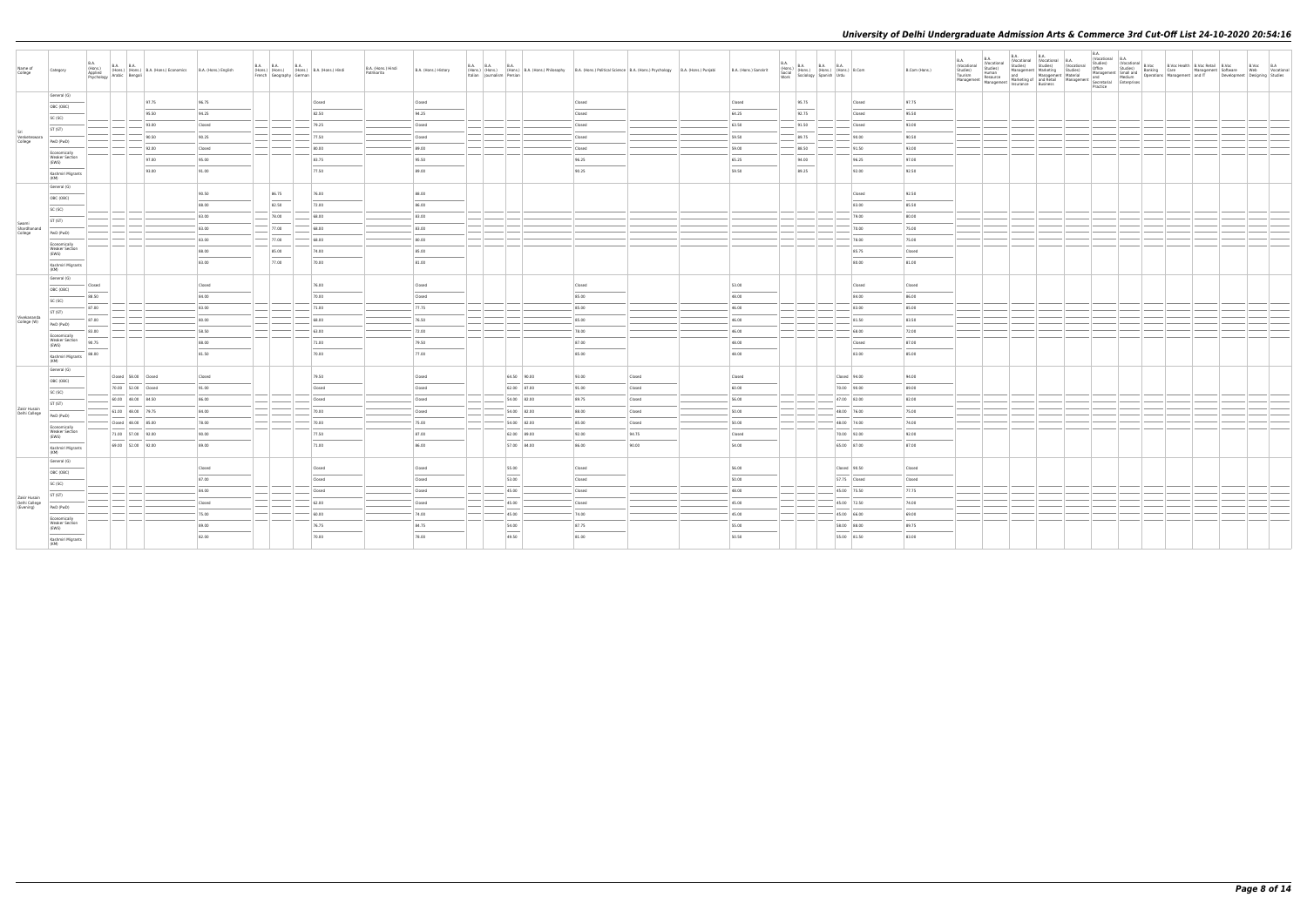# **Arts & Commerce Courses 3rd Cut-Off Remarks**

| Name of<br>College                                  | B.A. (Hons.)<br>Applied<br>Psychology | B.A. (Hons.) B.A. (Hons.) B.A. (Hons.) B.A. (Hons.) B.A. (Hons.) B.A. (Hons.) B.A. (Hons.) Arabic (Hons.) Bengali Economics English French Geography German Hindi |                                                                                                                                                                                                                                                                                                                                                                                                                                                                                                                                                                                                                                                                                                                                                                          |                                                                                                                                                                                                                                                         |                                                                                                                                                                                                                                            |                                                                                                                                                                                                                                                                                                                                    | <b>B.A.</b><br>(Hons.)<br>Hindi<br>Patrikarita | B.A. (Hons.) B.A. (Hons.) B.A. (Hons.)<br>History                                                                                                                                                                                                      | Italian                                                                                                                                                                                                                                                 | Journalism                                                                                                                                                  | <b>B.A.</b><br>(Hons.)<br>Persian | B.A. (Hons.)<br>Philosophy                                                                                                                                                                                                                                                                                         | B.A. (Hons.)<br>Political<br>Science                                                                                                                                                                                                         | Psychology                                                                                                                                                                                                                  | B.A. (Hons.) B.A. (Hons.) B.A. (Hons.)<br>Punjabi<br>Sanskrit                                                                                                     | B.A.<br>(Hons.)<br>Social<br>Work | Sociology                                                                                                                                                   | Spanish                                                                                                                                                                                                                                                 | Urdu |                                                                                                   | B.Com (Hons.) Studies)                                                                                                                                                                                                                                                                                                                                                | <b>B.A.</b><br>(Vocational<br>Tourism<br>Management   Mesource                                                                                                                                                                                                                                                                                                                                                                                                                                                                                                                                                                                            | <b>B.A.</b><br>(Vocational<br>Studies)<br>Human                                                                   | <b>B.A.</b><br>Studies)<br>Insurance Business                                                                                                                                                                                                                  | <b>B.A.</b><br>(Vocational (Vocational B.A.<br>Studies)<br>Management Marketing Studies)<br>and Management Material and Marketing of Marketing of and Retail Management Secretarial Enterprises | (Vocational                                                                        | <b>B.A.</b><br>Vocational B.A.<br>Studies) $\left \begin{array}{cc} \text{(vocational)} \\ \text{Studies} \end{array}\right $ $\left \begin{array}{cc} \text{(vocational)} \\ \text{c} \end{array}\right $ B.Voc<br>Office Studies)<br>Practice                                                                                                                                                                                                                                                                                                                                                                                                           |                        | B.Voc Health   B.Voc Retail   B.Voc<br>Management Small and DallKing<br>Management and T<br>Operations Management and IT |  | B.Voc B.A<br>Banking Care Management Software Web Vocational<br>Development Designing Studies |
|-----------------------------------------------------|---------------------------------------|-------------------------------------------------------------------------------------------------------------------------------------------------------------------|--------------------------------------------------------------------------------------------------------------------------------------------------------------------------------------------------------------------------------------------------------------------------------------------------------------------------------------------------------------------------------------------------------------------------------------------------------------------------------------------------------------------------------------------------------------------------------------------------------------------------------------------------------------------------------------------------------------------------------------------------------------------------|---------------------------------------------------------------------------------------------------------------------------------------------------------------------------------------------------------------------------------------------------------|--------------------------------------------------------------------------------------------------------------------------------------------------------------------------------------------------------------------------------------------|------------------------------------------------------------------------------------------------------------------------------------------------------------------------------------------------------------------------------------------------------------------------------------------------------------------------------------|------------------------------------------------|--------------------------------------------------------------------------------------------------------------------------------------------------------------------------------------------------------------------------------------------------------|---------------------------------------------------------------------------------------------------------------------------------------------------------------------------------------------------------------------------------------------------------|-------------------------------------------------------------------------------------------------------------------------------------------------------------|-----------------------------------|--------------------------------------------------------------------------------------------------------------------------------------------------------------------------------------------------------------------------------------------------------------------------------------------------------------------|----------------------------------------------------------------------------------------------------------------------------------------------------------------------------------------------------------------------------------------------|-----------------------------------------------------------------------------------------------------------------------------------------------------------------------------------------------------------------------------|-------------------------------------------------------------------------------------------------------------------------------------------------------------------|-----------------------------------|-------------------------------------------------------------------------------------------------------------------------------------------------------------|---------------------------------------------------------------------------------------------------------------------------------------------------------------------------------------------------------------------------------------------------------|------|---------------------------------------------------------------------------------------------------|-----------------------------------------------------------------------------------------------------------------------------------------------------------------------------------------------------------------------------------------------------------------------------------------------------------------------------------------------------------------------|-----------------------------------------------------------------------------------------------------------------------------------------------------------------------------------------------------------------------------------------------------------------------------------------------------------------------------------------------------------------------------------------------------------------------------------------------------------------------------------------------------------------------------------------------------------------------------------------------------------------------------------------------------------|-------------------------------------------------------------------------------------------------------------------|----------------------------------------------------------------------------------------------------------------------------------------------------------------------------------------------------------------------------------------------------------------|-------------------------------------------------------------------------------------------------------------------------------------------------------------------------------------------------|------------------------------------------------------------------------------------|-----------------------------------------------------------------------------------------------------------------------------------------------------------------------------------------------------------------------------------------------------------------------------------------------------------------------------------------------------------------------------------------------------------------------------------------------------------------------------------------------------------------------------------------------------------------------------------------------------------------------------------------------------------|------------------------|--------------------------------------------------------------------------------------------------------------------------|--|-----------------------------------------------------------------------------------------------|
| Acharya<br>Narendra Dev<br>College                  |                                       |                                                                                                                                                                   |                                                                                                                                                                                                                                                                                                                                                                                                                                                                                                                                                                                                                                                                                                                                                                          |                                                                                                                                                                                                                                                         |                                                                                                                                                                                                                                            |                                                                                                                                                                                                                                                                                                                                    |                                                |                                                                                                                                                                                                                                                        |                                                                                                                                                                                                                                                         |                                                                                                                                                             |                                   |                                                                                                                                                                                                                                                                                                                    |                                                                                                                                                                                                                                              |                                                                                                                                                                                                                             |                                                                                                                                                                   |                                   |                                                                                                                                                             |                                                                                                                                                                                                                                                         |      |                                                                                                   |                                                                                                                                                                                                                                                                                                                                                                       |                                                                                                                                                                                                                                                                                                                                                                                                                                                                                                                                                                                                                                                           |                                                                                                                   |                                                                                                                                                                                                                                                                |                                                                                                                                                                                                 |                                                                                    |                                                                                                                                                                                                                                                                                                                                                                                                                                                                                                                                                                                                                                                           |                        |                                                                                                                          |  |                                                                                               |
| Aditi<br>Mahavidyalaya<br>(W)                       |                                       |                                                                                                                                                                   |                                                                                                                                                                                                                                                                                                                                                                                                                                                                                                                                                                                                                                                                                                                                                                          |                                                                                                                                                                                                                                                         |                                                                                                                                                                                                                                            |                                                                                                                                                                                                                                                                                                                                    |                                                |                                                                                                                                                                                                                                                        |                                                                                                                                                                                                                                                         |                                                                                                                                                             |                                   |                                                                                                                                                                                                                                                                                                                    |                                                                                                                                                                                                                                              |                                                                                                                                                                                                                             |                                                                                                                                                                   |                                   |                                                                                                                                                             |                                                                                                                                                                                                                                                         |      |                                                                                                   |                                                                                                                                                                                                                                                                                                                                                                       |                                                                                                                                                                                                                                                                                                                                                                                                                                                                                                                                                                                                                                                           |                                                                                                                   |                                                                                                                                                                                                                                                                |                                                                                                                                                                                                 |                                                                                    |                                                                                                                                                                                                                                                                                                                                                                                                                                                                                                                                                                                                                                                           |                        |                                                                                                                          |  |                                                                                               |
| Aryabhatta<br>College                               |                                       |                                                                                                                                                                   |                                                                                                                                                                                                                                                                                                                                                                                                                                                                                                                                                                                                                                                                                                                                                                          |                                                                                                                                                                                                                                                         |                                                                                                                                                                                                                                            | 1% less for<br>women<br>candidates                                                                                                                                                                                                                                                                                                 |                                                | 1% less for<br>women<br>candidates                                                                                                                                                                                                                     |                                                                                                                                                                                                                                                         |                                                                                                                                                             |                                   |                                                                                                                                                                                                                                                                                                                    | 1% less for<br>women<br>candidates                                                                                                                                                                                                           |                                                                                                                                                                                                                             |                                                                                                                                                                   |                                   |                                                                                                                                                             |                                                                                                                                                                                                                                                         |      | 1% less for<br>women<br>candidates                                                                |                                                                                                                                                                                                                                                                                                                                                                       |                                                                                                                                                                                                                                                                                                                                                                                                                                                                                                                                                                                                                                                           |                                                                                                                   |                                                                                                                                                                                                                                                                |                                                                                                                                                                                                 |                                                                                    |                                                                                                                                                                                                                                                                                                                                                                                                                                                                                                                                                                                                                                                           |                        |                                                                                                                          |  |                                                                                               |
| Atma Ram<br>Sanatan<br>Dharma College               |                                       | a) 1%<br>in the<br>aggregate<br>only. b)<br>were eligible<br>in the first<br>and/or second<br>be given<br>admission in<br>off.                                    | a) 1%<br>relaxation for   relaxation for<br>Girl Candidates   Girl Candidates<br>in the<br>aggregate<br>only. b)<br>Applicants who   Applicants who<br>were eligible<br>for admission   for admission<br>in the first<br>and/or second<br>cut-off will not cut-off will not<br>be given<br>admission in<br>the third cut- the third cut-<br>off.                                                                                                                                                                                                                                                                                                                                                                                                                         |                                                                                                                                                                                                                                                         |                                                                                                                                                                                                                                            | a) 1%<br>relaxation for<br>Girl Candidates<br>in the<br>aggregate<br>only. b)<br>Applicants who<br>were eligible<br>for admission<br>in the first<br>and/or second<br>cut-off will not<br>be given<br>admission in<br>the third cut-<br>off.                                                                                       |                                                | a) 1%<br>relaxation for<br>Girl Candidates<br>in the<br>aggregate<br>only. b)<br>Applicants who<br>were eligible<br>for admission<br>in the first<br>and/or second<br>cut-off will not<br>be given<br>admission in<br>the third cut-<br>off.           |                                                                                                                                                                                                                                                         |                                                                                                                                                             |                                   |                                                                                                                                                                                                                                                                                                                    | a) 1%<br>relaxation for<br>Girl Candidates<br>in the<br>aggregate<br>only. b)<br>Applicants who<br>were eligible<br>for admission<br>in the first<br>and/or second<br>cut-off will not<br>be given<br>admission in<br>the third cut-<br>off. |                                                                                                                                                                                                                             |                                                                                                                                                                   |                                   |                                                                                                                                                             |                                                                                                                                                                                                                                                         |      | a) 1%<br>Girl Candidates   Girl Candidates<br>in the<br>aggregate<br>only. b)<br>be given<br>off. | a) 1%<br>relaxation for   relaxation for<br>in the<br>aggregate<br>only. b)<br>Applicants who   Applicants who<br>were eligible   were eligible<br>for admission   for admission<br>in the first in the first<br>and/or second and/or second<br>cut-off will not   cut-off will not<br>be given<br>admission in admission in<br>the third cut- the third cut-<br>off. |                                                                                                                                                                                                                                                                                                                                                                                                                                                                                                                                                                                                                                                           |                                                                                                                   |                                                                                                                                                                                                                                                                |                                                                                                                                                                                                 |                                                                                    |                                                                                                                                                                                                                                                                                                                                                                                                                                                                                                                                                                                                                                                           |                        |                                                                                                                          |  |                                                                                               |
| Bhagini<br>Nivedita<br>College (W)                  |                                       |                                                                                                                                                                   |                                                                                                                                                                                                                                                                                                                                                                                                                                                                                                                                                                                                                                                                                                                                                                          |                                                                                                                                                                                                                                                         |                                                                                                                                                                                                                                            |                                                                                                                                                                                                                                                                                                                                    |                                                | Admission<br>against<br>cancellation                                                                                                                                                                                                                   |                                                                                                                                                                                                                                                         |                                                                                                                                                             |                                   |                                                                                                                                                                                                                                                                                                                    |                                                                                                                                                                                                                                              |                                                                                                                                                                                                                             |                                                                                                                                                                   |                                   |                                                                                                                                                             |                                                                                                                                                                                                                                                         |      |                                                                                                   |                                                                                                                                                                                                                                                                                                                                                                       |                                                                                                                                                                                                                                                                                                                                                                                                                                                                                                                                                                                                                                                           |                                                                                                                   |                                                                                                                                                                                                                                                                |                                                                                                                                                                                                 |                                                                                    |                                                                                                                                                                                                                                                                                                                                                                                                                                                                                                                                                                                                                                                           |                        |                                                                                                                          |  |                                                                                               |
| <b>Bharati College</b><br>(W)                       |                                       |                                                                                                                                                                   | Applicants who<br>were eligible<br>for admission<br>in the first<br>and/or second<br>cut-off will not<br>be given<br>admission in<br>the third cut-<br>off.                                                                                                                                                                                                                                                                                                                                                                                                                                                                                                                                                                                                              |                                                                                                                                                                                                                                                         |                                                                                                                                                                                                                                            | Applicants who<br>were eligible<br>for admission<br>in the first<br>and/or second<br>cut-off will not<br>be given<br>admission in<br>the third cut-<br>off.                                                                                                                                                                        |                                                | Applicants who<br>were eligible<br>for admission<br>in the first<br>and/or second<br>cut-off will not<br>be given<br>admission in<br>the third cut-<br>off.                                                                                            |                                                                                                                                                                                                                                                         | Applicants who<br>were eligible<br>for admission<br>in the first<br>and/or second<br>cut-off will not<br>be given<br>admission in<br>the third cut-<br>off. |                                   |                                                                                                                                                                                                                                                                                                                    | for admission for admission<br>and/or second<br>be given<br>admission in<br>off.                                                                                                                                                             | Applicants who   Applicants who  <br>were eligible were eligible<br>in the first in the first<br>and/or second<br>cut-off will not cut-off will not<br>be given<br>admission in<br>the third cut-<br>the third cut-<br>off. | Applicants who<br>were eligible<br>for admission<br>in the first<br>and/or second<br>cut-off will not<br>be given<br>admission in<br>the third cut-<br>off.       |                                   | Applicants who<br>were eligible<br>for admission<br>in the first<br>and/or second<br>cut-off will not<br>be given<br>admission in<br>the third cut-<br>off. |                                                                                                                                                                                                                                                         |      | be given<br>off.                                                                                  | Applicants who   Applicants who<br>were eligible were eligible<br>for admission for admission<br>in the first in the first<br>and/or second and/or second<br>cut-off will not cut-off will not<br>be given<br>admission in admission in<br>the third cut- the third cut-<br>off.                                                                                      |                                                                                                                                                                                                                                                                                                                                                                                                                                                                                                                                                                                                                                                           |                                                                                                                   |                                                                                                                                                                                                                                                                |                                                                                                                                                                                                 |                                                                                    |                                                                                                                                                                                                                                                                                                                                                                                                                                                                                                                                                                                                                                                           |                        |                                                                                                                          |  |                                                                                               |
| Bhaskaracharya<br>College of<br>Applied<br>Sciences |                                       |                                                                                                                                                                   |                                                                                                                                                                                                                                                                                                                                                                                                                                                                                                                                                                                                                                                                                                                                                                          |                                                                                                                                                                                                                                                         |                                                                                                                                                                                                                                            |                                                                                                                                                                                                                                                                                                                                    |                                                |                                                                                                                                                                                                                                                        |                                                                                                                                                                                                                                                         |                                                                                                                                                             |                                   |                                                                                                                                                                                                                                                                                                                    |                                                                                                                                                                                                                                              |                                                                                                                                                                                                                             |                                                                                                                                                                   |                                   |                                                                                                                                                             |                                                                                                                                                                                                                                                         |      |                                                                                                   |                                                                                                                                                                                                                                                                                                                                                                       |                                                                                                                                                                                                                                                                                                                                                                                                                                                                                                                                                                                                                                                           |                                                                                                                   |                                                                                                                                                                                                                                                                |                                                                                                                                                                                                 |                                                                                    |                                                                                                                                                                                                                                                                                                                                                                                                                                                                                                                                                                                                                                                           |                        |                                                                                                                          |  |                                                                                               |
| College of<br>Vocational<br>Studies                 |                                       | % OBC 90.50<br>â∏less than<br>91.25 % SC<br>84.50 â∏ less<br>than 85 % ST<br>72.25 â[j] less<br>Kashmiri<br>Migrant 86.50<br>â∏ less than                         | % General<br>94.50 â  less<br>than 95.25 %<br>OBC 91 âNN<br>less than 92 %<br>SC 87.50 â<br>than 74 % PwD $\left  \begin{array}{c} \cos 5x \\ \cos x \\ \cos 5x \end{array} \right $<br>% ST 87 â<br>70.50 $\frac{a}{2}$ less   less than 88 %<br>than 71.50 %   $\left  \begin{array}{c} \text{RMS} \\ \text{FWD} \\ \text{88} \\ \text{d} \end{array} \right $<br>less than 89 %<br>Kashmiri<br>Migrant 91 â∏<br>$\left  \begin{array}{cc} 94.50 & \text{a} & \text{b} & \text{c} & \text{c} & \text{d} \\ 94.50 & \text{a} & \text{e} & \text{d} & \text{c} & \text{e} \\ \text{the} & \text{c} & \text{d} & \text{c} & \text{e} & \text{e} \end{array} \right $<br>than 95.25 $\left  \begin{array}{c} 25.36 & 24.36 \\ \text{less than } 94.75 \end{array} \right $ |                                                                                                                                                                                                                                                         |                                                                                                                                                                                                                                            | % General 79<br>â∏ less than<br>79.25 % OBC<br>75.50 â <sub>□</sub> less<br>than 76.50 %<br>SC 74.50 âN<br>less than 75.50<br>% ST 72.75<br>â <sub>□</sub> less than<br>74 % PwD<br>73.50 â <sub>11</sub> less<br>than 74.50 %<br>Kashmiri<br>Migrant 76 â <sup>[]</sup><br>less than 77 %<br>EWS 78 â <b>∐</b><br>less than 78.75 |                                                | % OBC 85.50<br>â∏ less than<br>86.50 % SC 84<br>â <sub>□</sub> less than<br>85 % ST 83<br>â <sub>□</sub> less than<br>84.50 % PwD<br>83 â∏∏ less<br>than 84.50 %<br>Kashmiri<br>Migrant 84.50<br>â∏ less than<br>85.50 % EWS<br>88 â∏] less<br>than 89 |                                                                                                                                                                                                                                                         |                                                                                                                                                             |                                   |                                                                                                                                                                                                                                                                                                                    |                                                                                                                                                                                                                                              |                                                                                                                                                                                                                             |                                                                                                                                                                   |                                   |                                                                                                                                                             |                                                                                                                                                                                                                                                         |      |                                                                                                   | â∏ less than<br>Kashmiri<br>87.75 % EWS<br>95 â∏∏ less<br>than 95.75                                                                                                                                                                                                                                                                                                  | % General   % General<br>88 â <sup>(1)</sup> less 91.50 less<br>than 88.75   than 92 %<br>% OBC<br>% OBC 90.50 82.25 â <sub>00</sub> and ses<br>less than<br>90.75 % ST 83.50 % SC % SC 83 $\frac{3}{10}$ ST 78.50 $\frac{3}{10}$ than 83.50<br>73.25 â <sub>l</sub> less 81 â <sub>l</sub> less less than<br>than 74.25 %   than 82 %<br>PwD 71.75 â [ ]   ST 78 â [ ]   81 â [ ]   less<br>less than 72 %   less than 80   than 82.50<br>% PwD 79<br>Migrant 87.25   âng less<br>$\hat{a}$   less than   than 81 %   than 82.50<br>Kashmiri<br>Migrant 82 Migrant 84<br>â∏∏ less<br>than 84 %<br>EWS 85.75 % EWS 88<br>â∭ less<br>than 87.75 than 89.75 | OBC 84.50<br>than 85.75<br>83.75 % ST<br>% PwD 81<br>â∏∏ less<br>% Kashmiri<br>â∏∏ less<br>than 85.50<br>â∏∏ less | % OBC<br>81.50 â∏∏<br>less than 82 $\begin{array}{ c c } 84.50 & \text{a} \end{array}$<br>% SC 80.50<br>â∏∏ less<br>PwD 78.50 % PwD 81<br>than 79.50<br>% Kashmiri<br>Migrant<br>80.50 â∏∏  <br>less than<br>EWS 85.50 less than<br>â∏ less   88.75<br>than 86 | % OBC<br>less than<br>85.50 % SC<br>less than % ST 81 â<br>79.50 %   less than 82<br>â∏ less a∏less than<br>82 %<br>Kashmiri<br>Migrant 84<br>â∏∏ less<br>than 85 %<br>81.50 % EWS 88â00        | 86.25 less<br>% OBC<br>less than<br>â∏∏ less<br>than 78 %<br>â∏∏ less<br>than 80 % | % General   % General<br>85.75 â   % OBC 80<br>than 86.50   less than 86   $\hat{a}$   less<br>% OBC   than 80.50<br>less than<br>80.50 % SC 79.50 % SC than 79 %<br>78 â <sub>l</sub> less 78 â <sup>n</sup> less 5T 76.50<br>than 79.25   than 79 %   â∏ less<br>% ST 76.50 ST 74.50 â <sup>1</sup> than 77.50<br>less than   % PwD 77<br>76.50 %   â∏ less<br>PwD 77 â[] PwD 75 â[]   than 78 %<br>less than 78   less than 77   Kashmiri<br>% Kashmiri   % Kashmiri<br>Migrant 79   Migrant 77   â[] less<br>â∏ less   than 80 %<br>than 79 % EWS 83.25<br>EWS 83.25   EWS 81.75   ângless<br>â⊡ less   â⊡ less   than 84.25<br>than 84.25 than 83.75 | â∏∏ less<br>Migrant 79 |                                                                                                                          |  |                                                                                               |
| Daulat Ram<br>College (W)                           |                                       | who were<br>eligible for<br>admission in<br>will not be<br>given<br>offâ∏                                                                                         | â <sub>□</sub> DApplicants   â <sub>□</sub> DApplicants<br>who were<br>eligible for<br>admission in<br>the first and/or the first and/or<br>second cut-off second cut-off<br>will not be<br>given<br>admission in admission in<br>the third cut- the third cut-<br>offâ⊡⊟                                                                                                                                                                                                                                                                                                                                                                                                                                                                                                |                                                                                                                                                                                                                                                         |                                                                                                                                                                                                                                            | â∏∆Applicants<br>who were<br>eligible for<br>admission in<br>the first and/or<br>second cut-off<br>will not be<br>given<br>admission in<br>the third cut-<br>offâ⊡                                                                                                                                                                 |                                                | â <sub>□</sub> Applicants<br>who were<br>eligible for<br>admission in<br>the first and/or<br>second cut-off<br>will not be<br>given<br>admission in<br>the third cut-<br>offâ⊡⊟                                                                        |                                                                                                                                                                                                                                                         |                                                                                                                                                             |                                   | a∏Applicants an announces and an<br>who were<br>eligible for<br>admission in admission in<br>the first and/or   the first and/or   the first and/or<br>second cut-off second cut-off second cut-off<br>will not be<br>given<br>admission in admission in<br>the third cut- the third cut- the third cut-<br>offâ∏∏ | who were<br>eligible for<br>will not be<br>given<br>offâ⊡⊡                                                                                                                                                                                   | who were<br>eligible for<br>admission in<br>will not be<br>given<br>admission in<br>offâ⊡⊟                                                                                                                                  | â∏Applicants<br>who were<br>eligible for<br>admission in<br>the first and/or<br>second cut-off<br>will not be<br>given<br>admission in<br>the third cut-<br>offâ⊡ |                                   |                                                                                                                                                             |                                                                                                                                                                                                                                                         |      | who were<br>eligible for<br>the first and/or the first and/or<br>will not be<br>given<br>offâ∏∏   | â∏ Applicants   â ∏ Applicants<br>who were<br>eligible for<br>admission in admission in<br>second cut-off second cut-off<br>will not be<br>given<br>admission in admission in<br>the third cut- the third cut-<br>offâ∏                                                                                                                                               |                                                                                                                                                                                                                                                                                                                                                                                                                                                                                                                                                                                                                                                           |                                                                                                                   |                                                                                                                                                                                                                                                                |                                                                                                                                                                                                 |                                                                                    |                                                                                                                                                                                                                                                                                                                                                                                                                                                                                                                                                                                                                                                           |                        |                                                                                                                          |  |                                                                                               |
| Deen Dayal<br>Upadhvava<br>College                  |                                       |                                                                                                                                                                   | 1% concession<br>for Girl<br>candidates.<br>Applicants who<br>were eligible<br>for admission<br>in the first<br>and/or second<br>cut-off will not<br>be given<br>admission in<br>the third cut-<br>off.                                                                                                                                                                                                                                                                                                                                                                                                                                                                                                                                                                  |                                                                                                                                                                                                                                                         |                                                                                                                                                                                                                                            |                                                                                                                                                                                                                                                                                                                                    |                                                |                                                                                                                                                                                                                                                        |                                                                                                                                                                                                                                                         |                                                                                                                                                             |                                   |                                                                                                                                                                                                                                                                                                                    |                                                                                                                                                                                                                                              |                                                                                                                                                                                                                             |                                                                                                                                                                   |                                   |                                                                                                                                                             |                                                                                                                                                                                                                                                         |      |                                                                                                   | 1% concession<br>for Girl<br>candidates.<br>Applicants who<br>were eligible<br>for admission<br>in the first<br>and/or second<br>cut-off will not<br>be given<br>admission in<br>the third cut-<br>off.                                                                                                                                                               |                                                                                                                                                                                                                                                                                                                                                                                                                                                                                                                                                                                                                                                           |                                                                                                                   |                                                                                                                                                                                                                                                                |                                                                                                                                                                                                 |                                                                                    |                                                                                                                                                                                                                                                                                                                                                                                                                                                                                                                                                                                                                                                           |                        |                                                                                                                          |  |                                                                                               |
| Delhi College of<br>Arts and<br>Commerce            |                                       |                                                                                                                                                                   |                                                                                                                                                                                                                                                                                                                                                                                                                                                                                                                                                                                                                                                                                                                                                                          |                                                                                                                                                                                                                                                         |                                                                                                                                                                                                                                            |                                                                                                                                                                                                                                                                                                                                    |                                                |                                                                                                                                                                                                                                                        |                                                                                                                                                                                                                                                         |                                                                                                                                                             |                                   |                                                                                                                                                                                                                                                                                                                    |                                                                                                                                                                                                                                              |                                                                                                                                                                                                                             |                                                                                                                                                                   |                                   |                                                                                                                                                             |                                                                                                                                                                                                                                                         |      |                                                                                                   |                                                                                                                                                                                                                                                                                                                                                                       |                                                                                                                                                                                                                                                                                                                                                                                                                                                                                                                                                                                                                                                           |                                                                                                                   |                                                                                                                                                                                                                                                                |                                                                                                                                                                                                 |                                                                                    |                                                                                                                                                                                                                                                                                                                                                                                                                                                                                                                                                                                                                                                           |                        |                                                                                                                          |  |                                                                                               |
| Department of<br>Germanic and<br>Romance<br>Studies |                                       |                                                                                                                                                                   |                                                                                                                                                                                                                                                                                                                                                                                                                                                                                                                                                                                                                                                                                                                                                                          | In case, an<br>applicant<br>has not<br>studied a<br>language at<br>aualifving<br>exam and<br>is seeking<br>admission<br>to Honours<br>in that<br>language,<br>deduction<br>of 5% will<br>be imposed<br>on â <sub>□</sub> Best<br>Fourâ∏∏<br>percentage. | In case, an<br>applicant<br>has not<br>studied a<br>language at<br>qualifying<br>exam and<br>is seeking<br>admission<br>to Honours<br>in that<br>language,<br>deduction<br>of 5% will<br>be imposed<br>on â∏Best<br>Fourâ∏∏<br>percentage. |                                                                                                                                                                                                                                                                                                                                    |                                                |                                                                                                                                                                                                                                                        | In case, an<br>applicant<br>has not<br>studied a<br>language at<br>qualifying<br>exam and<br>is seeking<br>admission<br>to Honours<br>in that<br>language,<br>deduction<br>of 5% will<br>be imposed<br>on â <sub>□</sub> Best<br>Fourâ∏∏<br>percentage. |                                                                                                                                                             |                                   |                                                                                                                                                                                                                                                                                                                    |                                                                                                                                                                                                                                              |                                                                                                                                                                                                                             |                                                                                                                                                                   |                                   |                                                                                                                                                             | In case, an<br>applicant<br>has not<br>studied a<br>language at<br>qualifying<br>exam and<br>is seeking<br>admission<br>to Honours<br>in that<br>language,<br>deduction<br>of 5% will<br>be imposed<br>on â <sub>□</sub> Best<br>Fourâ∏∏<br>percentage. |      |                                                                                                   |                                                                                                                                                                                                                                                                                                                                                                       |                                                                                                                                                                                                                                                                                                                                                                                                                                                                                                                                                                                                                                                           |                                                                                                                   |                                                                                                                                                                                                                                                                |                                                                                                                                                                                                 |                                                                                    |                                                                                                                                                                                                                                                                                                                                                                                                                                                                                                                                                                                                                                                           |                        |                                                                                                                          |  |                                                                                               |
| Deshbandhu<br>College                               |                                       |                                                                                                                                                                   |                                                                                                                                                                                                                                                                                                                                                                                                                                                                                                                                                                                                                                                                                                                                                                          |                                                                                                                                                                                                                                                         |                                                                                                                                                                                                                                            |                                                                                                                                                                                                                                                                                                                                    |                                                |                                                                                                                                                                                                                                                        |                                                                                                                                                                                                                                                         |                                                                                                                                                             |                                   |                                                                                                                                                                                                                                                                                                                    |                                                                                                                                                                                                                                              |                                                                                                                                                                                                                             |                                                                                                                                                                   |                                   |                                                                                                                                                             |                                                                                                                                                                                                                                                         |      |                                                                                                   |                                                                                                                                                                                                                                                                                                                                                                       |                                                                                                                                                                                                                                                                                                                                                                                                                                                                                                                                                                                                                                                           |                                                                                                                   |                                                                                                                                                                                                                                                                |                                                                                                                                                                                                 |                                                                                    |                                                                                                                                                                                                                                                                                                                                                                                                                                                                                                                                                                                                                                                           |                        |                                                                                                                          |  |                                                                                               |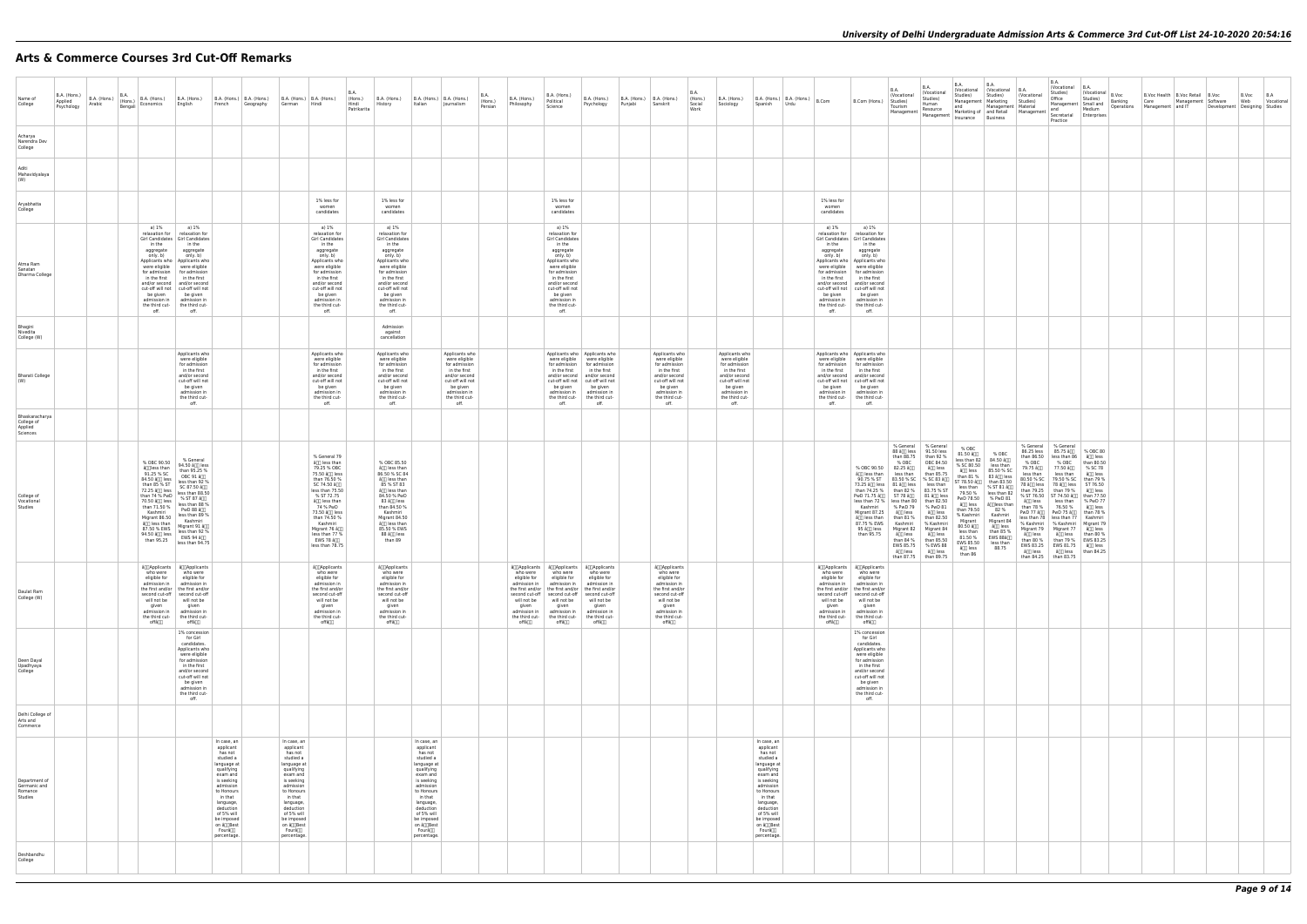|                                           | B.A. (Hons.)                                                                                   |                                                |                                                                                                                                                                                      |                                                                                                                                                                                                                                                                                                |                                                                                                                                                                                                                                           |                                                                                                                                                                                                                                           | <b>B.A.</b>                                                                                                               |                                                                                                                                                                                                                                           |         |                                                                                                                                                                                 | B.A.               |                                                                                                                                                  | B.A. (Hons.)                                                                                                                                                                                                                                                                                                              |                                                                                                                                                                                                                                                                                                                                                      |                                                                                                                                                                                                                                                                                                                                                                                                                                                                           | <b>B.A.</b>                                                                                       |                                                                                                                                                                                 |              |                                                                                                                                                                                                      |                                                                                                                                                                                                                                                                 |                                                                                                                                                                                                                                                                                            | B.A.<br>(Vocational                            | <b>B.A.</b><br>(Vocational    | <b>B.A.</b><br><b>B.A.</b><br>(Vocational (Vocational B.A.<br>Studies)<br>Studies)                               | Vocational | <b>B.A.</b><br>(Vocational B.A.<br>Studies) | (Vocational B.Voc                             |         | B.Voc Health   B.Voc Retail   B.Voc | B.Voc B.A                                                                                                      |
|-------------------------------------------|------------------------------------------------------------------------------------------------|------------------------------------------------|--------------------------------------------------------------------------------------------------------------------------------------------------------------------------------------|------------------------------------------------------------------------------------------------------------------------------------------------------------------------------------------------------------------------------------------------------------------------------------------------|-------------------------------------------------------------------------------------------------------------------------------------------------------------------------------------------------------------------------------------------|-------------------------------------------------------------------------------------------------------------------------------------------------------------------------------------------------------------------------------------------|---------------------------------------------------------------------------------------------------------------------------|-------------------------------------------------------------------------------------------------------------------------------------------------------------------------------------------------------------------------------------------|---------|---------------------------------------------------------------------------------------------------------------------------------------------------------------------------------|--------------------|--------------------------------------------------------------------------------------------------------------------------------------------------|---------------------------------------------------------------------------------------------------------------------------------------------------------------------------------------------------------------------------------------------------------------------------------------------------------------------------|------------------------------------------------------------------------------------------------------------------------------------------------------------------------------------------------------------------------------------------------------------------------------------------------------------------------------------------------------|---------------------------------------------------------------------------------------------------------------------------------------------------------------------------------------------------------------------------------------------------------------------------------------------------------------------------------------------------------------------------------------------------------------------------------------------------------------------------|---------------------------------------------------------------------------------------------------|---------------------------------------------------------------------------------------------------------------------------------------------------------------------------------|--------------|------------------------------------------------------------------------------------------------------------------------------------------------------------------------------------------------------|-----------------------------------------------------------------------------------------------------------------------------------------------------------------------------------------------------------------------------------------------------------------|--------------------------------------------------------------------------------------------------------------------------------------------------------------------------------------------------------------------------------------------------------------------------------------------|------------------------------------------------|-------------------------------|------------------------------------------------------------------------------------------------------------------|------------|---------------------------------------------|-----------------------------------------------|---------|-------------------------------------|----------------------------------------------------------------------------------------------------------------|
| Name of<br>College                        | Applied<br>Psychology                                                                          | $\Big $ B.A. (Hons.) $\Big $ (Hons.)<br>Arabic | $ $ Bengali Economics                                                                                                                                                                | B.A. (Hons.)   B.A. (Hons.)   B.A. (Hons.)   B.A. (Hons.)   B.A. (Hons.)   B.A. (Hons.)   B.A. (Hons.)<br>English                                                                                                                                                                              | French Geography German Hindi                                                                                                                                                                                                             |                                                                                                                                                                                                                                           | (Hons.)<br>Hindi<br>Patrikarita                                                                                           | B.A. (Hons.)<br>History                                                                                                                                                                                                                   | Italian | B.A. (Hons.)   B.A. (Hons.)<br>Journalism                                                                                                                                       | (Hons.)<br>Persian | B.A. (Hons.)<br>Philosophy                                                                                                                       | Political<br>Science                                                                                                                                                                                                                                                                                                      | Psychology                                                                                                                                                                                                                                                                                                                                           | B.A. (Hons.) B.A. (Hons.) B.A. (Hons.)<br>Punjabi<br>Sanskrit                                                                                                                                                                                                                                                                                                                                                                                                             | (Hons.)<br>Social<br>Work                                                                         | B.A. (Hons.) B.A. (Hons.) B.A. (Hons.) B.Com<br>Sociology                                                                                                                       | Spanish Urdu |                                                                                                                                                                                                      |                                                                                                                                                                                                                                                                 | B.Com (Hons.)                                                                                                                                                                                                                                                                              | Studies)<br>Tourism<br>Management   Management | Studies)<br>Human<br>Resource | Management   Marketing<br>Management Material<br>and<br>Marketing of and Retail Management<br>Insurance Business | Studies)   | Office<br>and<br>Practice                   | Studies)<br>Medium<br>Secretarial Enterprises | Banking | Care Management Software            | Web<br>Vocational<br>Management Small and Decrations   Management   and IT   Development   Designing   Studies |
| Dr. Bhim Rao<br>Ambedkar<br>College       | Less 1% for<br>Girls for all<br>Categories.<br>but not<br>below the<br>minimum<br>eligibility. |                                                | Less 1% for<br>Girls for all<br>Categories, but<br>not below the<br>minimum<br>eligibility.                                                                                          |                                                                                                                                                                                                                                                                                                | Less 1% for<br>Girls for all<br>Categories, but<br>not below the<br>minimum<br>eligibility.                                                                                                                                               | Girls for all<br>minimum<br>eligibility.                                                                                                                                                                                                  | Less 1%<br>Less 1% for for Girls for Less 1% for<br>all<br>not below the but not not below the<br>minimum<br>eligibility. | Girls for all<br>Categories, but   Categories,   Categories, but<br>below the minimum<br>eligibility.                                                                                                                                     |         |                                                                                                                                                                                 |                    |                                                                                                                                                  |                                                                                                                                                                                                                                                                                                                           |                                                                                                                                                                                                                                                                                                                                                      |                                                                                                                                                                                                                                                                                                                                                                                                                                                                           | Less 1%<br>for Girls for<br>all<br>Categories,<br>but not<br>below the<br>minimum<br>eligibility. |                                                                                                                                                                                 |              |                                                                                                                                                                                                      | minimum<br>eligibility.                                                                                                                                                                                                                                         | Less 1% for Less 1% for<br>Girls for all Girls for all<br>Categories, but   Categories, but<br>not below the not below the<br>minimum<br>eligibility.                                                                                                                                      |                                                |                               |                                                                                                                  |            |                                             |                                               |         |                                     |                                                                                                                |
| Dyal Singh<br>College                     |                                                                                                |                                                | There is 1<br>percent<br>concession<br>provided to<br>women<br>candidates.<br>were eligible<br>for admission<br>in the first<br>cut-off will not<br>be given<br>admission in<br>off. | There is 1<br>percent<br>concession<br>provided to<br>women<br>candidates.<br>Applicants who   Applicants who<br>were eligible<br>for admission<br>in the first<br>and/or second and/or second<br>cut-off will not<br>be given<br>admission in<br>the third cut- the third cut-<br>off.        | There is 1<br>percent<br>concession<br>provided to<br>women<br>candidates.<br>Applicants who<br>were eligible<br>for admission<br>in the first<br>and/or second<br>cut-off will not<br>be given<br>admission in<br>the third cut-<br>off. | There is 1<br>percent<br>concession<br>provided to<br>women<br>candidates.<br>Applicants who<br>were eligible<br>for admission<br>in the first<br>and/or second<br>cut-off will not<br>be given<br>admission in<br>the third cut-<br>off. |                                                                                                                           | There is 1<br>percent<br>concession<br>provided to<br>women<br>candidates.<br>Applicants who<br>were eligible<br>for admission<br>in the first<br>and/or second<br>cut-off will not<br>be given<br>admission in<br>the third cut-<br>off. |         |                                                                                                                                                                                 |                    | There is 1<br>percent<br>concession<br>provided to<br>women<br>candidates.<br>were eligible<br>for admission<br>be given<br>admission in<br>off. | There is 1<br>percent<br>concession<br>provided to<br>women<br>candidates.<br>Applicants who   Applicants who<br>were eligible<br>for admission<br>in the first in the first<br>and/or second and/or second<br>cut-off will not   cut-off will not<br>be given<br>admission in<br>the third cut-   the third cut-<br>off. |                                                                                                                                                                                                                                                                                                                                                      | There is 1<br>There is 1<br>percent<br>concession<br>percent<br>provided to<br>concession<br>women<br>provided to<br>candidates.<br>women<br>Applicants<br>candidates.<br>Applicants who<br>who were<br>eligible for<br>were eligible<br>admission in   for admission<br>the first in the first<br>and/or and/or second<br>second cut- cut-off will not<br>off will not   be given<br>be given<br>admission in<br>admission in   the third cut-<br>the third cut-<br>off. |                                                                                                   |                                                                                                                                                                                 |              | There is 1<br>percent<br>concession<br>provided to<br>women<br>candidates.<br>Applicants<br>who were<br>eligible for<br>admission in<br>the first<br>and/or<br>off will not<br>be given<br>the third | There is 1<br>percent<br>concession<br>provided to<br>women<br>candidates.<br>were eligible<br>for admission<br>in the first<br>second cut- cut-off will not cut-off will not<br>be given<br>admission in<br>admission in the third cut- the third cut-<br>off. | There is 1<br>percent<br>concession<br>provided to<br>women<br>candidates.<br>Applicants who   Applicants who<br>were eligible<br>for admission<br>in the first<br>and/or second and/or second<br>be given<br>admission in<br>off.                                                         |                                                |                               |                                                                                                                  |            |                                             |                                               |         |                                     |                                                                                                                |
| Dyal Singh<br>College<br>(Evening)        |                                                                                                |                                                |                                                                                                                                                                                      | Applicants who<br>were eligible<br>for admission<br>in the first<br>and/or second<br>cut-off will not<br>be given<br>admission in<br>the third cut-<br>off                                                                                                                                     |                                                                                                                                                                                                                                           |                                                                                                                                                                                                                                           |                                                                                                                           | Applicants who<br>were eligible<br>for admission<br>in the first<br>and/or second<br>cut-off will not<br>be given<br>admission in<br>the third cut-<br>off                                                                                |         |                                                                                                                                                                                 |                    |                                                                                                                                                  | Applicants who<br>were eligible<br>for admission<br>in the first<br>and/or second<br>cut-off will not<br>be given<br>admission in<br>the third cut-<br>off                                                                                                                                                                |                                                                                                                                                                                                                                                                                                                                                      | off.                                                                                                                                                                                                                                                                                                                                                                                                                                                                      |                                                                                                   |                                                                                                                                                                                 |              | cut-off.                                                                                                                                                                                             | off                                                                                                                                                                                                                                                             | Applicants who   Applicants who<br>were eligible vere eligible<br>for admission   for admission<br>in the first in the first<br>and/or second and/or second<br>cut-off will not cut-off will not<br>be given be given<br>admission in admission in<br>the third cut- the third cut-<br>off |                                                |                               |                                                                                                                  |            |                                             |                                               |         |                                     |                                                                                                                |
| Gargi College<br>(W)                      |                                                                                                |                                                |                                                                                                                                                                                      |                                                                                                                                                                                                                                                                                                |                                                                                                                                                                                                                                           |                                                                                                                                                                                                                                           |                                                                                                                           |                                                                                                                                                                                                                                           |         |                                                                                                                                                                                 |                    |                                                                                                                                                  |                                                                                                                                                                                                                                                                                                                           |                                                                                                                                                                                                                                                                                                                                                      |                                                                                                                                                                                                                                                                                                                                                                                                                                                                           |                                                                                                   |                                                                                                                                                                                 |              |                                                                                                                                                                                                      |                                                                                                                                                                                                                                                                 |                                                                                                                                                                                                                                                                                            |                                                |                               |                                                                                                                  |            |                                             |                                               |         |                                     |                                                                                                                |
| Hansraj College                           |                                                                                                |                                                |                                                                                                                                                                                      |                                                                                                                                                                                                                                                                                                |                                                                                                                                                                                                                                           |                                                                                                                                                                                                                                           |                                                                                                                           |                                                                                                                                                                                                                                           |         |                                                                                                                                                                                 |                    |                                                                                                                                                  |                                                                                                                                                                                                                                                                                                                           |                                                                                                                                                                                                                                                                                                                                                      |                                                                                                                                                                                                                                                                                                                                                                                                                                                                           |                                                                                                   |                                                                                                                                                                                 |              |                                                                                                                                                                                                      |                                                                                                                                                                                                                                                                 |                                                                                                                                                                                                                                                                                            |                                                |                               |                                                                                                                  |            |                                             |                                               |         |                                     |                                                                                                                |
| Hindu College                             |                                                                                                |                                                |                                                                                                                                                                                      |                                                                                                                                                                                                                                                                                                |                                                                                                                                                                                                                                           |                                                                                                                                                                                                                                           |                                                                                                                           |                                                                                                                                                                                                                                           |         |                                                                                                                                                                                 |                    |                                                                                                                                                  |                                                                                                                                                                                                                                                                                                                           |                                                                                                                                                                                                                                                                                                                                                      |                                                                                                                                                                                                                                                                                                                                                                                                                                                                           |                                                                                                   |                                                                                                                                                                                 |              |                                                                                                                                                                                                      |                                                                                                                                                                                                                                                                 |                                                                                                                                                                                                                                                                                            |                                                |                               |                                                                                                                  |            |                                             |                                               |         |                                     |                                                                                                                |
| Indraprastha<br>College for<br>Women (W)  |                                                                                                |                                                | who were<br>eligible for<br>will not be<br>given<br>offâ∏∏                                                                                                                           | â <sub>□</sub> Applicants   â <sub>□</sub> Applicants<br>who were<br>eligible for<br>admissionA in   admissionA in<br>the first and/or   the first and/or<br>secondĂ cut-off   secondĂ cut-off<br>will not be<br>given<br>admission in admission in<br>the third cut- the third cut-<br>offâ⊡⊟ | â∏Applicants<br>who were<br>eligible for<br>admissionĀ in<br>the first and/or<br>secondA cut-off<br>will not be<br>given<br>admission in<br>the third cut-<br>offâ∏                                                                       | â∏Applicants<br>who were<br>eligible for<br>admissionÄ in<br>the first and/or<br>secondA cut-off<br>will not be<br>given<br>admission in<br>the third cut-<br>offâ⊡                                                                       |                                                                                                                           | â∏Applicants<br>who were<br>eligible for<br>admission in<br>the first and/or<br>second cut-off<br>will not be<br>given<br>admission in<br>the third cut-<br>offâ⊡⊟                                                                        |         |                                                                                                                                                                                 |                    | who were<br>eligible for<br>given<br>admission in<br>offâ∏                                                                                       | who were<br>eligible for<br>admissionÄ in   admissionÄ in   admissionÄ in<br>will not be will not be<br>given<br>admission in<br>the third cut- the third cut- the third cut-<br>offâ⊡⊟                                                                                                                                   | â [[]Applicants   â []]Applicants   â []]Applicants<br>who were<br>eligible for<br>the first and/or   the first and/or   the first and/or<br>secondĂ cut-off secondĂ cut-off secondĂ cut-off<br>will not be<br>given<br>admission in<br>offâ∏                                                                                                        | â <sub>□</sub> Applicants<br>who were<br>eligible for<br>admissionA in<br>the first and/or<br>secondA cut-off<br>will not be<br>given<br>admission in<br>the third cut-<br>offâ⊡⊟                                                                                                                                                                                                                                                                                         |                                                                                                   | â∏Applicants<br>who were<br>eligible for<br>admissionĀ in<br>the first and/or<br>second cut-off<br>will not be<br>given<br>admission in<br>the third cut-<br>offâ⊡⊟             |              |                                                                                                                                                                                                      |                                                                                                                                                                                                                                                                 | â <sub>□</sub> Applicants<br>who were<br>eligible for<br>admissionA in<br>the first and/or<br>secondA cut-off<br>will not be<br>given<br>admission in<br>the third cut-<br>offâ⊡                                                                                                           |                                                |                               |                                                                                                                  |            |                                             |                                               |         |                                     |                                                                                                                |
| Institute of<br>Home<br>Economics (W)     |                                                                                                |                                                |                                                                                                                                                                                      |                                                                                                                                                                                                                                                                                                |                                                                                                                                                                                                                                           |                                                                                                                                                                                                                                           |                                                                                                                           |                                                                                                                                                                                                                                           |         |                                                                                                                                                                                 |                    |                                                                                                                                                  |                                                                                                                                                                                                                                                                                                                           |                                                                                                                                                                                                                                                                                                                                                      |                                                                                                                                                                                                                                                                                                                                                                                                                                                                           |                                                                                                   |                                                                                                                                                                                 |              |                                                                                                                                                                                                      |                                                                                                                                                                                                                                                                 |                                                                                                                                                                                                                                                                                            |                                                |                               |                                                                                                                  |            |                                             |                                               |         |                                     |                                                                                                                |
| Janki Devi<br>Memorial<br>College (W)     |                                                                                                |                                                |                                                                                                                                                                                      |                                                                                                                                                                                                                                                                                                |                                                                                                                                                                                                                                           |                                                                                                                                                                                                                                           |                                                                                                                           |                                                                                                                                                                                                                                           |         |                                                                                                                                                                                 |                    |                                                                                                                                                  |                                                                                                                                                                                                                                                                                                                           |                                                                                                                                                                                                                                                                                                                                                      |                                                                                                                                                                                                                                                                                                                                                                                                                                                                           |                                                                                                   |                                                                                                                                                                                 |              |                                                                                                                                                                                                      |                                                                                                                                                                                                                                                                 |                                                                                                                                                                                                                                                                                            |                                                |                               |                                                                                                                  |            |                                             |                                               |         |                                     |                                                                                                                |
| Kalindi College<br>(W)                    |                                                                                                |                                                |                                                                                                                                                                                      |                                                                                                                                                                                                                                                                                                |                                                                                                                                                                                                                                           |                                                                                                                                                                                                                                           |                                                                                                                           |                                                                                                                                                                                                                                           |         |                                                                                                                                                                                 |                    |                                                                                                                                                  |                                                                                                                                                                                                                                                                                                                           |                                                                                                                                                                                                                                                                                                                                                      |                                                                                                                                                                                                                                                                                                                                                                                                                                                                           |                                                                                                   |                                                                                                                                                                                 |              |                                                                                                                                                                                                      |                                                                                                                                                                                                                                                                 |                                                                                                                                                                                                                                                                                            |                                                |                               |                                                                                                                  |            |                                             |                                               |         |                                     |                                                                                                                |
| Kamala Nehru<br>College (W)               |                                                                                                |                                                | for<br>given<br>the third cut-<br>off                                                                                                                                                | Applicants who   Applicants who<br>were eligible vere eligible<br>for<br>admission in   admission in<br>the first and/or   the first and/or<br>secondĂ cut-off   secondĂ cut-off<br>will not be will not be<br>given<br>admission in admission in<br>the third cut-<br>off                     | Applicants who<br>were eligible<br>for<br>admissionÅ in<br>the first and/or<br>second <sub>A</sub> cut-off<br>will not be<br>given<br>admission in<br>the third cut-<br>off                                                               | Applicants who<br>were eligible<br>for<br>admissionÄ in<br>the first and/or<br>second cut-off<br>will not be<br>given<br>admission in<br>the third cut-<br>off                                                                            |                                                                                                                           | Applicants who<br>were eligible<br>for<br>admissionĀ in<br>the first and/or<br>second cut-off<br>will not be<br>given<br>admission in<br>the third cut-<br>off                                                                            |         | Applicants who<br>were eligible<br>for<br>admissionĀ ir<br>the first and/or<br>second cut-off<br>will not be<br>given<br>admission in<br>the third cut-<br>off                  |                    | for<br>given<br>off                                                                                                                              | for<br>will not be will not be<br>given<br>the third cut- the third cut- the third cut-<br>off                                                                                                                                                                                                                            | Applicants who   Applicants who   Applicants who  <br>were eligible   were eligible   were eligible<br>for<br>admissionÄ in   admissionÅ in   admissionÅ in<br>the first and/or   the first and/or   the first and/or<br>second cut-off   second cut-off   second cut-off  <br>will not be<br>given<br>admission in admission in admission in<br>off | Applicants who<br>were eligible<br>for<br>admissionĀ in<br>the first and/or<br>second cut-off<br>will not be<br>given<br>admission in<br>the third cut-<br>off                                                                                                                                                                                                                                                                                                            |                                                                                                   | Applicants who<br>were eligible<br>for<br>admissionĀ in<br>the first and/or<br>second cut-off<br>will not be<br>given<br>admission in<br>the third cut-<br>off                  |              |                                                                                                                                                                                                      | for<br>given<br>off                                                                                                                                                                                                                                             | Applicants who   Applicants who<br>were eligible were eligible<br>for<br>admission in   admission in<br>the first and/or   the first and/or<br>second cut-off   second cut-off<br>will not be will not be<br>given<br>admission in admission in<br>the third cut-<br>the third cut-<br>off |                                                |                               |                                                                                                                  |            |                                             |                                               |         |                                     |                                                                                                                |
| Keshav<br>Mahavidyalaya                   |                                                                                                |                                                |                                                                                                                                                                                      |                                                                                                                                                                                                                                                                                                |                                                                                                                                                                                                                                           |                                                                                                                                                                                                                                           |                                                                                                                           |                                                                                                                                                                                                                                           |         |                                                                                                                                                                                 |                    |                                                                                                                                                  |                                                                                                                                                                                                                                                                                                                           | Applicants who<br>were eligible<br>for admission<br>in the first<br>and/or second<br>cut-off will not<br>be given<br>admission in<br>the third cut-<br>off                                                                                                                                                                                           |                                                                                                                                                                                                                                                                                                                                                                                                                                                                           |                                                                                                   |                                                                                                                                                                                 |              |                                                                                                                                                                                                      |                                                                                                                                                                                                                                                                 | Applicants who<br>were eligible<br>for admission<br>in the first<br>and/or second<br>cut-off will not<br>be given<br>admission in<br>the third cut-<br>off                                                                                                                                 |                                                |                               |                                                                                                                  |            |                                             |                                               |         |                                     |                                                                                                                |
| Kirori Mal<br>College                     |                                                                                                |                                                |                                                                                                                                                                                      | see the bulletin see the bulletin<br>of information.   of information.<br>University of University of<br>Delhi 2020-21  Delhi 2020-21                                                                                                                                                          | see the bulletin<br>of information.<br>University of<br>Delhi 2020-21                                                                                                                                                                     | see the bulletin<br>of information.<br>University of<br>Delhi 2020-21                                                                                                                                                                     |                                                                                                                           | see the bulletin<br>of information.<br>University of<br>Delhi 2020-21                                                                                                                                                                     |         |                                                                                                                                                                                 |                    |                                                                                                                                                  | see the bulletin<br>of information.<br>University of<br>Delhi 2020-21                                                                                                                                                                                                                                                     |                                                                                                                                                                                                                                                                                                                                                      | see the bulletin<br>of information.<br>University of<br>Delhi 2020-21                                                                                                                                                                                                                                                                                                                                                                                                     |                                                                                                   |                                                                                                                                                                                 |              | see the<br>University<br>of Delhi<br>2020-21                                                                                                                                                         | bulletin of see the bulletin see the bulletin<br>information. of information. of information.                                                                                                                                                                   | University of University of<br>Delhi 2020-21 Delhi 2020-21                                                                                                                                                                                                                                 |                                                |                               |                                                                                                                  |            |                                             |                                               |         |                                     |                                                                                                                |
| Lady Irwin<br>College (W)                 |                                                                                                |                                                |                                                                                                                                                                                      |                                                                                                                                                                                                                                                                                                |                                                                                                                                                                                                                                           |                                                                                                                                                                                                                                           |                                                                                                                           |                                                                                                                                                                                                                                           |         |                                                                                                                                                                                 |                    |                                                                                                                                                  |                                                                                                                                                                                                                                                                                                                           |                                                                                                                                                                                                                                                                                                                                                      |                                                                                                                                                                                                                                                                                                                                                                                                                                                                           |                                                                                                   |                                                                                                                                                                                 |              |                                                                                                                                                                                                      |                                                                                                                                                                                                                                                                 |                                                                                                                                                                                                                                                                                            |                                                |                               |                                                                                                                  |            |                                             |                                               |         |                                     |                                                                                                                |
| Lady Shri Ram<br>College for<br>Women (W) |                                                                                                |                                                | WHO WERE<br>THE FIRST<br>AND/OR<br>OFF WILL NOT<br><b>BE GIVEN</b><br>THE THIRD<br>CUT-OFF.                                                                                          | APPLICANTS APPLICANTS<br>WHO WERE<br>ELIGIBLE FOR   ELIGIBLE FOR<br>ADMISSION IN   ADMISSION IN<br>THE FIRST<br>AND/OR<br>SECOND CUT- SECOND CUT-<br>OFF WILL NOT<br>BF GIVEN<br>ADMISSION IN   ADMISSION IN<br>THE THIRD<br>CUT-OFF.                                                          |                                                                                                                                                                                                                                           | APPLICANTS<br>WHO WERE<br><b>ELIGIBLE FOR</b><br>ADMISSION IN<br>THE FIRST<br>AND/OR<br>SECOND CUT-<br>OFF WILL NOT<br><b>BE GIVEN</b><br>ADMISSION IN<br>THE THIRD<br>CUT-OFF.                                                           |                                                                                                                           | APPLICANTS<br>WHO WERE<br><b>ELIGIBLE FOR</b><br><b>ADMISSION IN</b><br>THE FIRST<br>AND/OR<br>SECOND CUT-<br>OFF WILL NOT<br><b>BE GIVEN</b><br>ADMISSION IN<br>THE THIRD<br>CUT-OFF.                                                    |         | APPLICANTS<br>WHO WERE<br><b>ELIGIBLE FOR</b><br>ADMISSION IN<br>THE FIRST<br>AND/OR<br>SECOND CUT-<br>OFF WILL NOT<br><b>BE GIVEN</b><br>ADMISSION IN<br>THE THIRD<br>CUT-OFF. |                    | WHO WERE<br>THE FIRST<br>AND/OR<br>BF GIVEN<br>THE THIRD<br>CUT-OFF.                                                                             | APPLICANTS APPLICANTS APPLICANTS<br>WHO WERE<br>ELIGIBLE FOR   ELIGIBLE FOR<br>ADMISSION IN   ADMISSION IN<br>THE FIRST<br>AND/OR<br>SECOND CUT- SECOND CUT-<br>OFF WILL NOT   OFF WILL NOT   OFF WILL NOT<br>BF GIVEN<br>ADMISSION IN   ADMISSION IN<br>THE THIRD<br>CUT-OFF.                                            | WHO WERE<br><b>ELIGIBLE FOR</b><br>ADMISSION IN<br>THE FIRST<br>AND/OR<br>SECOND CUT-<br>BE GIVEN<br>ADMISSION IN<br>THE THIRD<br>CUT-OFF.                                                                                                                                                                                                           | APPLICANTS<br>WHO WERE<br><b>ELIGIBLE FOR</b><br><b>ADMISSION IN</b><br>THE FIRST<br>AND/OR<br>SECOND CUT-<br>OFF WILL NOT<br><b>BE GIVEN</b><br>ADMISSION IN<br>THE THIRD<br>CUT-OFF.                                                                                                                                                                                                                                                                                    |                                                                                                   | APPLICANTS<br>WHO WERE<br><b>ELIGIBLE FOR</b><br>ADMISSION IN<br>THE FIRST<br>AND/OR<br>SECOND CUT-<br>OFF WILL NOT<br><b>BE GIVEN</b><br>ADMISSION IN<br>THE THIRD<br>CUT-OFF. |              |                                                                                                                                                                                                      |                                                                                                                                                                                                                                                                 | APPLICANTS<br>WHO WERE<br><b>ELIGIBLE FOR</b><br><b>ADMISSION IN</b><br>THE FIRST<br>AND/OR<br>SECOND CUT-<br>OFF WILL NOT<br><b>BE GIVEN</b><br>ADMISSION IN<br>THE THIRD<br>CUT-OFF.                                                                                                     |                                                |                               |                                                                                                                  |            |                                             |                                               |         |                                     |                                                                                                                |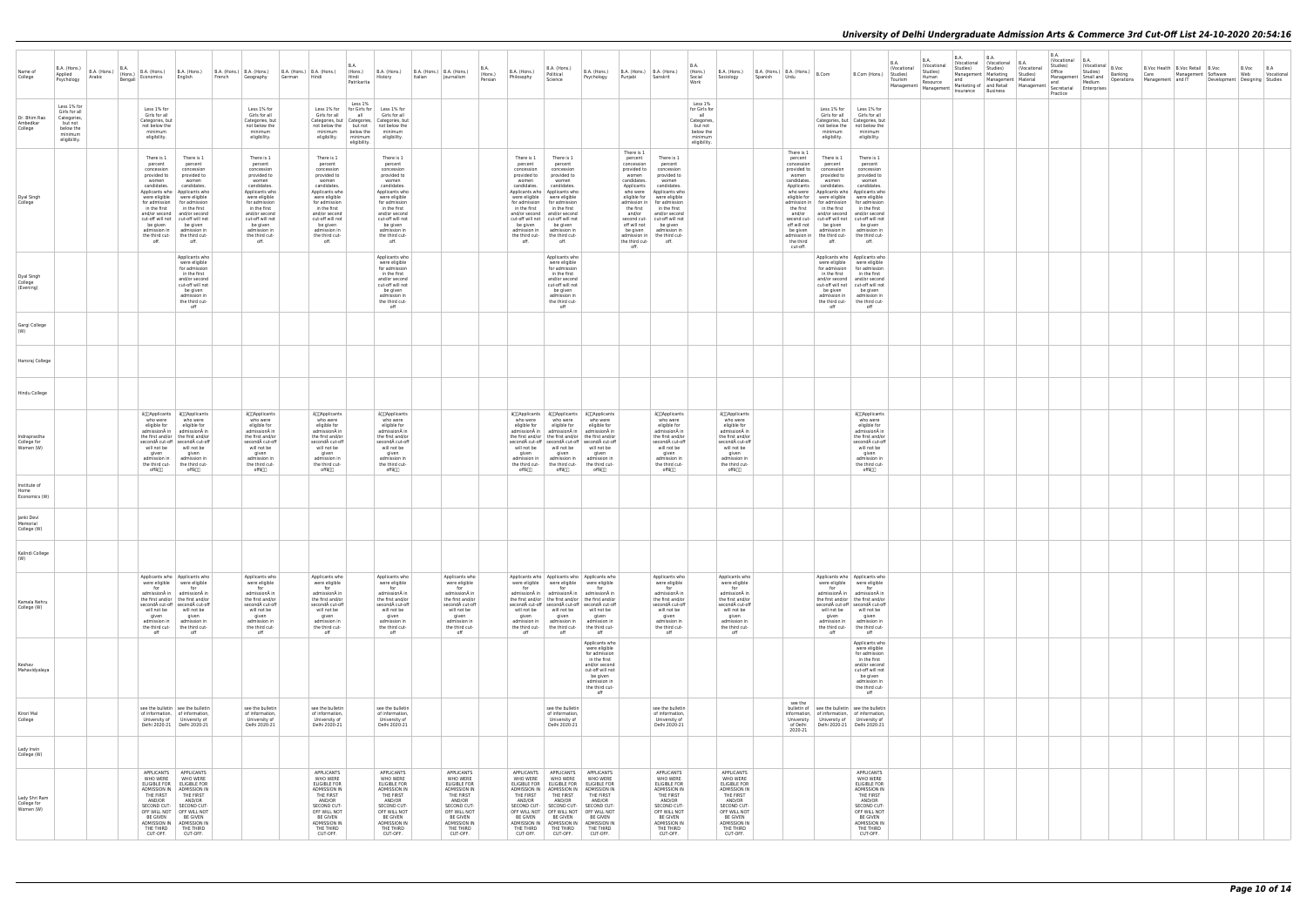| Name of<br>College                      |  |  |                                                                                                                                                                                                                    |                                                                                                                                                                                                                                                          |  |  |                                                                                                                                                                                                                                                                   | B.A.<br>(Hons.)<br>Hindi<br>Patrikarita                                                                         | History                                                                                                                                                                                                                                      | B.A. (Hons.) B.A. (Hons.) B.A. (Hons.)<br>Italian | Journalism                             | <b>B.A.</b><br>(Hons.)<br>Persian | B.A. (Hons.)<br>Philosophy                                                                                                                                      | B.A. (Hons.)<br>Political<br>Science                                                                                                                                                                                                             | Psychology                                                    |                                                                                                              | Punjabi                                                                                                                                                            | B.A. (Hons.) B.A. (Hons.) B.A. (Hons.)<br>Sanskrit                                                                                                                                                                                               | B.A.<br>(Hons.)<br>Social<br>Work | $\begin{array}{ c c c c c c c c c } \hline \end{array}$ B.A. (Hons.) $\begin{array}{ c c c c c c c c c c c } \hline \end{array}$ B.Com<br>Sociology         | Spanish | Urdu |                                                                                                                                                                                                                    | B.Com (Hons.)                                                                                                                                                                                                                                                                                                                                                                                         | <b>B.A.</b><br>(Vocational<br>Studies)<br>Tourism | <b>B.A.</b> | (Vocational<br>Studies)<br>Human<br>Management   Nesource | <b>B.A.</b><br>  (Vocational   (Vocational   B.A.<br>Studies)<br>Management   Marketing<br>and<br>Insurance Business | <b>B.A.</b><br>Studies)<br>Management   Material | Vocational<br>Studies) | <b>B.A.</b><br>Studies)<br>Office | (Vocational B.A.<br>Studies)<br>Management Small and Bariking<br>Management Small and Deperations Management and IT<br>Marketing of and Retail Management secretarial Enterprises | (Vocational B.Voc<br>Banking |  | B.Voc Health B.Voc Retail B.Voc<br>Care Management Software | B.Voc<br>Web | B.A<br>Vocational<br>Development Designing Studies |
|-----------------------------------------|--|--|--------------------------------------------------------------------------------------------------------------------------------------------------------------------------------------------------------------------|----------------------------------------------------------------------------------------------------------------------------------------------------------------------------------------------------------------------------------------------------------|--|--|-------------------------------------------------------------------------------------------------------------------------------------------------------------------------------------------------------------------------------------------------------------------|-----------------------------------------------------------------------------------------------------------------|----------------------------------------------------------------------------------------------------------------------------------------------------------------------------------------------------------------------------------------------|---------------------------------------------------|----------------------------------------|-----------------------------------|-----------------------------------------------------------------------------------------------------------------------------------------------------------------|--------------------------------------------------------------------------------------------------------------------------------------------------------------------------------------------------------------------------------------------------|---------------------------------------------------------------|--------------------------------------------------------------------------------------------------------------|--------------------------------------------------------------------------------------------------------------------------------------------------------------------|--------------------------------------------------------------------------------------------------------------------------------------------------------------------------------------------------------------------------------------------------|-----------------------------------|-------------------------------------------------------------------------------------------------------------------------------------------------------------|---------|------|--------------------------------------------------------------------------------------------------------------------------------------------------------------------------------------------------------------------|-------------------------------------------------------------------------------------------------------------------------------------------------------------------------------------------------------------------------------------------------------------------------------------------------------------------------------------------------------------------------------------------------------|---------------------------------------------------|-------------|-----------------------------------------------------------|----------------------------------------------------------------------------------------------------------------------|--------------------------------------------------|------------------------|-----------------------------------|-----------------------------------------------------------------------------------------------------------------------------------------------------------------------------------|------------------------------|--|-------------------------------------------------------------|--------------|----------------------------------------------------|
| Lakshmibai<br>College (W)               |  |  |                                                                                                                                                                                                                    |                                                                                                                                                                                                                                                          |  |  | An advantage<br>of 2% in<br>â∏Best 4â∏<br>% will be given<br>who have<br>studied Hindi<br>Elective.                                                                                                                                                               |                                                                                                                 |                                                                                                                                                                                                                                              |                                                   |                                        |                                   |                                                                                                                                                                 |                                                                                                                                                                                                                                                  |                                                               |                                                                                                              |                                                                                                                                                                    |                                                                                                                                                                                                                                                  |                                   |                                                                                                                                                             |         |      |                                                                                                                                                                                                                    |                                                                                                                                                                                                                                                                                                                                                                                                       |                                                   |             |                                                           |                                                                                                                      |                                                  |                        | Practice                          |                                                                                                                                                                                   |                              |  |                                                             |              |                                                    |
| Maharaja<br>Agrasen<br>College          |  |  |                                                                                                                                                                                                                    | 1% Relaxation<br>for Girls<br>Students                                                                                                                                                                                                                   |  |  | 1% Relaxation<br>for Girls<br>Students                                                                                                                                                                                                                            |                                                                                                                 |                                                                                                                                                                                                                                              |                                                   | 1% Relaxation<br>for Girls<br>Students |                                   |                                                                                                                                                                 | 1% Relaxation<br>for Girls<br>Students                                                                                                                                                                                                           |                                                               |                                                                                                              |                                                                                                                                                                    |                                                                                                                                                                                                                                                  |                                   |                                                                                                                                                             |         |      |                                                                                                                                                                                                                    | 1% Relaxation<br>for Girls<br>Students                                                                                                                                                                                                                                                                                                                                                                |                                                   |             |                                                           |                                                                                                                      |                                                  |                        |                                   |                                                                                                                                                                                   |                              |  |                                                             |              |                                                    |
| Maitreyi<br>College (W)                 |  |  | in the first<br>be given<br>admission in<br>off.                                                                                                                                                                   | Applicants who   Applicants who<br>were eligible vere eligible<br>for admission   for admission<br>in the first<br>and/or second and/or second<br>cut-off will not cut-off will not<br>be given<br>admission in<br>the third cut- the third cut-<br>off. |  |  | Applicants who<br>were eligible<br>for admission<br>in the first<br>and/or second<br>cut-off will not<br>be given<br>admission in<br>the third cut-<br>off.                                                                                                       |                                                                                                                 | Applicants who<br>were eligible<br>for admission<br>in the first<br>and/or second<br>cut-off will not<br>be given<br>admission in<br>the third cut-<br>off.                                                                                  |                                                   |                                        |                                   |                                                                                                                                                                 | Applicants who<br>were eligible<br>for admission<br>in the first<br>and/or second<br>cut-off will not<br>be given<br>admission in<br>the third cut-<br>off.                                                                                      |                                                               |                                                                                                              |                                                                                                                                                                    | Applicants who<br>were eligible<br>for admission<br>in the first<br>and/or second<br>cut-off will not<br>be given<br>admission in<br>the third cut-<br>off.                                                                                      |                                   | Applicants who<br>were eligible<br>for admission<br>in the first<br>and/or second<br>cut-off will not<br>be given<br>admission in<br>the third cut-<br>off. |         |      | for admission<br>be given<br>off.                                                                                                                                                                                  | Applicants who   Applicants who<br>were eligible   were eligible<br>for admission<br>in the first in the first<br>and/or second and/or second<br>cut-off will not cut-off will not<br>be given<br>admission in admission in<br>the third cut- the third cut-<br>off.                                                                                                                                  |                                                   |             |                                                           |                                                                                                                      |                                                  |                        |                                   |                                                                                                                                                                                   |                              |  |                                                             |              |                                                    |
| Mata Sundri<br>College for<br>Women (W) |  |  |                                                                                                                                                                                                                    | Sikh Minority<br>Candidates<br>must have the<br>Sikh Minority<br>Certificate<br>issued in her<br>name by Delhi<br>Sikh<br>Gurudwara<br>Management<br>Committee.                                                                                          |  |  | Sikh Minority<br>Candidates<br>must have the<br>Sikh Minority<br>Certificate<br>issued in her<br>name by Delhi<br>Sikh<br>Gurudwara<br>Management<br>Committee.                                                                                                   |                                                                                                                 | Sikh Minority<br>Candidates<br>must have the<br>Sikh Minority<br>Certificate<br>issued in her<br>name by Delhi<br>Sikh<br>Gurudwara<br>Management<br>Committee.                                                                              |                                                   |                                        |                                   | Sikh Minority<br>Candidates<br>must have the<br>Sikh Minority<br>Certificate<br>issued in her<br>name by Delhi<br>Sikh<br>Gurudwara<br>Management<br>Committee. | Sikh Minority<br>Candidates<br>Sikh Minority<br>Certificate<br>issued in her<br>name by Delhi<br>Sikh<br>Gurudwara<br>Management<br>Committee.                                                                                                   | Sikh Minority<br>must have the must have the<br>Sikh Minority | Candidates<br>Certificate<br>issued in her<br>name by Delhi<br>Sikh<br>Gurudwara<br>Management<br>Committee. | Sikh Minority<br>Candidates<br>must have<br>the Sikh<br>Minority<br>Certificate<br>issued in her<br>name by<br>Delhi Sikh<br>Gurudwara<br>Management<br>Committee. | Sikh Minority<br>Candidates<br>must have the<br>Sikh Minority<br>Certificate<br>issued in her<br>name by Delhi<br>Sikh<br>Gurudwara<br>Management<br>Committee.                                                                                  |                                   |                                                                                                                                                             |         |      | Sikh Minority<br>Candidates<br>Sikh Minority<br>Certificate<br>Sikh<br>Gurudwara<br>Management<br>Committee.                                                                                                       | Sikh Minority<br>Candidates<br>must have the must have the<br>Sikh Minority<br>Certificate<br>issued in her issued in her<br>name by Delhi   name by Delhi<br>Sikh<br>Gurudwara<br>Management<br>Committee.                                                                                                                                                                                           |                                                   |             |                                                           |                                                                                                                      |                                                  |                        |                                   |                                                                                                                                                                                   |                              |  |                                                             |              |                                                    |
| Miranda House<br>(W)                    |  |  |                                                                                                                                                                                                                    |                                                                                                                                                                                                                                                          |  |  |                                                                                                                                                                                                                                                                   |                                                                                                                 |                                                                                                                                                                                                                                              |                                                   |                                        |                                   |                                                                                                                                                                 |                                                                                                                                                                                                                                                  |                                                               |                                                                                                              |                                                                                                                                                                    |                                                                                                                                                                                                                                                  |                                   |                                                                                                                                                             |         |      |                                                                                                                                                                                                                    |                                                                                                                                                                                                                                                                                                                                                                                                       |                                                   |             |                                                           |                                                                                                                      |                                                  |                        |                                   |                                                                                                                                                                                   |                              |  |                                                             |              |                                                    |
| Motilal Nehru<br>College                |  |  |                                                                                                                                                                                                                    |                                                                                                                                                                                                                                                          |  |  |                                                                                                                                                                                                                                                                   |                                                                                                                 |                                                                                                                                                                                                                                              |                                                   |                                        |                                   |                                                                                                                                                                 |                                                                                                                                                                                                                                                  |                                                               |                                                                                                              |                                                                                                                                                                    |                                                                                                                                                                                                                                                  |                                   |                                                                                                                                                             |         |      |                                                                                                                                                                                                                    |                                                                                                                                                                                                                                                                                                                                                                                                       |                                                   |             |                                                           |                                                                                                                      |                                                  |                        |                                   |                                                                                                                                                                                   |                              |  |                                                             |              |                                                    |
| Motilal Nehru<br>College<br>(Evening)   |  |  |                                                                                                                                                                                                                    | Applicants who<br>were eligible<br>for admission<br>in the first<br>and/or second<br>cut-off will not<br>be given<br>admission in<br>the third cut-<br>off. 1%<br>concession in<br>aggregate in<br>all courses to<br>the airl<br>candidates.             |  |  | Applicants who<br>were eligible<br>for admission<br>in the first<br>and/or second<br>cut-off will not<br>be given<br>admission in<br>the third cut-<br>off. 1%<br>concession in<br>aggregate in<br>all courses to<br>the airl<br>candidates.                      |                                                                                                                 | Applicants who<br>were eligible<br>for admission<br>in the first<br>and/or second<br>cut-off will not<br>be given<br>admission in<br>the third cut-<br>off. 1%<br>concession in<br>aggregate in<br>all courses to<br>the girl<br>candidates. |                                                   |                                        |                                   |                                                                                                                                                                 | Applicants who<br>were eligible<br>for admission<br>in the first<br>and/or second<br>cut-off will not<br>be given<br>admission in<br>the third cut-<br>off. 1%<br>concession in<br>aggregate in<br>all courses to<br>the airl<br>candidates.     |                                                               |                                                                                                              |                                                                                                                                                                    |                                                                                                                                                                                                                                                  |                                   |                                                                                                                                                             |         |      | were eligible<br>in the first<br>be given<br>admission in<br>off. 1%<br>aggregate in<br>the airl<br>candidates.                                                                                                    | Applicants who   Applicants who<br>were eligible<br>for admission for admission<br>in the first<br>and/or second and/or second<br>cut-off will not cut-off will not<br>be given<br>admission in<br>the third cut- the third cut-<br>off. 1%<br>concession in concession in<br>aggregate in<br>all courses to all courses to<br>the airl<br>candidates.                                                |                                                   |             |                                                           |                                                                                                                      |                                                  |                        |                                   |                                                                                                                                                                                   |                              |  |                                                             |              |                                                    |
| P.G.D.A.V.<br>College                   |  |  | 1% Less for<br>girls. No<br>disadvantage<br>for 'stream<br>change' in<br>Discipline<br>based BA<br>Programme.<br>Refer to<br>university<br>bulletin online<br>for minimum<br>eligibility &<br>other<br>conditions. | 1% Less for<br>girls. No<br>disadvantage<br>for 'stream<br>change' in<br>Discipline<br>based BA<br>Programme.<br>Refer to<br>university<br>bulletin online<br>for minimum<br>eligibility &<br>other<br>conditions.                                       |  |  | 1% Less for<br>girls. No<br>disadvantage<br>for 'stream<br>change' in<br>Discipline<br>based BA<br>Programme.<br>Refer to<br>university<br>bulletin online<br>for minimum<br>eligibility &<br>other<br>conditions.                                                |                                                                                                                 | 1% Less for<br>girls. No<br>disadvantage<br>for 'stream<br>change' in<br>Discipline<br>based BA<br>Programme.<br>Refer to<br>university<br>bulletin online<br>for minimum<br>eligibility &<br>other<br>conditions.                           |                                                   |                                        |                                   |                                                                                                                                                                 | 1% Less for<br>girls. No<br>disadvantage<br>for 'stream<br>change' in<br>Discipline<br>based BA<br>Programme.<br>Refer to<br>university<br>bulletin online<br>for minimum<br>eligibility &<br>other<br>conditions.                               |                                                               |                                                                                                              |                                                                                                                                                                    | 1% Less for<br>airls. No<br>disadvantage<br>for 'stream<br>change' in<br>Discipline<br>based BA<br>Programme.<br>Refer to<br>university<br>bulletin online<br>for minimum<br>eligibility &<br>other<br>conditions.                               |                                   |                                                                                                                                                             |         |      | 1% Less for<br>girls. No<br>disadvantage<br>for 'stream<br>change' in<br>Discipline<br>based BA<br>Programme.<br>Refer to<br>university<br>bulletin online<br>for minimum<br>eligibility &<br>nthei<br>conditions. | 1% Less for<br>airls. No<br>disadvantage<br>for 'stream<br>change' in<br>Discipline<br>based BA<br>Programme.<br>Refer to<br>university<br>bulletin online<br>for minimum<br>eligibility &<br>conditions.                                                                                                                                                                                             |                                                   |             |                                                           |                                                                                                                      |                                                  |                        |                                   |                                                                                                                                                                                   |                              |  |                                                             |              |                                                    |
| P.G.D.A.V.<br>College<br>(Evening)      |  |  |                                                                                                                                                                                                                    |                                                                                                                                                                                                                                                          |  |  | 1. Girl students<br>would be given<br>an advantage<br>of 1% in all<br>courses. 2.<br>Applicants who<br>were eligible<br>for admission<br>in the first<br>and/or second<br>cut-off will not<br>be given<br>admission in<br>the third cut-<br>off.                  |                                                                                                                 |                                                                                                                                                                                                                                              |                                                   |                                        |                                   |                                                                                                                                                                 | 1. Girl students<br>would be given<br>an advantage<br>of 1% in all<br>courses. 2.<br>Applicants who<br>were eligible<br>for admission<br>in the first<br>and/or second<br>cut-off will not<br>be given<br>admission in<br>the third cut-<br>off. |                                                               |                                                                                                              |                                                                                                                                                                    | 1. Girl students<br>would be given<br>an advantage<br>of 1% in all<br>courses. 2.<br>Applicants who<br>were eligible<br>for admission<br>in the first<br>and/or second<br>cut-off will not<br>be given<br>admission in<br>the third cut-<br>off. |                                   |                                                                                                                                                             |         |      | courses. 2.<br>in the first<br>be given<br>admission in<br>off.                                                                                                                                                    | 1. Girl students 1. Girl students<br>would be given would be given<br>an advantage an advantage<br>of 1% in all of 1% in all<br>courses. 2.<br>Applicants who   Applicants who<br>were eligible vere eligible<br>for admission for admission<br>in the first<br>and/or second and/or second<br>cut-off will not cut-off will not<br>be given<br>admission in<br>the third cut- the third cut-<br>off. |                                                   |             |                                                           |                                                                                                                      |                                                  |                        |                                   |                                                                                                                                                                                   |                              |  |                                                             |              |                                                    |
| Rajdhani<br>College                     |  |  | 1% Relaxation<br>for<br>girls.Applicants<br>who were<br>eligible for<br>-off will not be<br>given<br>admission in<br>the third cut-<br>off                                                                         | .Applicants<br>who were<br>eligible for<br>admission in<br>admission in the First and<br>the First and /or Second cut<br>/or Second cut   -off will not be<br>given<br>admission in<br>the third cut-<br>off                                             |  |  | 1% Relaxation<br>for<br>girls.Applicants<br>who were<br>eligible for<br>admission in<br>the First and<br>/or Second cut<br>-off will not be<br>given<br>admission in<br>the third cut-<br>off                                                                     |                                                                                                                 | 1% Relaxation<br>for<br>girls.Applicants<br>who were<br>eligible for<br>admission in<br>the First and<br>/or Second cut<br>-off will not be<br>given<br>admission in<br>the third cut-<br>off                                                |                                                   |                                        |                                   |                                                                                                                                                                 | 1% Relaxation<br>for<br>girls.Applicants<br>who were<br>eligible for<br>admission in<br>the First and<br>/or Second cut<br>-off will not be<br>given<br>admission in<br>the third cut-<br>off                                                    |                                                               |                                                                                                              |                                                                                                                                                                    | 1% Relaxation<br>for<br>girls.Applicants<br>who were<br>eligible for<br>admission in<br>the First and<br>/or Second cut<br>-off will not be<br>given<br>admission in<br>the third cut-<br>off                                                    |                                   |                                                                                                                                                             |         |      |                                                                                                                                                                                                                    | 1% Relaxation<br>for<br>girls.Applicants<br>who were<br>eligible for<br>admission in<br>the First and<br>/or Second cut<br>-off will not be<br>given<br>admission in<br>the third cut-<br>off                                                                                                                                                                                                         |                                                   |             |                                                           |                                                                                                                      |                                                  |                        |                                   |                                                                                                                                                                                   |                              |  |                                                             |              |                                                    |
| Ram Lal Anand<br>College                |  |  |                                                                                                                                                                                                                    | 1% concession<br>for girls,<br>Applicants who<br>were eligible<br>for admission<br>in the first<br>and/or second<br>cut-off will not<br>be given<br>admission in<br>the third cut-<br>off                                                                |  |  | 1% concession for girls, 1% concession<br>for girls, Applicants<br>Applicants who   who were   Applicants who<br>were eligible<br>for admission admission for admission<br>and/or second<br>cut-off will not<br>be given<br>admission in<br>the third cut-<br>off | 1%<br>concession<br>and/or<br>second<br>cut-off will<br>not be<br>given<br>admission<br>in the third<br>cut-off | for girls,<br>eligible for were eligible<br>in the first   in the first   in the first<br>and/or second<br>cut-off will not<br>be given<br>admission in<br>the third cut-<br>off                                                             |                                                   |                                        |                                   |                                                                                                                                                                 | 1% concession<br>for girls,<br>Applicants who<br>were eligible<br>for admission<br>in the first<br>and/or second<br>cut-off will not<br>be given<br>admission in<br>the third cut-<br>off                                                        |                                                               |                                                                                                              |                                                                                                                                                                    |                                                                                                                                                                                                                                                  |                                   |                                                                                                                                                             |         |      | for girls,<br>be given<br>admission in<br>off                                                                                                                                                                      | 1% concession   1% concession<br>for girls,<br>Applicants who   Applicants who<br>were eligible   were eligible<br>for admission for admission<br>in the first in the first<br>and/or second and/or second<br>cut-off will not cut-off will not<br>be given<br>admission in<br>the third cut- the third cut-<br>off                                                                                   |                                                   |             |                                                           |                                                                                                                      |                                                  |                        |                                   |                                                                                                                                                                                   |                              |  |                                                             |              |                                                    |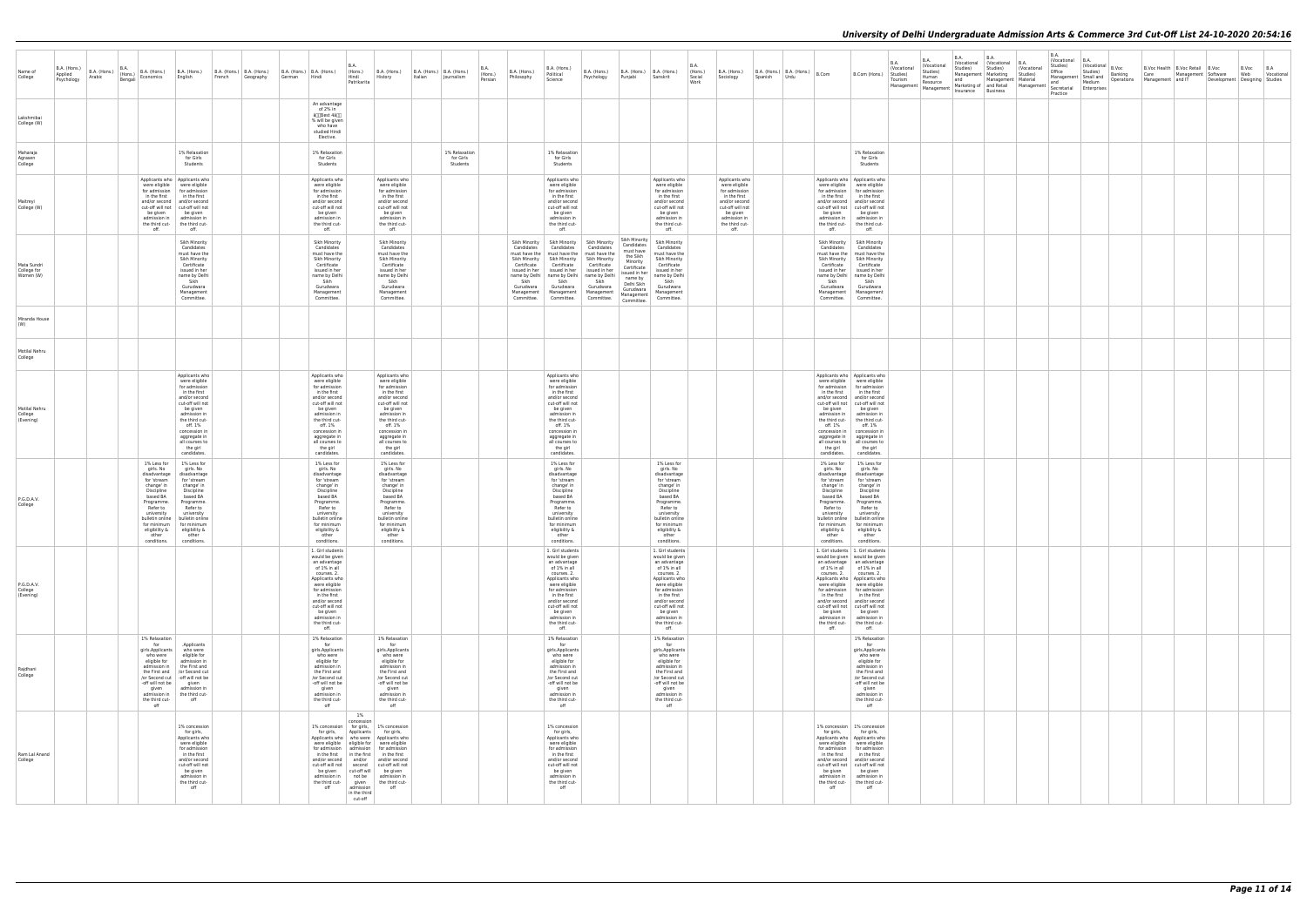| Name of<br>College                                                    | B.A. (Hons.)<br>Applied<br>Psychology                                                                                                                                                                                                                                                                                                                                                                                                                                                                                                                                                                                                                                                               | B.A. (Hons.) $\begin{bmatrix} b & b \\ (Hons.) \end{bmatrix}$<br>Arabic | Bengali Economics English                                                                                                                                                                                                                                                                                                                                                                                    |                                                                                                                                                                                                                                                                                                                                                                                                                                                                                                                                                                                                                                                                                                                                                                                                                                                                                                                | B.A. (Hons.)   B.A. (Hons.)   B.A. (Hons.)   B.A. (Hons.)   B.A. (Hons.)   B.A. (Hons.)   B.A. (Hons.)<br>French<br>Geography                                                       | German | Hindi                                                                                                                                                                                                                                                                                                                                                                                                                                                                                                                                                                                                                                                                      | <b>B.A.</b><br>(Hons.)<br>Hindi<br>Patrikarita | B.A. (Hons.) B.A. (Hons.) B.A. (Hons.)<br>History                                                                                                                                                                                                                                                                    | Italian | Journalism | <b>B.A.</b><br>(Hons.)<br>Persian | B.A. (Hons.)<br>Philosophy                                                                                                                                                                                                                                                                                                                                                                                                                                                                                            | B.A. (Hons.)<br>Political<br>Science                                                                                                                                                                                                                                                                                                                                                                                                                                                                                                                                                                                                                                                                                                                                                                    | Psychology                                                                                                                                                 | B.A. (Hons.) B.A. (Hons.) B.A. (Hons.)<br>Punjabi | Sanskrit                                                                                                                                                                                                                                                                                                              | <b>B.A.</b><br>(Hons.)<br>Social<br>Work | B.A. (Hons.) B.A. (Hons.) B.A. (Hons.) B.Com<br>Sociology | Spanish | Urdu                                                                                                                                                                                                                                                                                                                         |                                                                                                                                                                                                                                                                                                                                                                                           | B.Com (Hons.)                                                                                                                                                                                                                                                                                                                                                                                                                                                                                                                                                                                                                                                                                                                                                                                                                                                                                                                  | B.A.<br>(Vocational<br>Studies)<br>Tourism<br>Management   Management | <b>B.A.</b><br>(Vocational<br>Studies)<br>Human<br>Resource | <b>B.A.</b><br>(Vocational<br>Studies)<br>Management   Marketing<br>and<br>Marketing of and Retail Management<br>Insurance Business | B.A.<br>(Vocational<br>Studies)<br>Management   Material | <b>B.A.</b><br>Vocational<br>Studies) | <b>B.A.</b><br>(Vocational B.A.<br>Studies)<br>Office<br>and<br>Practice | Vocational<br>Studies)<br>Management Small and<br>Medium<br>Secretarial Enterprises | B.Voc<br>Banking<br>Operations   Management   and IT                                                                                                                                                                                                                                                                                                                                                                                                                                                                                                                                                                                                                                                 | B.Voc Health B.Voc Retail B.Voc<br>Care Management Software                                                                                                                                                                                                                                                                                                                                                                                                                                                                                                                                                                                                                                          | B.Voc B.A<br>  Web<br>Vocational<br>Development Designing Studies |
|-----------------------------------------------------------------------|-----------------------------------------------------------------------------------------------------------------------------------------------------------------------------------------------------------------------------------------------------------------------------------------------------------------------------------------------------------------------------------------------------------------------------------------------------------------------------------------------------------------------------------------------------------------------------------------------------------------------------------------------------------------------------------------------------|-------------------------------------------------------------------------|--------------------------------------------------------------------------------------------------------------------------------------------------------------------------------------------------------------------------------------------------------------------------------------------------------------------------------------------------------------------------------------------------------------|----------------------------------------------------------------------------------------------------------------------------------------------------------------------------------------------------------------------------------------------------------------------------------------------------------------------------------------------------------------------------------------------------------------------------------------------------------------------------------------------------------------------------------------------------------------------------------------------------------------------------------------------------------------------------------------------------------------------------------------------------------------------------------------------------------------------------------------------------------------------------------------------------------------|-------------------------------------------------------------------------------------------------------------------------------------------------------------------------------------|--------|----------------------------------------------------------------------------------------------------------------------------------------------------------------------------------------------------------------------------------------------------------------------------------------------------------------------------------------------------------------------------------------------------------------------------------------------------------------------------------------------------------------------------------------------------------------------------------------------------------------------------------------------------------------------------|------------------------------------------------|----------------------------------------------------------------------------------------------------------------------------------------------------------------------------------------------------------------------------------------------------------------------------------------------------------------------|---------|------------|-----------------------------------|-----------------------------------------------------------------------------------------------------------------------------------------------------------------------------------------------------------------------------------------------------------------------------------------------------------------------------------------------------------------------------------------------------------------------------------------------------------------------------------------------------------------------|---------------------------------------------------------------------------------------------------------------------------------------------------------------------------------------------------------------------------------------------------------------------------------------------------------------------------------------------------------------------------------------------------------------------------------------------------------------------------------------------------------------------------------------------------------------------------------------------------------------------------------------------------------------------------------------------------------------------------------------------------------------------------------------------------------|------------------------------------------------------------------------------------------------------------------------------------------------------------|---------------------------------------------------|-----------------------------------------------------------------------------------------------------------------------------------------------------------------------------------------------------------------------------------------------------------------------------------------------------------------------|------------------------------------------|-----------------------------------------------------------|---------|------------------------------------------------------------------------------------------------------------------------------------------------------------------------------------------------------------------------------------------------------------------------------------------------------------------------------|-------------------------------------------------------------------------------------------------------------------------------------------------------------------------------------------------------------------------------------------------------------------------------------------------------------------------------------------------------------------------------------------|--------------------------------------------------------------------------------------------------------------------------------------------------------------------------------------------------------------------------------------------------------------------------------------------------------------------------------------------------------------------------------------------------------------------------------------------------------------------------------------------------------------------------------------------------------------------------------------------------------------------------------------------------------------------------------------------------------------------------------------------------------------------------------------------------------------------------------------------------------------------------------------------------------------------------------|-----------------------------------------------------------------------|-------------------------------------------------------------|-------------------------------------------------------------------------------------------------------------------------------------|----------------------------------------------------------|---------------------------------------|--------------------------------------------------------------------------|-------------------------------------------------------------------------------------|------------------------------------------------------------------------------------------------------------------------------------------------------------------------------------------------------------------------------------------------------------------------------------------------------------------------------------------------------------------------------------------------------------------------------------------------------------------------------------------------------------------------------------------------------------------------------------------------------------------------------------------------------------------------------------------------------|------------------------------------------------------------------------------------------------------------------------------------------------------------------------------------------------------------------------------------------------------------------------------------------------------------------------------------------------------------------------------------------------------------------------------------------------------------------------------------------------------------------------------------------------------------------------------------------------------------------------------------------------------------------------------------------------------|-------------------------------------------------------------------|
| Ramanujan<br>College                                                  | a. 1%<br>concession<br>given to<br>women<br>applicants<br>(General<br>Category). b.<br>As regard<br>B.A. (Prog.)<br>we will not<br>give any<br>disadvantage<br>to any<br>students who<br>seek<br>admission to<br><b>B.A.</b><br>(Prog.)on<br>account of<br>change of<br>stream.c.<br>Directives<br>and<br>quidelines as<br>per<br>University of<br>Delhi, d.<br>Applicants,<br>who were<br>eligible to<br>take<br>admission in<br>the previous<br>cut-offs of a<br>particular<br>college +<br>course<br>combination<br>but did not<br>take<br>admission in<br>the that cut-<br>off, will not<br>be<br>considered in<br>that college<br>+ course<br>combination<br>in any<br>subsequent<br>cut-offs. |                                                                         | a. 1%<br>concession<br>qiven to<br>women<br>applicants<br>(General<br>Category). b.<br>to any<br>to B.A.<br>(Prog.)on<br>account of<br>change of<br>stream. c.<br>guidelines as<br>per University<br>of Delhi. d.<br>Applicants,<br>who were<br>admission in<br>the previous<br>cut-offs of a<br>particular<br>college +<br>course<br>combination<br>but did not<br>course<br>any<br>subsequent<br>cut-offs. | a. 1%<br>concession<br>given to<br>women<br>applicants<br>(General<br>Category). b.<br>As regard B.A.   As regard B.A.<br>(Prog.) we will   (Prog.) we will<br>not give any not give any<br>disadvantage disadvantage<br>to any<br>students who students who<br>seek admission seek admission<br>to B.A.<br>(Prog.)on<br>account of<br>change of<br>stream. c.<br>Directives and   Directives and<br>guidelines as<br>per University<br>of Delhi. d.<br>Applicants,<br>who were<br>eligible to take   eligible to take<br>admission in<br>the previous<br>cut-offs of a<br>particular<br>college +<br>course<br>combination<br>but did not<br>take admission   take admission<br>in the that cut- in the that cut-<br>off, will not be   off, will not be<br>considered in considered in<br>that college $+$   that college $+$<br>course<br>combination in   combination in<br>any<br>subsequent<br>cut-offs. |                                                                                                                                                                                     |        | a. 1%<br>concession<br>given to<br>women<br>applicants<br>(General<br>Category). b.<br>As regard B.A.<br>(Prog.) we will<br>not give any<br>disadvantage<br>to any<br>students who<br>seek admission<br>to B.A.<br>(Prog.)on<br>account of<br>change of<br>stream. c.<br>Directives and<br>guidelines as<br>per University<br>of Delhi. d.<br>Applicants,<br>who were<br>eligible to take<br>admission in<br>the previous<br>cut-offs of a<br>particular<br>college +<br>course<br>combination<br>but did not<br>take admission<br>in the that cut-<br>off, will not be<br>considered in<br>that college $+$<br>course<br>combination in<br>any<br>subsequent<br>cut-offs. |                                                |                                                                                                                                                                                                                                                                                                                      |         |            |                                   | a. 1%<br>concession<br>given to<br>women<br>applicants<br>(General<br>Category). b.<br>not give any<br>to any<br>to B.A.<br>(Prog.)on<br>account of<br>change of<br>stream. c.<br>Directives and   Directives and<br>guidelines as<br>of Delhi. d.<br>Applicants,<br>who were<br>admission in<br>the previous<br>cut-offs of a<br>particular<br>college +<br>course<br>combination<br>but did not<br>take admission   take admission<br>in the that cut- in the that cut-<br>course<br>any<br>subsequent<br>cut-offs. | a. 1%<br>concession<br>aiven to<br>women<br>applicants<br>(General<br>Category). b.<br>As regard B.A.   As regard B.A.<br>(Prog.) we will   (Prog.) we will<br>not give any<br>disadvantage disadvantage<br>to any<br>students who students who<br>seek admission seek admission<br>to B.A.<br>(Prog.)on<br>account of<br>change of<br>stream. c.<br>guidelines as<br>per University   per University<br>of Delhi. d.<br>Applicants,<br>who were<br>eligible to take eligible to take<br>admission ir<br>the previous<br>cut-offs of a<br>particular<br>college +<br>course<br>combination<br>but did not<br>off, will not be   off, will not be<br>considered in considered in<br>that college $+$   that college $+$<br>course<br>combination in $ $ combination in<br>any<br>subsequent<br>cut-offs. |                                                                                                                                                            |                                                   |                                                                                                                                                                                                                                                                                                                       |                                          |                                                           |         |                                                                                                                                                                                                                                                                                                                              | a. 1%<br>concession<br>qiven to<br>women<br>applicants<br>(General<br>Category). b.<br>not give any<br>to any<br>to B.A.<br>(Prog.)on<br>account of<br>change of<br>stream. c.<br>of Delhi. d.<br>Applicants,<br>who were<br>admission in<br>the previous<br>cut-offs of a<br>particular<br>college +<br>course<br>combination<br>but did not<br>course<br>any<br>subsequent<br>cut-offs. | a. 1%<br>concession<br>aiven to<br>women<br>applicants<br>(General<br>Category). b.<br>As regard B.A.   As regard B.A.<br>(Prog.) we will (Prog.) we will<br>not give any<br>disadvantage disadvantage<br>to any<br>students who   students who<br>seek admission seek admission<br>to B.A.<br>(Prog.)on<br>account of<br>change of<br>stream. c.<br>Directives and   Directives and<br>guidelines as guidelines as<br>per University   per University<br>of Delhi. d.<br>Applicants,<br>who were<br>eligible to take   eligible to take<br>admission in<br>the previous<br>cut-offs of a<br>particular<br>college +<br>course<br>combination<br>but did not<br>take admission   take admission<br>in the that cut- in the that cut-<br>off, will not be   off, will not be<br>considered in considered in<br>that college $+$   that college $+$<br>course<br>combination in combination in<br>any<br>subsequent<br>cut-offs. |                                                                       |                                                             |                                                                                                                                     |                                                          |                                       |                                                                          |                                                                                     | a. 1%<br>concession<br>given to<br>women<br>applicants<br>(General<br>Category). b.<br>As regard<br>B.A. (Prog.)<br>we will not<br>give any<br>disadvantage<br>to any<br>students who<br>seek<br>admission to<br><b>B.A.</b><br>(Prog.)on<br>account of<br>change of<br>stream. c.<br>Directives<br>and<br>guidelines as<br>per<br>University of<br>Delhi. d.<br>Applicants,<br>who were<br>eligible to<br>take<br>admission in<br>the previous<br>cut-offs of a<br>particular<br>college +<br>course<br>combination<br>but did not<br>take<br>admission in<br>the that cut-<br>off, will not<br>be<br>considered in<br>that college<br>+ course<br>combination<br>in any<br>subsequent<br>cut-offs. | a. 1%<br>concession<br>given to<br>women<br>applicants<br>(General<br>Category). b.<br>As regard<br>B.A. (Prog.)<br>we will not<br>give any<br>disadvantage<br>to any<br>students who<br>seek<br>admission to<br><b>B.A.</b><br>(Prog.)on<br>account of<br>change of<br>stream. c.<br>Directives<br>and<br>guidelines as<br>per<br>University of<br>Delhi. d.<br>Applicants,<br>who were<br>eligible to<br>take<br>admission in<br>the previous<br>cut-offs of a<br>particular<br>college +<br>course<br>combination<br>but did not<br>take<br>admission in<br>the that cut-<br>off, will not<br>be<br>considered in<br>that college<br>+ course<br>combination<br>in any<br>subsequent<br>cut-offs. |                                                                   |
| Ramjas College                                                        |                                                                                                                                                                                                                                                                                                                                                                                                                                                                                                                                                                                                                                                                                                     |                                                                         | were eligible<br>in the first<br>be given<br>admission in<br>the third cut-<br>off                                                                                                                                                                                                                                                                                                                           | Applicants who   Applicants who<br>were eligible<br>for admission for admission<br>in the first<br>and/or second and/or second<br>cut-off will not cut-off will not<br>be given<br>admission in<br>the third cut-<br>off                                                                                                                                                                                                                                                                                                                                                                                                                                                                                                                                                                                                                                                                                       |                                                                                                                                                                                     |        | 1% relaxation<br>for girls.<br>Applicants who<br>were eligible<br>for admission<br>in the first<br>and/or second<br>cut-off will not<br>be given<br>admission in<br>the third cut-<br>off                                                                                                                                                                                                                                                                                                                                                                                                                                                                                  |                                                | Applicants who<br>were eligible<br>for admission<br>in the first<br>and/or second<br>cut-off will not<br>be given<br>admission in<br>the third cut-<br>off                                                                                                                                                           |         |            |                                   |                                                                                                                                                                                                                                                                                                                                                                                                                                                                                                                       | Applicants who<br>were eligible<br>for admission<br>in the first<br>and/or second<br>cut-off will not<br>be given<br>admission in<br>the third cut-<br>off                                                                                                                                                                                                                                                                                                                                                                                                                                                                                                                                                                                                                                              |                                                                                                                                                            |                                                   | 1% relaxation<br>for girl student.<br>Applicants who<br>were eligible<br>for admission<br>in the first<br>and/or second<br>cut-off will not<br>be given<br>admission in<br>the third cut-<br>off                                                                                                                      |                                          |                                                           |         |                                                                                                                                                                                                                                                                                                                              | in the first<br>be given<br>admission in<br>off                                                                                                                                                                                                                                                                                                                                           | Applicants who   Applicants who<br>were eligible were eligible<br>for admission for admission<br>in the first<br>and/or second and/or second<br>cut-off will not cut-off will not<br>be given<br>admission in<br>the third cut- the third cut-<br>off                                                                                                                                                                                                                                                                                                                                                                                                                                                                                                                                                                                                                                                                          |                                                                       |                                                             |                                                                                                                                     |                                                          |                                       |                                                                          |                                                                                     |                                                                                                                                                                                                                                                                                                                                                                                                                                                                                                                                                                                                                                                                                                      |                                                                                                                                                                                                                                                                                                                                                                                                                                                                                                                                                                                                                                                                                                      |                                                                   |
| Satvawati<br>College                                                  |                                                                                                                                                                                                                                                                                                                                                                                                                                                                                                                                                                                                                                                                                                     |                                                                         | â∏¢ Girls<br>be given<br>percentage.<br>â∏¢ No<br>only Hindi<br>medium in<br>General<br>Category. â∏¢<br>There will be<br>capping on<br>2nd cut-off.                                                                                                                                                                                                                                                         | â∏¢ Girls<br>candidates will candidates will<br>be given<br>relaxation upto relaxation upto<br>1% in best four   1% in best four<br>percentage.<br>â∏¢ No<br>deduction for deduction for<br>stream change   stream change<br>in B.A. (Prog.).   in B.A. (Prog.).<br>â∏¢ B.A.               â∏¢ B.A.<br>(Hons.) History   (Hons.) History<br>only Hindi<br>medium in<br>General<br>Category. â[]¢<br>There will be<br>capping on<br>lower limit of   lower limit of<br>2nd cut-off.                                                                                                                                                                                                                                                                                                                                                                                                                             |                                                                                                                                                                                     |        | â∏¢ Girls<br>candidates will<br>be given<br>relaxation upto<br>1% in best four<br>percentage.<br>â∏¢ No<br>deduction for<br>stream change<br>in B.A. (Prog.).<br>â∏¢ B.A.<br>(Hons.) History<br>only Hindi<br>medium in<br>General<br>Category. â[]¢<br>There will be<br>capping on<br>lower limit of<br>2nd cut-off.                                                                                                                                                                                                                                                                                                                                                      |                                                | â∏¢ Girls<br>candidates will<br>be given<br>relaxation upto<br>1% in best four<br>percentage.<br>â∏¢ No<br>deduction for<br>stream change<br>in B.A. (Prog.).<br>â∏¢ B.A.<br>(Hons.) History<br>only Hindi<br>medium in<br>General<br>Category. â∏¢<br>There will be<br>capping on<br>lower limit of<br>2nd cut-off. |         |            |                                   |                                                                                                                                                                                                                                                                                                                                                                                                                                                                                                                       | â∏¢ Girls<br>candidates will<br>be given<br>relaxation upto<br>1% in best four<br>percentage.<br>â∏¢ No<br>deduction for<br>stream change<br>in B.A. (Prog.).<br>â∏¢ B.A.<br>(Hons.) History<br>only Hindi<br>medium in<br>General<br>Category. â∏¢<br>There will be<br>capping on<br>lower limit of<br>2nd cut-off.                                                                                                                                                                                                                                                                                                                                                                                                                                                                                    |                                                                                                                                                            |                                                   | â∏¢ Girls<br>candidates will<br>be given<br>relaxation upto<br>1% in best four<br>percentage.<br>â∏¢ No<br>deduction for<br>stream change<br>in B.A. (Prog.).<br>â∏¢ B.A.<br>(Hons.) History<br>only Hindi<br>medium in<br>General<br>Category. â[]¢<br>There will be<br>capping on<br>lower limit of<br>2nd cut-off. |                                          |                                                           |         | â∏¢ Girls<br>candidates<br>will be given<br>relaxation<br>upto 1% in<br>best four<br>percentage.<br>â∏¢ No<br>deduction<br>for stream<br>change in<br>B.A. (Prog.).<br>â∏¢ B.A.<br>(Hons.)<br>History only<br>Hindi<br>medium in<br>General<br>Category.<br>â∏¢ There<br>will be<br>capping on<br>lower limit<br>of 2nd cut- | â∏¢ Girls<br>be given<br>percentage.<br>â∏¢ No<br>only Hindi<br>medium in<br>General<br>There will be<br>capping on<br>2nd cut-off.                                                                                                                                                                                                                                                       | â∏¢ Girls<br>candidates will candidates will<br>be given<br>relaxation upto relaxation upto<br>1% in best four   1% in best four<br>percentage.<br>â∏¢ No<br>deduction for deduction for<br>stream change   stream change<br>in B.A. (Prog.).   in B.A. (Prog.).<br>â∏¢ B.A. │ â∏¢ B.A.<br>(Hons.) History   (Hons.) History<br>only Hindi<br>medium in<br>General<br>Category. â[]¢   Category. â[]¢<br>There will be<br>capping on<br>lower limit of lower limit of<br>2nd cut-off.                                                                                                                                                                                                                                                                                                                                                                                                                                          |                                                                       |                                                             |                                                                                                                                     |                                                          |                                       |                                                                          |                                                                                     |                                                                                                                                                                                                                                                                                                                                                                                                                                                                                                                                                                                                                                                                                                      |                                                                                                                                                                                                                                                                                                                                                                                                                                                                                                                                                                                                                                                                                                      |                                                                   |
| Satyawati<br>College<br>(Evening)                                     |                                                                                                                                                                                                                                                                                                                                                                                                                                                                                                                                                                                                                                                                                                     |                                                                         | in all the<br>Courses.<br>2.Those who<br>cut-off list                                                                                                                                                                                                                                                                                                                                                        | 1.Relaxation of   1.Relaxation of<br>1% marks in 1% marks in<br>agaregate for agaregate for<br>Girl candidates   Girl candidates<br>in all the<br>Courses.<br>2. Those who<br>were eligible in   were eligible in<br>the First and the First and<br>Second cut-off Second cut-off<br>are not eligible are not eligible<br>in the Third   in the Third<br>cut-off list                                                                                                                                                                                                                                                                                                                                                                                                                                                                                                                                          |                                                                                                                                                                                     |        | 1.Relaxation of<br>1% marks in<br>aggregate for<br>Girl candidates<br>in all the<br>Courses.<br>2. Those who<br>were eligible in<br>the First and<br>Second cut-off<br>are not eligible<br>in the Third<br>cut-off list                                                                                                                                                                                                                                                                                                                                                                                                                                                    |                                                | 1.Relaxation of<br>1% marks in<br>aggregate for<br>Girl candidates<br>in all the<br>Courses.<br>2.Those who<br>were eligible in<br>the First and<br>Second cut-off<br>are not eligible<br>in the Third<br>cut-off list                                                                                               |         |            |                                   |                                                                                                                                                                                                                                                                                                                                                                                                                                                                                                                       | 1.Relaxation of<br>1% marks in<br>aggregate for<br>Girl candidates<br>in all the<br>Courses.<br>2. Those who<br>were eligible in<br>the First and<br>Second cut-off<br>are not eligible<br>in the Third<br>cut-off list                                                                                                                                                                                                                                                                                                                                                                                                                                                                                                                                                                                 |                                                                                                                                                            |                                                   |                                                                                                                                                                                                                                                                                                                       |                                          |                                                           |         | off.                                                                                                                                                                                                                                                                                                                         | Courses.<br>cut-off list                                                                                                                                                                                                                                                                                                                                                                  | 1.Relaxation of   1.Relaxation of<br>1% marks in 1% marks in<br>aggregate for aggregate for<br>Girl candidates   Girl candidates<br>in all the in all the<br>Courses.<br>2. Those who 2. Those who<br>were eligible in were eligible in<br>the First and the First and<br>Second cut-off Second cut-off<br>are not eligible are not eligible<br>in the Third in the Third<br>cut-off list                                                                                                                                                                                                                                                                                                                                                                                                                                                                                                                                      |                                                                       |                                                             |                                                                                                                                     |                                                          |                                       |                                                                          |                                                                                     |                                                                                                                                                                                                                                                                                                                                                                                                                                                                                                                                                                                                                                                                                                      |                                                                                                                                                                                                                                                                                                                                                                                                                                                                                                                                                                                                                                                                                                      |                                                                   |
| Shaheed<br><b>Bhagat Singh</b><br>College                             |                                                                                                                                                                                                                                                                                                                                                                                                                                                                                                                                                                                                                                                                                                     |                                                                         |                                                                                                                                                                                                                                                                                                                                                                                                              |                                                                                                                                                                                                                                                                                                                                                                                                                                                                                                                                                                                                                                                                                                                                                                                                                                                                                                                |                                                                                                                                                                                     |        |                                                                                                                                                                                                                                                                                                                                                                                                                                                                                                                                                                                                                                                                            |                                                |                                                                                                                                                                                                                                                                                                                      |         |            |                                   |                                                                                                                                                                                                                                                                                                                                                                                                                                                                                                                       |                                                                                                                                                                                                                                                                                                                                                                                                                                                                                                                                                                                                                                                                                                                                                                                                         |                                                                                                                                                            |                                                   |                                                                                                                                                                                                                                                                                                                       |                                          |                                                           |         |                                                                                                                                                                                                                                                                                                                              |                                                                                                                                                                                                                                                                                                                                                                                           |                                                                                                                                                                                                                                                                                                                                                                                                                                                                                                                                                                                                                                                                                                                                                                                                                                                                                                                                |                                                                       |                                                             |                                                                                                                                     |                                                          |                                       |                                                                          |                                                                                     |                                                                                                                                                                                                                                                                                                                                                                                                                                                                                                                                                                                                                                                                                                      |                                                                                                                                                                                                                                                                                                                                                                                                                                                                                                                                                                                                                                                                                                      |                                                                   |
| Shaheed<br><b>Bhagat Singh</b><br>College<br>(Evening)                |                                                                                                                                                                                                                                                                                                                                                                                                                                                                                                                                                                                                                                                                                                     |                                                                         |                                                                                                                                                                                                                                                                                                                                                                                                              |                                                                                                                                                                                                                                                                                                                                                                                                                                                                                                                                                                                                                                                                                                                                                                                                                                                                                                                | 1% relaxation<br>for girl student<br>in all courses.<br>Applicants who<br>were eligible<br>for 1st Cut-off<br>& 2nd Cut-off<br>will not be<br>given<br>admission in<br>3rd Cut-off. |        |                                                                                                                                                                                                                                                                                                                                                                                                                                                                                                                                                                                                                                                                            |                                                |                                                                                                                                                                                                                                                                                                                      |         |            |                                   |                                                                                                                                                                                                                                                                                                                                                                                                                                                                                                                       | 1% relaxation<br>for girl student<br>in all courses.<br>Applicants who<br>were eligible<br>for 1st Cut-off<br>& 2nd Cut-off<br>will not be<br>given<br>admission in<br>3rd Cut-off.                                                                                                                                                                                                                                                                                                                                                                                                                                                                                                                                                                                                                     |                                                                                                                                                            |                                                   |                                                                                                                                                                                                                                                                                                                       |                                          |                                                           |         |                                                                                                                                                                                                                                                                                                                              | given<br>3rd Cut-off.                                                                                                                                                                                                                                                                                                                                                                     | 1% relaxation   1% relaxation<br>for girl student   for girl student<br>in all courses.   in all courses.<br>Applicants who   Applicants who<br>were eligible vere eligible<br>for 1st Cut-off   for 1st Cut-off<br>& 2nd Cut-off & 2nd Cut-off<br>will not be will not be<br>given<br>admission in admission in<br>3rd Cut-off.                                                                                                                                                                                                                                                                                                                                                                                                                                                                                                                                                                                               |                                                                       |                                                             |                                                                                                                                     |                                                          |                                       |                                                                          |                                                                                     |                                                                                                                                                                                                                                                                                                                                                                                                                                                                                                                                                                                                                                                                                                      |                                                                                                                                                                                                                                                                                                                                                                                                                                                                                                                                                                                                                                                                                                      |                                                                   |
| Shaheed<br>Rajguru College<br>of Applied<br>Sciences for<br>Women (W) |                                                                                                                                                                                                                                                                                                                                                                                                                                                                                                                                                                                                                                                                                                     |                                                                         |                                                                                                                                                                                                                                                                                                                                                                                                              |                                                                                                                                                                                                                                                                                                                                                                                                                                                                                                                                                                                                                                                                                                                                                                                                                                                                                                                |                                                                                                                                                                                     |        |                                                                                                                                                                                                                                                                                                                                                                                                                                                                                                                                                                                                                                                                            |                                                |                                                                                                                                                                                                                                                                                                                      |         |            |                                   |                                                                                                                                                                                                                                                                                                                                                                                                                                                                                                                       |                                                                                                                                                                                                                                                                                                                                                                                                                                                                                                                                                                                                                                                                                                                                                                                                         | Applicants who<br>were eligible<br>for admission<br>in the first<br>and/or second<br>cut-off will not<br>be given<br>admission in<br>the third cut-<br>off |                                                   |                                                                                                                                                                                                                                                                                                                       |                                          |                                                           |         |                                                                                                                                                                                                                                                                                                                              |                                                                                                                                                                                                                                                                                                                                                                                           |                                                                                                                                                                                                                                                                                                                                                                                                                                                                                                                                                                                                                                                                                                                                                                                                                                                                                                                                |                                                                       |                                                             |                                                                                                                                     |                                                          |                                       |                                                                          |                                                                                     |                                                                                                                                                                                                                                                                                                                                                                                                                                                                                                                                                                                                                                                                                                      |                                                                                                                                                                                                                                                                                                                                                                                                                                                                                                                                                                                                                                                                                                      |                                                                   |
| Shaheed<br>Sukhdev<br>College<br>Business<br>Studies                  |                                                                                                                                                                                                                                                                                                                                                                                                                                                                                                                                                                                                                                                                                                     |                                                                         |                                                                                                                                                                                                                                                                                                                                                                                                              |                                                                                                                                                                                                                                                                                                                                                                                                                                                                                                                                                                                                                                                                                                                                                                                                                                                                                                                |                                                                                                                                                                                     |        |                                                                                                                                                                                                                                                                                                                                                                                                                                                                                                                                                                                                                                                                            |                                                |                                                                                                                                                                                                                                                                                                                      |         |            |                                   |                                                                                                                                                                                                                                                                                                                                                                                                                                                                                                                       |                                                                                                                                                                                                                                                                                                                                                                                                                                                                                                                                                                                                                                                                                                                                                                                                         |                                                                                                                                                            |                                                   |                                                                                                                                                                                                                                                                                                                       |                                          |                                                           |         |                                                                                                                                                                                                                                                                                                                              |                                                                                                                                                                                                                                                                                                                                                                                           |                                                                                                                                                                                                                                                                                                                                                                                                                                                                                                                                                                                                                                                                                                                                                                                                                                                                                                                                |                                                                       |                                                             |                                                                                                                                     |                                                          |                                       |                                                                          |                                                                                     |                                                                                                                                                                                                                                                                                                                                                                                                                                                                                                                                                                                                                                                                                                      |                                                                                                                                                                                                                                                                                                                                                                                                                                                                                                                                                                                                                                                                                                      |                                                                   |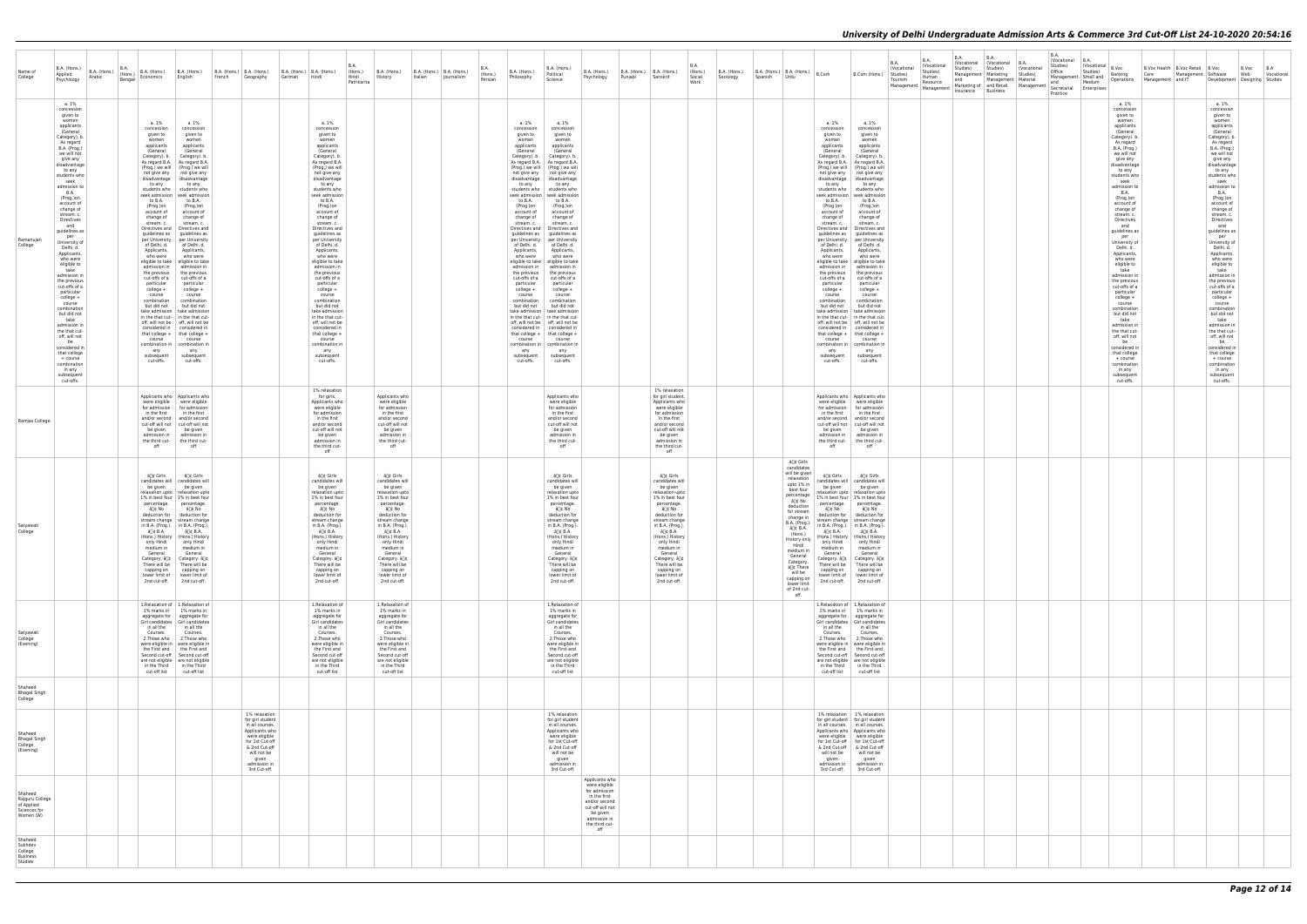| B.A. (Hons.)<br>Name of<br>Applied<br>College<br>Psychology                                                                                                                                                                | $\Big $ B.A. (Hons.) $\Big $ (Hons.)  <br>Arabic                 | $Bengali$ Economics                                                  |                                                                                                                                                                                                                                                                                                                                                                             | B.A. (Hons.)   B.A. (Hons.)   B.A. (Hons.)   B.A. (Hons.)   B.A. (Hons.)   B.A. (Hons.)   (Hons.)<br>English French Geography German Hindi                                                    |                                                                                                                                                                                                                                                                                         | <b>B.A.</b><br>B.A. (Hons.)<br>History<br>Hindi<br>Patrikarita                                                                                                                                                                                                                                                                                                                 | B.A. (Hons.)   B.A. (Hons.)<br>Italian Journalism | B.A.<br>(Hons.)<br>Persian | B.A. (Hons.)<br>Philosophy                                                                                                                                                                                                                                                                     | B.A. (Hons.)<br>Political<br>Science                                                                                                                                                                                               | Psychology                 | B.A. (Hons.) B.A. (Hons.) B.A. (Hons.)<br>Punjabi<br>Sanskrit                                                                                                                                                                                                                           | <b>B.A.</b><br>(Hons.)<br>Social<br>Work | $\Big $ B.A. (Hons.) $\Big $ B.A. (Hons.) $\Big $ B.A. (Hons.) $\Big $ B.Com<br>Sociology                                                                                   | Spanish Urdu |                                                                  | B.Com (Hons.) Studies)                                                                                                                                                                                                                                                                                                                                                                                                                         | B.A.<br>(Vocational<br>Tourism<br>Management   Management | <b>B.A.</b><br>(Vocational<br>Studies)<br>Human<br>Resource | <b>B.A.</b><br><b>B.A.</b><br>(Vocational (Vocational B.A.<br>Studies)<br>Studies)<br>Management   Marketing<br>Management Material<br>and<br>Marketing of and Retail Management<br>Insurance Business | Vocational<br>Studies) | <b>B.A.</b><br>(Vocational B.A.<br>Studies)<br>Office<br>and<br>Practice | (Vocational B.Voc<br>Studies)<br>Medium<br>Secretarial Enterprises | Banking<br>Management Small and Derations Management and IT | B.Voc Health   B.Voc Retail   B.Voc<br>Care Management Software | B.Voc B.A<br>Web<br>Vocational<br>Development Designing Studies |
|----------------------------------------------------------------------------------------------------------------------------------------------------------------------------------------------------------------------------|------------------------------------------------------------------|----------------------------------------------------------------------|-----------------------------------------------------------------------------------------------------------------------------------------------------------------------------------------------------------------------------------------------------------------------------------------------------------------------------------------------------------------------------|-----------------------------------------------------------------------------------------------------------------------------------------------------------------------------------------------|-----------------------------------------------------------------------------------------------------------------------------------------------------------------------------------------------------------------------------------------------------------------------------------------|--------------------------------------------------------------------------------------------------------------------------------------------------------------------------------------------------------------------------------------------------------------------------------------------------------------------------------------------------------------------------------|---------------------------------------------------|----------------------------|------------------------------------------------------------------------------------------------------------------------------------------------------------------------------------------------------------------------------------------------------------------------------------------------|------------------------------------------------------------------------------------------------------------------------------------------------------------------------------------------------------------------------------------|----------------------------|-----------------------------------------------------------------------------------------------------------------------------------------------------------------------------------------------------------------------------------------------------------------------------------------|------------------------------------------|-----------------------------------------------------------------------------------------------------------------------------------------------------------------------------|--------------|------------------------------------------------------------------|------------------------------------------------------------------------------------------------------------------------------------------------------------------------------------------------------------------------------------------------------------------------------------------------------------------------------------------------------------------------------------------------------------------------------------------------|-----------------------------------------------------------|-------------------------------------------------------------|--------------------------------------------------------------------------------------------------------------------------------------------------------------------------------------------------------|------------------------|--------------------------------------------------------------------------|--------------------------------------------------------------------|-------------------------------------------------------------|-----------------------------------------------------------------|-----------------------------------------------------------------|
| Shivaji College                                                                                                                                                                                                            |                                                                  | be given<br>admission in<br>the third cut-<br>off.                   | 1% relaxation   1% relaxation<br>for Girls and for Girls and<br>Applicants who   Applicants who  <br>were eligible vere eligible<br>for admission for admission<br>in the first   in the first<br>and/or second and/or second<br>cut-off will not cut-off will not<br>be given<br>admission in<br>the third cut-<br>off.                                                    | 1% relaxation<br>for Girls and<br>Applicants who<br>were eligible<br>for admission<br>in the first<br>and/or second<br>cut-off will not<br>be given<br>admission in<br>the third cut-<br>off. | 1% relaxation<br>for Girls and<br>Applicants who<br>were eligible<br>for admission<br>in the first<br>and/or second<br>cut-off will not<br>be given<br>admission in<br>the third cut-<br>off.                                                                                           | 1% relaxation<br>for Girls and<br>Applicants who<br>were eligible<br>for admission<br>in the first<br>and/or second<br>cut-off will not<br>be given<br>admission in<br>the third cut-<br>off.                                                                                                                                                                                  |                                                   |                            |                                                                                                                                                                                                                                                                                                | 1% relaxation<br>for Girls and<br>Applicants who<br>were eligible<br>for admission<br>in the first<br>and/or second<br>cut-off will not<br>be given<br>admission in<br>the third cut-<br>off.                                      |                            | 1% relaxation<br>for Girls and<br>Applicants who<br>were eligible<br>for admission<br>in the first<br>and/or second<br>cut-off will not<br>be given<br>admission in<br>the third cut-<br>off.                                                                                           |                                          |                                                                                                                                                                             |              |                                                                  | 1% relaxation   1% relaxation<br>for Girls and for Girls and<br>Applicants who   Applicants who<br>were eligible were eligible<br>for admission for admission<br>in the first in the first<br>and/or second and/or second<br>cut-off will not cut-off will not<br>be given<br>be given<br>admission in admission in<br>the third cut- the third cut-<br>off.<br>off.                                                                           |                                                           |                                                             |                                                                                                                                                                                                        |                        |                                                                          |                                                                    |                                                             |                                                                 |                                                                 |
| Shri Ram<br>College of<br>Commerce                                                                                                                                                                                         |                                                                  |                                                                      |                                                                                                                                                                                                                                                                                                                                                                             |                                                                                                                                                                                               |                                                                                                                                                                                                                                                                                         |                                                                                                                                                                                                                                                                                                                                                                                |                                                   |                            |                                                                                                                                                                                                                                                                                                |                                                                                                                                                                                                                                    |                            |                                                                                                                                                                                                                                                                                         |                                          |                                                                                                                                                                             |              |                                                                  |                                                                                                                                                                                                                                                                                                                                                                                                                                                |                                                           |                                                             |                                                                                                                                                                                                        |                        |                                                                          |                                                                    |                                                             |                                                                 |                                                                 |
| Shyam Lal<br>College                                                                                                                                                                                                       |                                                                  | 1) 1%<br>women<br>in the first<br>be given<br>admission in<br>off.   | 1) 1%<br>concession to concession to<br>women<br>candidates in candidates in<br>all Courses. 2)   all Courses. 2)<br>Applicants who   Applicants who<br>were eligible vere eligible<br>for admission for admission<br>in the first<br>and/or second and/or second<br>cut-off will not cut-off will not<br>be given<br>admission in<br>the third cut- the third cut-<br>off. |                                                                                                                                                                                               | 1) 1%<br>concession to<br>women<br>candidates in<br>all Courses. 2)<br>Applicants who<br>were eligible<br>for admission<br>in the first<br>and/or second<br>cut-off will not<br>be given<br>admission in<br>the third cut-<br>off.                                                      | 1) 1%<br>concession to<br>women<br>candidates in<br>all Courses. 2)<br>Applicants who<br>were eligible<br>for admission<br>in the first<br>and/or second<br>cut-off will not<br>be given<br>admission in<br>the third cut-<br>off.                                                                                                                                             |                                                   |                            |                                                                                                                                                                                                                                                                                                | 1) 1%<br>concession to<br>women<br>candidates in<br>all Courses. 2)<br>Applicants who<br>were eligible<br>for admission<br>in the first<br>and/or second<br>cut-off will not<br>be given<br>admission in<br>the third cut-<br>off. |                            |                                                                                                                                                                                                                                                                                         |                                          |                                                                                                                                                                             |              |                                                                  | 1) 1%<br>1) 1%<br>concession to concession to<br>women<br>women<br>candidates in candidates in<br>all Courses. 2)   all Courses. 2)<br>Applicants who   Applicants who<br>were eligible vere eligible<br>for admission for admission<br>in the first in the first<br>and/or second and/or second<br>cut-off will not cut-off will not<br>be given<br>be given<br>admission in admission in<br>the third cut-<br>the third cut-<br>off.<br>off. |                                                           |                                                             |                                                                                                                                                                                                        |                        |                                                                          |                                                                    |                                                             |                                                                 |                                                                 |
| Shyam Lal<br>College<br>(Evening)                                                                                                                                                                                          |                                                                  | 1% relaxation<br>for Girl<br>candidates.                             |                                                                                                                                                                                                                                                                                                                                                                             |                                                                                                                                                                                               | 1% relaxation<br>for Girl<br>candidates.                                                                                                                                                                                                                                                |                                                                                                                                                                                                                                                                                                                                                                                |                                                   |                            |                                                                                                                                                                                                                                                                                                | 1% relaxation<br>for Girl<br>candidates.                                                                                                                                                                                           |                            |                                                                                                                                                                                                                                                                                         |                                          |                                                                                                                                                                             |              |                                                                  | 1% relaxation 1% relaxation<br>for Girl<br>for Girl<br>candidates.<br>candidates.                                                                                                                                                                                                                                                                                                                                                              |                                                           |                                                             |                                                                                                                                                                                                        |                        |                                                                          |                                                                    |                                                             |                                                                 |                                                                 |
| Applicants<br>who were<br>eligible for<br>admission in<br>Shyama Prasad<br>the first<br>Mukherii<br>and/or<br>College For<br>second cut-<br>off will not<br>Women (W)<br>be given<br>admission in<br>the third cut-<br>off |                                                                  | for admission<br>cut-off will not<br>be given<br>admission in<br>off | Applicants who   Applicants who<br>were eligible   were eligible<br>for admission<br>in the first in the first<br>and/or second and/or second<br>cut-off will not<br>be given<br>admission in<br>the third cut- the third cut-<br>off                                                                                                                                       | Applicants who<br>were eligible<br>for admission<br>in the first<br>and/or second<br>cut-off will not<br>be given<br>admission in<br>the third cut-<br>off                                    | Applicants who<br>were eligible<br>for admission<br>in the first<br>and/or second<br>cut-off will not<br>be given<br>admission in<br>the third cut-<br>off                                                                                                                              | Applicants who<br>were eligible<br>for admission<br>in the first<br>and/or second<br>cut-off will not<br>be given<br>admission in<br>the third cut-<br>off                                                                                                                                                                                                                     |                                                   |                            | Applicants who   Applicants who<br>were eligible were eligible<br>for admission for admission<br>in the first in the first<br>and/or second   and/or second<br>cut-off will not   cut-off will not<br>be given be given<br>admission in   admission in<br>the third cut- the third cut-<br>off | off                                                                                                                                                                                                                                |                            | Applicants who<br>were eligible<br>for admission<br>in the first<br>and/or second<br>cut-off will not<br>be given<br>admission in<br>the third cut-<br>off                                                                                                                              |                                          |                                                                                                                                                                             |              |                                                                  | Applicants who   Applicants who<br>were eligible were eligible<br>for admission for admission<br>in the first in the first<br>and/or second and/or second<br>cut-off will not cut-off will not<br>be given be given<br>admission in admission in<br>the third cut- the third cut-<br>off<br>off                                                                                                                                                |                                                           |                                                             |                                                                                                                                                                                                        |                        |                                                                          |                                                                    |                                                             |                                                                 |                                                                 |
| Sri Aurobindo<br>College (Day)                                                                                                                                                                                             |                                                                  |                                                                      | Applicants who<br>were eligible<br>for admission<br>in the 1st and<br>2nd Cut Off will<br>not be given<br>admission in<br>3rd Cut off.                                                                                                                                                                                                                                      |                                                                                                                                                                                               | Applicants who<br>were eligible<br>for admission<br>in the 1st and<br>2nd Cut Off will<br>not be given<br>admission in<br>3rd Cut off.                                                                                                                                                  |                                                                                                                                                                                                                                                                                                                                                                                |                                                   |                            |                                                                                                                                                                                                                                                                                                | Applicants who<br>were eligible<br>for admission<br>in the 1st and<br>2nd Cut Off will<br>not be given<br>admission in<br>3rd Cut off.                                                                                             |                            |                                                                                                                                                                                                                                                                                         |                                          |                                                                                                                                                                             |              |                                                                  | Applicants who   Applicants who<br>were eligible vere eligible<br>for admission   for admission<br>in the 1st and in the 1st and<br>2nd Cut Off will 2nd Cut Off will<br>not be given not be given<br>admission in admission in<br>3rd Cut off. 3rd Cut off.                                                                                                                                                                                   |                                                           |                                                             |                                                                                                                                                                                                        |                        |                                                                          |                                                                    |                                                             |                                                                 |                                                                 |
| Sri Aurobindo<br>College<br>(Evening)                                                                                                                                                                                      |                                                                  |                                                                      |                                                                                                                                                                                                                                                                                                                                                                             |                                                                                                                                                                                               |                                                                                                                                                                                                                                                                                         |                                                                                                                                                                                                                                                                                                                                                                                |                                                   |                            |                                                                                                                                                                                                                                                                                                |                                                                                                                                                                                                                                    |                            |                                                                                                                                                                                                                                                                                         |                                          |                                                                                                                                                                             |              |                                                                  |                                                                                                                                                                                                                                                                                                                                                                                                                                                |                                                           |                                                             |                                                                                                                                                                                                        |                        |                                                                          |                                                                    |                                                             |                                                                 |                                                                 |
| Sri Guru Gobind<br>Singh College<br>of Commerce                                                                                                                                                                            |                                                                  |                                                                      |                                                                                                                                                                                                                                                                                                                                                                             |                                                                                                                                                                                               |                                                                                                                                                                                                                                                                                         |                                                                                                                                                                                                                                                                                                                                                                                |                                                   |                            |                                                                                                                                                                                                                                                                                                |                                                                                                                                                                                                                                    |                            |                                                                                                                                                                                                                                                                                         |                                          |                                                                                                                                                                             |              |                                                                  |                                                                                                                                                                                                                                                                                                                                                                                                                                                |                                                           |                                                             |                                                                                                                                                                                                        |                        |                                                                          |                                                                    |                                                             |                                                                 |                                                                 |
| Sri Guru Nanak<br>Dev Khalsa<br>College                                                                                                                                                                                    |                                                                  |                                                                      | Applicants who<br>were eligible<br>for Admission<br>in the First and<br>/ or Second<br>Cutoffs WILL<br>NOT be given<br>admission in<br>Third Cutoff.                                                                                                                                                                                                                        |                                                                                                                                                                                               | / or Second<br>Cutoffs WILL<br>admission in   be given  <br>Third Cutoff.                                                                                                                                                                                                               | Applicants<br>who were<br>Applicants who eligible for Applicants who<br>were eligible Admission were eligible<br>for Admission   in the First   for Admission<br>in the First and and / or in the First and<br>/ or Second<br>Second<br>Cutoffs<br>Cutoffs WILL<br>NOT be given   WILL NOT   NOT be given<br>admission in<br>admission<br>Third Cutoff.<br>in Third<br>Cutoff. |                                                   |                            |                                                                                                                                                                                                                                                                                                | Applicants who<br>were eligible<br>for Admission<br>in the First and<br>/ or Second<br>Cutoffs WILL<br>NOT be given<br>admission in<br>Third Cutoff.                                                                               |                            | Applicants<br>who were<br>eligible for<br>Admission in<br>the First and<br>/ or Second<br>Cutoffs WILL<br>NOT be<br>given<br>admission in<br>Third Cutoff.                                                                                                                              |                                          |                                                                                                                                                                             |              |                                                                  | Applicants who   Applicants who<br>were eligible   were eligible<br>for Admission for Admission<br>in the First<br>in the First<br>and/or Second and/or Second<br>Cutoffs WILL   Cutoffs WILL<br>NOT be given NOT be given<br>admission in admission in<br>Third Cutoff.    Third Cutoff.                                                                                                                                                      |                                                           |                                                             |                                                                                                                                                                                                        |                        |                                                                          |                                                                    |                                                             |                                                                 |                                                                 |
| Sri Guru Tegh<br>Bahadur Khalsa<br>College                                                                                                                                                                                 |                                                                  |                                                                      |                                                                                                                                                                                                                                                                                                                                                                             |                                                                                                                                                                                               |                                                                                                                                                                                                                                                                                         |                                                                                                                                                                                                                                                                                                                                                                                |                                                   |                            |                                                                                                                                                                                                                                                                                                |                                                                                                                                                                                                                                    |                            |                                                                                                                                                                                                                                                                                         |                                          |                                                                                                                                                                             |              |                                                                  |                                                                                                                                                                                                                                                                                                                                                                                                                                                |                                                           |                                                             |                                                                                                                                                                                                        |                        |                                                                          |                                                                    |                                                             |                                                                 |                                                                 |
| Sri<br>Venketeswara<br>College                                                                                                                                                                                             |                                                                  | be given<br>off.                                                     | Please Note- Please Note-<br>Applicants who   Applicants who<br>were eligible vere eligible<br>for admission for admission<br>in the first   in the first<br>and/or second and/or second<br>cut-off will not cut-off will not<br>be given<br>admission in admission in<br>the third cut- the third cut-<br>off.                                                             |                                                                                                                                                                                               | Please Note-<br>1% relaxation<br>will be<br>provided to girl<br>applicants for<br>Admission<br>across all<br>categories.<br>Applicants who<br>were eligible<br>for admission<br>in the first<br>and/or second<br>cut-off will not<br>be given<br>admission in<br>the third cut-<br>off. | Please Note-<br>Applicants who<br>were eligible<br>for admission<br>in the first<br>and/or second<br>cut-off will not<br>be given<br>admission in<br>the third cut-<br>off.                                                                                                                                                                                                    |                                                   |                            |                                                                                                                                                                                                                                                                                                | Please Note-<br>Applicants who<br>were eligible<br>for admission<br>in the first<br>and/or second<br>cut-off will not<br>be given<br>admission in<br>the third cut-<br>off.                                                        |                            | Please Note-<br>1% relaxation<br>will be<br>provided to girl<br>applicants for<br>Admission<br>across all<br>categories.<br>Applicants who<br>were eligible<br>for admission<br>in the first<br>and/or second<br>cut-off will not<br>be given<br>admission in<br>the third cut-<br>off. |                                          | Please Note-<br>Applicants who<br>were eligible<br>for admission<br>in the first<br>and/or second<br>cut-off will not<br>be given<br>admission in<br>the third cut-<br>off. |              |                                                                  | Please Note- Please Note-<br>Applicants who   Applicants who<br>were eligible vere eligible<br>for admission for admission<br>in the first in the first<br>and/or second and/or second<br>cut-off will not cut-off will not<br>be given be given<br>admission in admission in<br>the third cut-<br>the third cut-<br>off.<br>off.                                                                                                              |                                                           |                                                             |                                                                                                                                                                                                        |                        |                                                                          |                                                                    |                                                             |                                                                 |                                                                 |
| Swami<br>Shardhanand<br>College                                                                                                                                                                                            |                                                                  |                                                                      | previous Cut-<br>Off list<br>candidates are<br>not eligible in<br>this list                                                                                                                                                                                                                                                                                                 | previous Cut-<br>Off list<br>candidates are<br>not eligible in<br>this list                                                                                                                   | previous Cut-<br>Off list<br>candidates are<br>not eligible in<br>this list                                                                                                                                                                                                             | previous Cut-<br>Off list<br>candidates are<br>not eligible in<br>this list                                                                                                                                                                                                                                                                                                    |                                                   |                            |                                                                                                                                                                                                                                                                                                |                                                                                                                                                                                                                                    |                            |                                                                                                                                                                                                                                                                                         |                                          |                                                                                                                                                                             |              |                                                                  | previous Cut- previous Cut-<br>Off list Off list<br>candidates are   candidates are<br>not eligible in not eligible in<br>this list 1% less this list 1% less<br>for girls for girls                                                                                                                                                                                                                                                           |                                                           |                                                             |                                                                                                                                                                                                        |                        |                                                                          |                                                                    |                                                             |                                                                 |                                                                 |
| Applicants<br>who were<br>eligible for<br>admission in<br>the first and<br>Vivekananda<br>/or second<br>College (W)<br>cut-off will<br>not be given<br>admission in<br>the third cut-<br>off.                              |                                                                  |                                                                      | Applicants who<br>were eligible<br>for admission<br>in the first and<br>/or second cut-<br>off will not be<br>given<br>admission in<br>the third cut-<br>off.                                                                                                                                                                                                               |                                                                                                                                                                                               | Applicants who<br>were eligible<br>for admission<br>in the first and<br>/or second cut-<br>off will not be<br>given<br>admission in<br>the third cut-<br>off.                                                                                                                           | Applicants who<br>were eligible<br>for admission<br>in the first and<br>/or second cut-<br>off will not be<br>given<br>admission in<br>the third cut-<br>off.                                                                                                                                                                                                                  |                                                   |                            |                                                                                                                                                                                                                                                                                                | Applicants who<br>were eligible<br>for admission<br>in the first and<br>/or second cut-<br>off will not be<br>given<br>admission in<br>the third cut-<br>off.                                                                      |                            | Applicants who<br>were eligible<br>for admission<br>in the first and<br>/or second cut-<br>off will not be<br>given<br>admission in<br>the third cut-<br>off.                                                                                                                           |                                          |                                                                                                                                                                             |              |                                                                  | Applicants who   Applicants who<br>were eligible   were eligible<br>for admission for admission<br>in the first and in the first and<br>/or second cut- /or second cut-<br>off will not be off will not be<br>given<br>given<br>admission in admission in<br>the third cut- the third cut-<br>off.<br>off.                                                                                                                                     |                                                           |                                                             |                                                                                                                                                                                                        |                        |                                                                          |                                                                    |                                                             |                                                                 |                                                                 |
| Zakir Husain<br>Delhi College                                                                                                                                                                                              | 1%<br>relaxation in<br>the cut-off<br>marks for<br>girl-students | 1% relaxation<br>in the cut-off<br>marks for girl-<br>students       |                                                                                                                                                                                                                                                                                                                                                                             |                                                                                                                                                                                               |                                                                                                                                                                                                                                                                                         |                                                                                                                                                                                                                                                                                                                                                                                |                                                   |                            | 1% relaxation   1% relaxation   1% relaxation<br>in the cut-off<br>marks for girl-   marks for girl-   marks for girl-<br>students                                                                                                                                                             | in the cut-off<br>students                                                                                                                                                                                                         | in the cut-off<br>students | 1% relaxation<br>in the cut-off<br>marks for girl-<br>students                                                                                                                                                                                                                          |                                          |                                                                                                                                                                             |              | 1%<br>relaxation in<br>the cut-off<br>marks for<br>girl-students | 1% relaxation 1% relaxation<br>in the cut-off in the cut-off<br>marks for girl- marks for girl-<br>students<br>students                                                                                                                                                                                                                                                                                                                        |                                                           |                                                             |                                                                                                                                                                                                        |                        |                                                                          |                                                                    |                                                             |                                                                 |                                                                 |